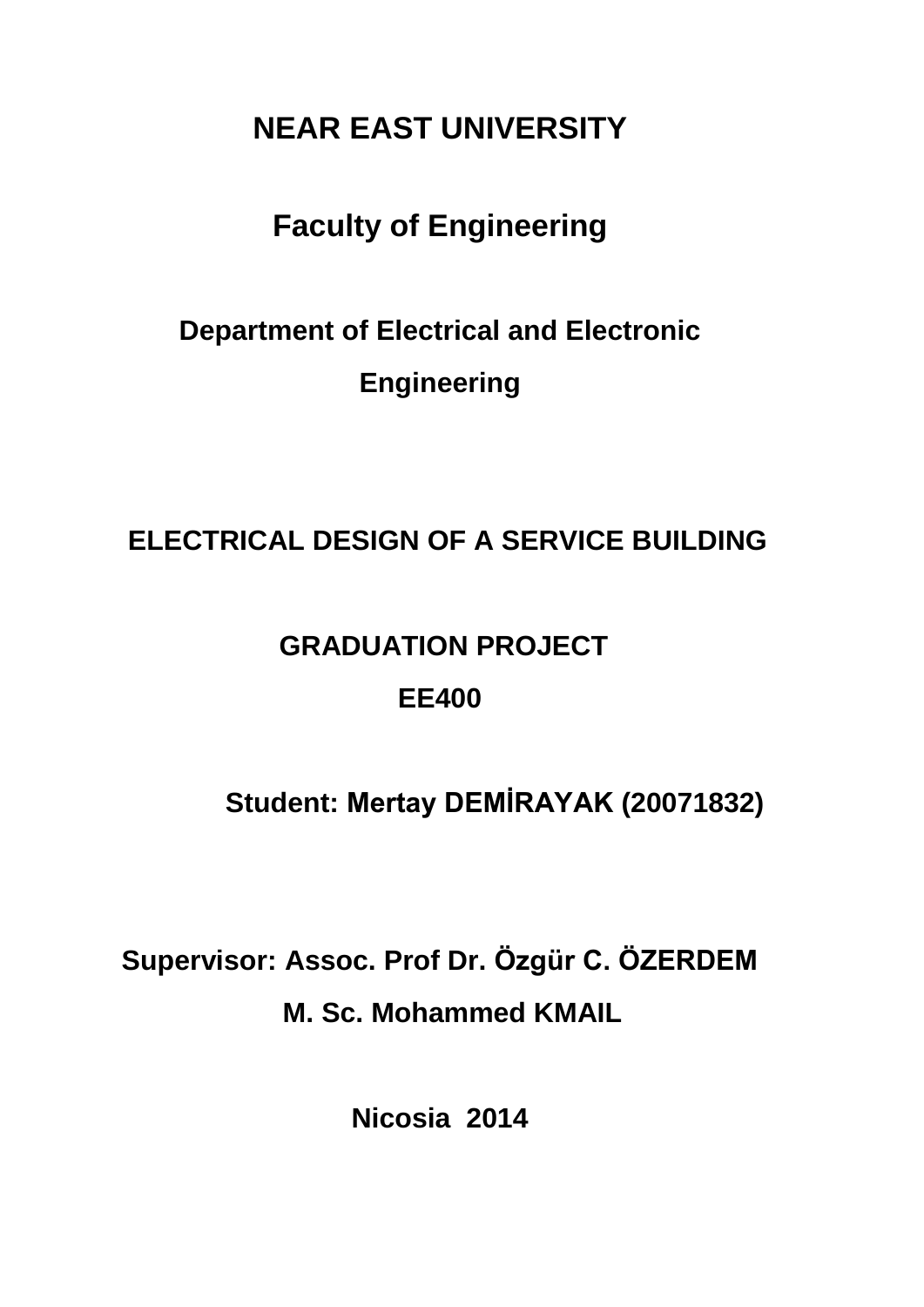#### **ACKNOWLEDGEMENTS**

Firstly I am glad to express my thanks to those who have role in our education during seven years Undergraduate program in Near East University.

Secondly I would like to thank. *Assoc. Prof. Dr. Özgür C. ÖZERDEM and M. Sc. Mohammed KMAIL,* for giving this time and encouragement for the entire my graduation project. They have given his support which is the main effect in my success.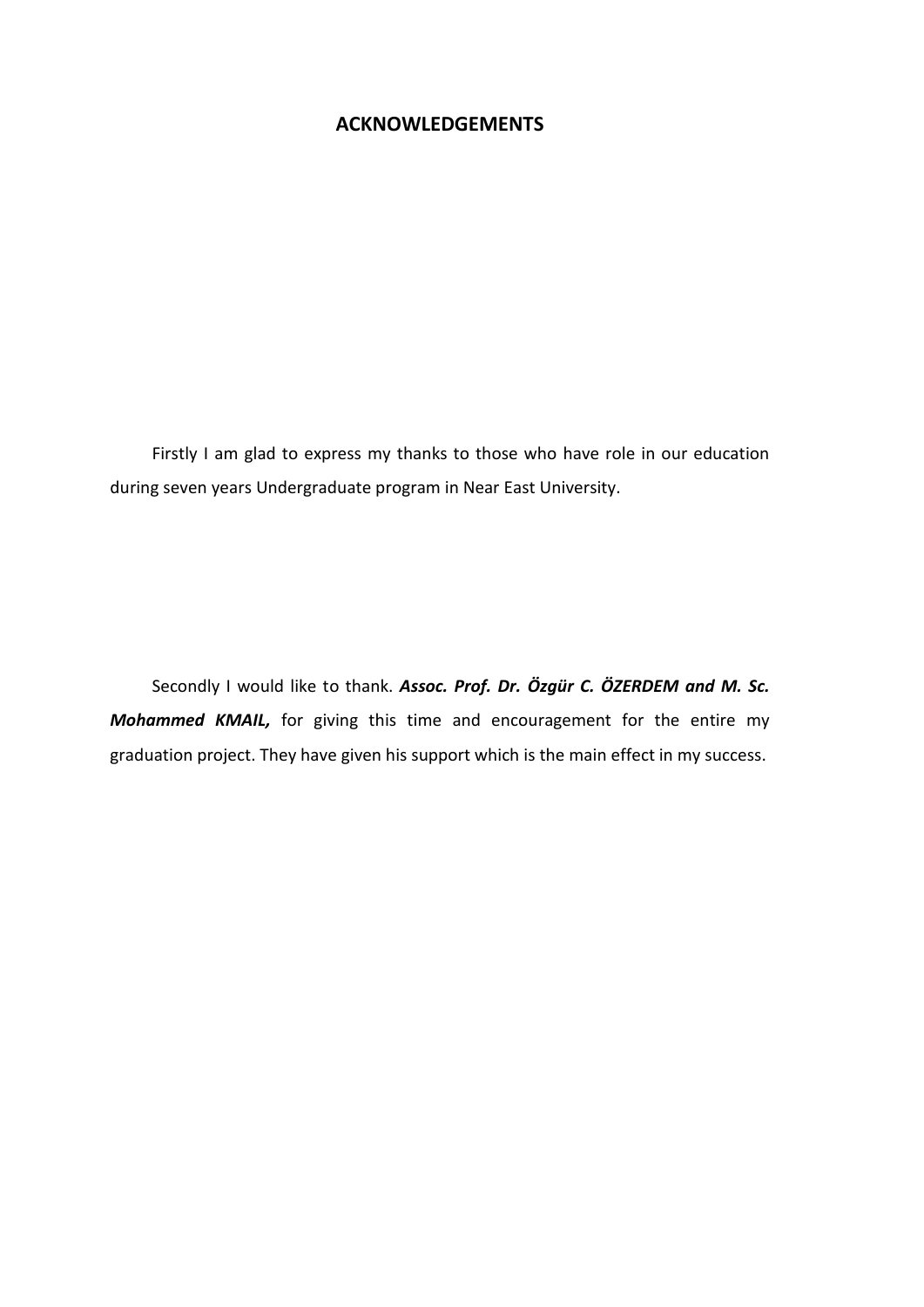### **ABSTRACT**

The electrical design works are very important in the planning of Hotels, Super Markets, Schools, and other Service buildings. For satisfying the consumer requirements, electrical installation should be well designed and applied with a professional knowledge, because in the present day when we are choosing an armature we don"t looking only to its watt value. We consider the lumen of the lamp the type and design of the armature if its suitable or not for the project, and sometimes the working temperature.

This project is about the electrical installation of a service building, this project needs well knowledge about electrical installation and also researching the present system. This project consist of the installation of lighting circuits, the installation of sockets, illumination with spots, fan and motor for central heating system, fire alarm system, television, data and telephone systems. For all of these, there are some regulations that has to be applied. All project is drawn in AutoCAD 2014.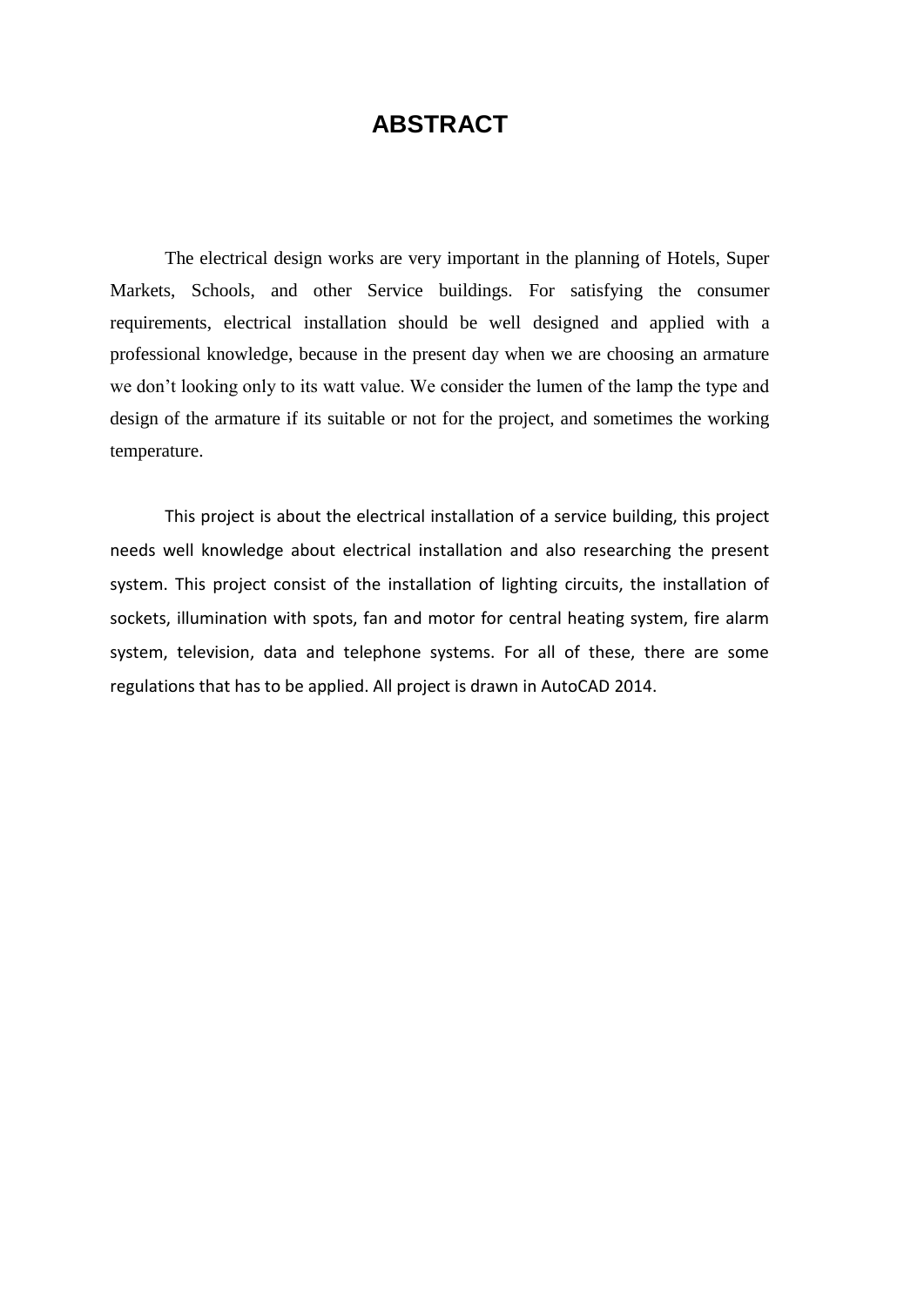#### **INTRODUCTION**

Illumination started with human generation, they always wished to be illuminated. Firstly they used fire to illuminate. Then with technology development the devices for illumination were developed. By the invention of oil these technologies has been improved. Oil lamp was a good but not enough invention for human. At 18th century by invention of electricity electrical lamps were inverted by Edison. Day by day illumination techniques were changed and by the invention of alternating current this technology became cheaper and safer. Nowadays we are still using alternating current for great amount of illumination demands. Nowadays , hundreds of megawatts of power are being used to illuminate roads, buildings hotels and to change our nights darkness in to light.

The electrical installation design has many categories based on different conditions and bases.

This work discuses the illumination and electrical power design of service building, different design aspects will be discussed and presented, calculations and result will be shown.

The chapters are illustrated in term of systems categories in eight chapters as following:

- Beginning chapter is about general information
- Second chapter is illumination
- Third chapter is about insulators
- Fourth chapter is earthing
- Fifth chapter is lighting
- Sixth chapter is using cables
- Seventh chapter is about protection of illumination
- And the last chapter is about luminaries.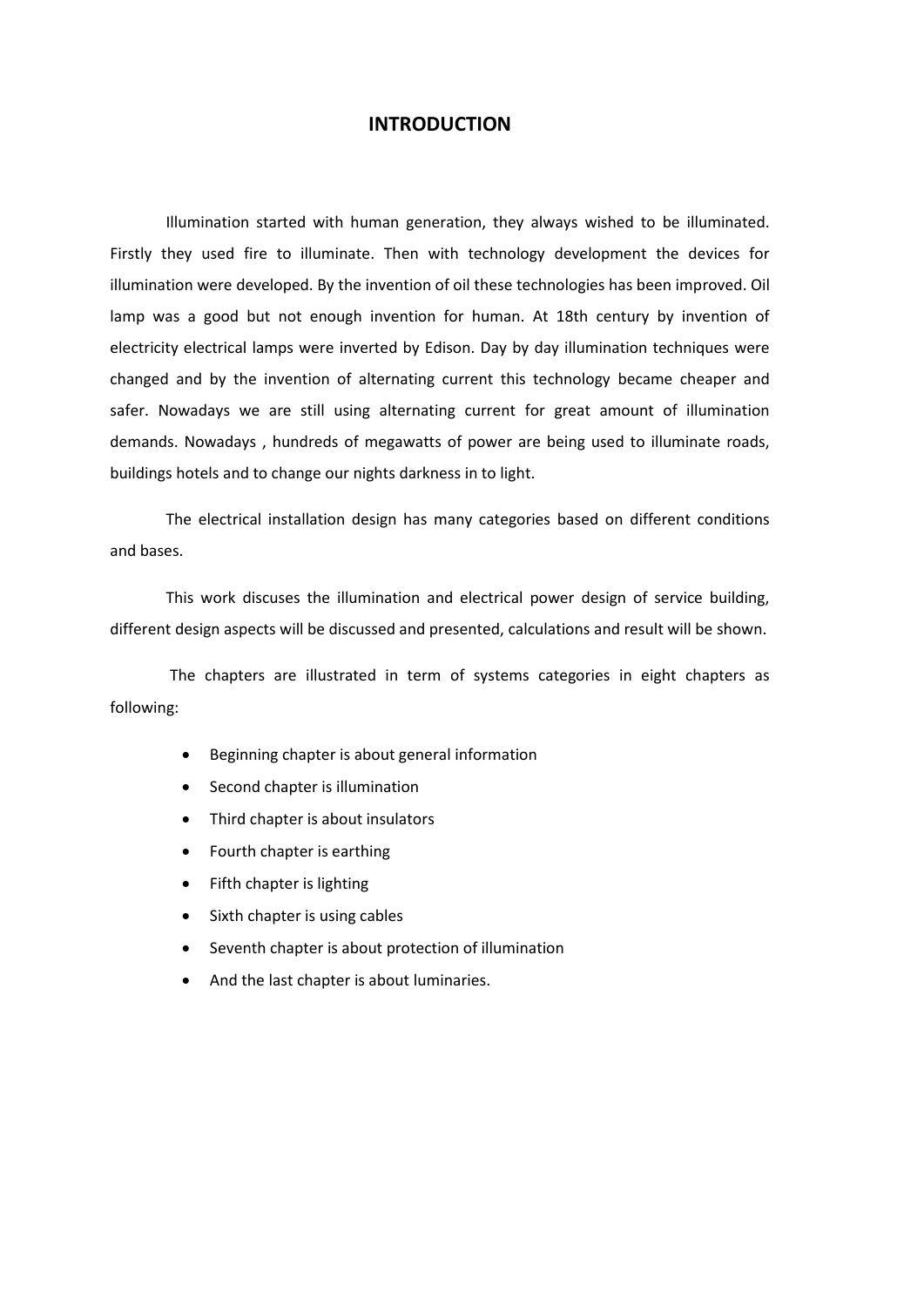## **CONTENTS**

| <b>ACKNOWLEDGEMENTS</b>                       | $\mathbf{i}$    |
|-----------------------------------------------|-----------------|
| <b>ABSTRACT</b>                               | $\ddot{\rm ii}$ |
| <b>INTRODUCTION</b>                           | iii             |
| <b>CHAPTER 1 GENERALS</b>                     |                 |
| 1.1. Historical Review of Installation Work   | $\mathbf{1}$    |
| 1.2. Historical Review of Wiring Installation | $\tau$          |
| <b>CHAPTER 2 ILLUMINATION</b>                 |                 |
| 2.1. Illumination                             | 10              |
| 2.2. Calculation                              | 11              |
| <b>CHAPTER 3 INSULATORS</b>                   |                 |
| 3.1. Insulator                                | 18              |
| 3.2. Polyvinyl chloride (pvc)                 | 18              |
| 3.3. Insulating oil                           | 19              |
| <b>CHAPTER 4 EARTHING</b>                     |                 |
| 4.1. Earthing                                 | 21              |
| 4.2. Earthing terms                           | 21              |
| 4.2.1 Earth                                   | 21              |
| 4.2.2 Earth Electrode                         | 21              |
| 4.2.3 Earthing Lead                           | 21              |
| 4.2.4 Earth Continuity Conductor (ECC)        | 21              |
| <b>4.3. Earthing Systems</b>                  | 22              |
| 4.3.1. Lightning protection                   | 22              |
| 4.3.2. Anti-static earthing                   | 24              |
| 4.3.3. Earthing practice                      | 24              |
| 4.3.3.a. Direct Earthing                      | 24              |
| <b>4.4. Important Points of Earthing</b>      | 29              |
| 4.5. Electric Shock                           | 29              |
| 4.6. Earth testing                            | 29              |
| 4.6.1. Circuit-protective conductors          | 29              |
| 4.6.2. Reduced a.c. Test                      | 30              |
| 4.6.3. Direct                                 |                 |
| current                                       | 30              |
| 4.6.4. Residual current devices               | 31              |
| 4.6.5. Earth-electrode resistance area        | 31              |
| 4.6.6. Earth-fault loop impedance             | 33              |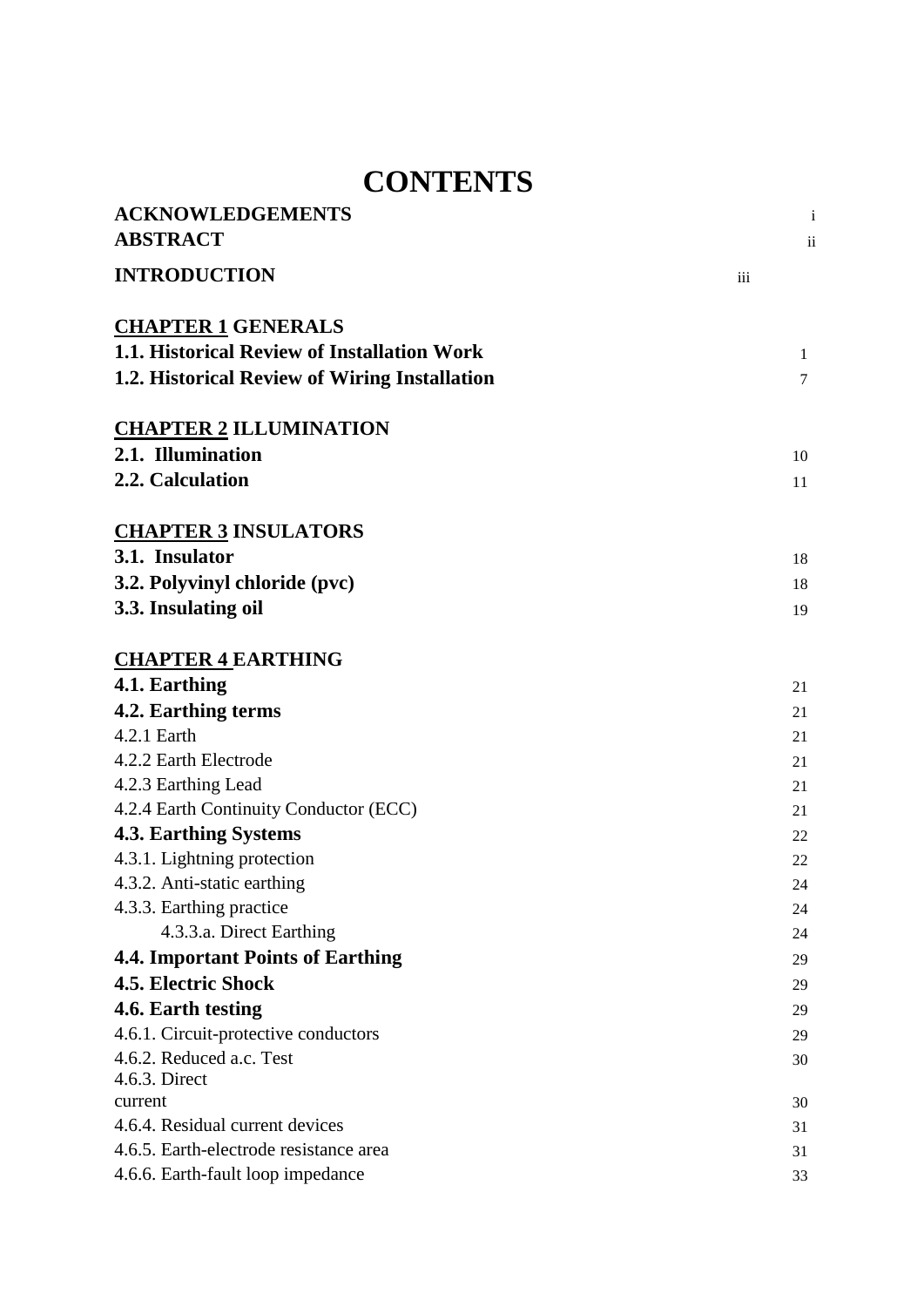| 4.6.7. Phase-earth loop test |  |
|------------------------------|--|
|                              |  |

### **CHAPTER 5 LIGHTING**

| 5.1. Light sources                      | 35 |
|-----------------------------------------|----|
| 5.1.1. Characteristics of Light Sources | 35 |
| 5.1.2. Efficiency                       | 35 |
|                                         |    |
| 5.1.3. Color Temperature                | 36 |

| 5.1.4. Color Rendering Index      | 36 |
|-----------------------------------|----|
| <b>5.2. Incandescent lamps</b>    | 37 |
| 5.2.1. Standard Incandescent Lamp | 37 |
| 5.2.2. Tungsten-Halogen Lamps     | 37 |
| 5.2.3. Incandescent A-Lamp        | 37 |
| 5.2.4. Fluorescent Lamps          | 38 |

| 5.2.5. Fluorescent lamps provide light by the following |    |
|---------------------------------------------------------|----|
| process:                                                | 38 |
| 5.2.6. Full-Size Fluorescent Lamps                      | 38 |

| 5.2.7. Performance Considerations     | 39 |
|---------------------------------------|----|
| 5.2.8. Compact Fluorescent Lamps      | 39 |
| 5.2.9. High-Intensity Discharge Lamps | 40 |
| 5.2.10. Mercury Vapor                 | 41 |
| 5.2.11. Metal Halide                  | 41 |
| 5.2.12. High Pressure Sodium          | 42 |
| 5.2.13. Low Pressure Sodium           | 43 |
| 5.3. Ballasts                         | 44 |
| 5.3.1. Fluorescent Ballasts           | 44 |
| 5.3.2. Magnetic Ballasts              | 44 |
| 5.3.3. Electronic Ballasts            | 44 |

## 5.3.4.HID Ballasts 47

### **CHAPTER 6 CABLES**

| <b>6.1. Types of Cables</b>  | 48 |
|------------------------------|----|
| 6.1.1. Single-core           | 49 |
| $6.1.2$ . Two-core           | 49 |
| 6.1.3. Three-core            | 49 |
| 6.1.4. Composite cables      | 49 |
| $6.1.5$ . Wiring             |    |
| cables                       | 49 |
| 6.1.6. Power cables          | 49 |
| 6.1.7. Ship-wiring cables    | 50 |
| 6.1.8. Overhead cables       | 50 |
| 6.1.9. Communication cables  | 50 |
| 6.1.10. Welding cables       | 50 |
| 6.1.11. Electric-sign cables | 50 |

IV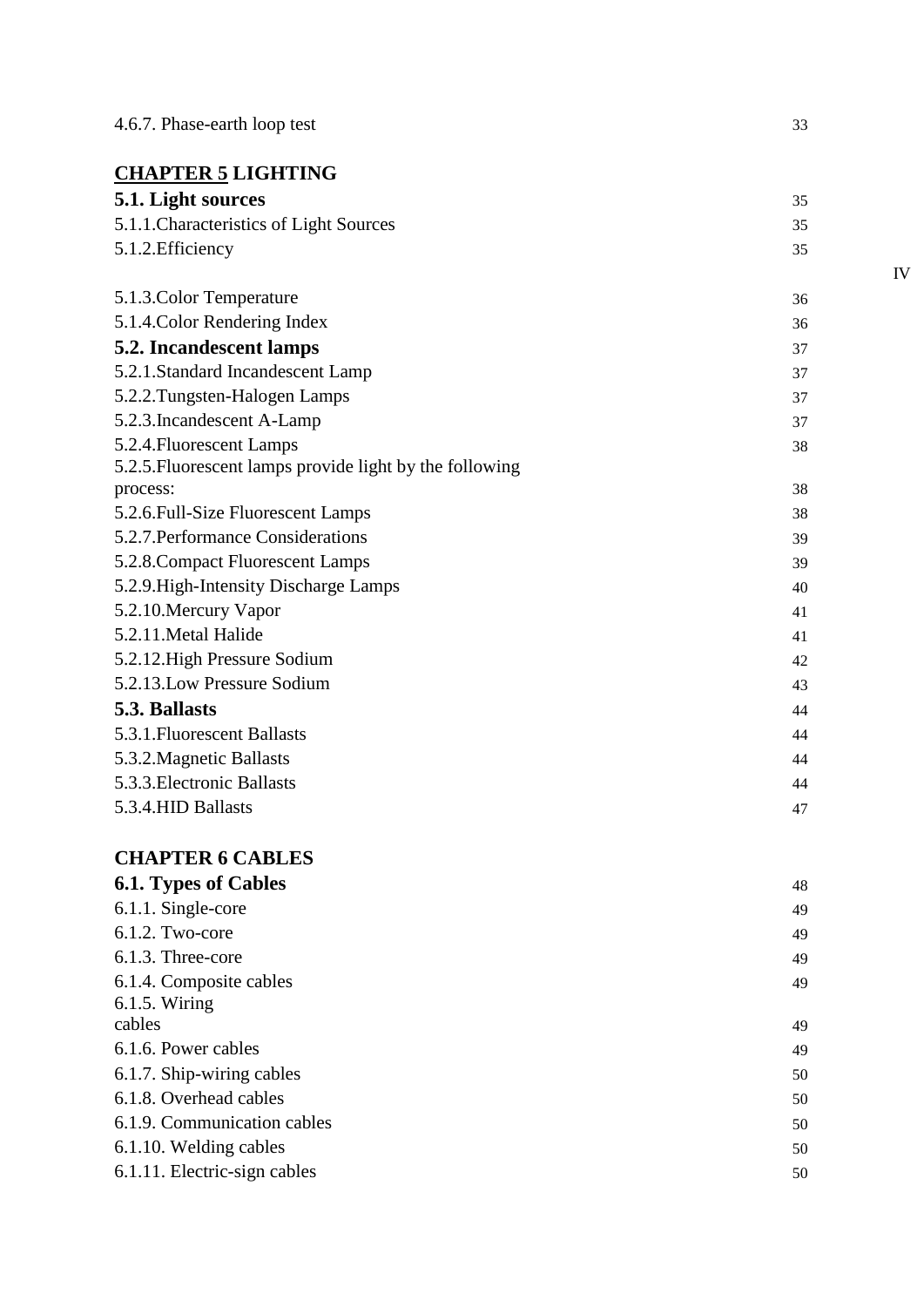| 6.1.12. Equipment wires                     | 50 |
|---------------------------------------------|----|
| 6.1.13. Appliance-wiring cables             | 51 |
| 6.1.14. Heating cables                      | 51 |
| 6.1.15. Flexible cords                      | 51 |
| <b>6.2 Conductor Identification</b>         | 53 |
| <b>CHAPTER 7 PROTECTION OF ILLUMINATION</b> |    |
| <b>7.1. Reasons for protections</b>         | 54 |
| 7.1.1. Mechanical Damage                    | 54 |
| 7.1.2. Fire Risk                            | 54 |
| 7.1.3. Corrosion:                           | 54 |
| 7.1.4. Over current                         | 55 |
| 7.2. Protectors of overcurrent              | 55 |
| 7.2.1. Fuse                                 | 55 |
| 7.2.1.a. Rewireable Fuse                    | 56 |
| 7.2.1.b. Cartridge Fuse                     | 56 |
| 7.2.1.c. High -Breaking Capacity            |    |
| (HBC)                                       | 56 |
| 7.2.2. Circuit-breakers                     | 56 |
| 7.3. Values of fuses                        | 58 |
| <b>7.4. Earth Leakages</b>                  | 58 |
| 7.5. Current Operated ELCB (C/O ELCB)       | 58 |
| <b>CHAPTER 8 LUMINARIES</b>                 |    |
| 8.1. Luminaries                             | 61 |
| 8.1.1. Luminaire                            | 61 |
| 8.1.2Luminaire Efficiency                   | 62 |
| 8.2. Directing Light                        | 62 |
| 8.3. Reflectors                             | 62 |
| <b>8.4. Lenses and Louvers</b>              | 63 |
| 8.4.1. Lenses                               | 63 |
| 8.4.2. Louvers                              | 63 |
| 8.4.3. Distribution                         | 64 |
| <b>CONCLUSION</b>                           | 65 |
| <b>REFERENCES</b>                           | 66 |

V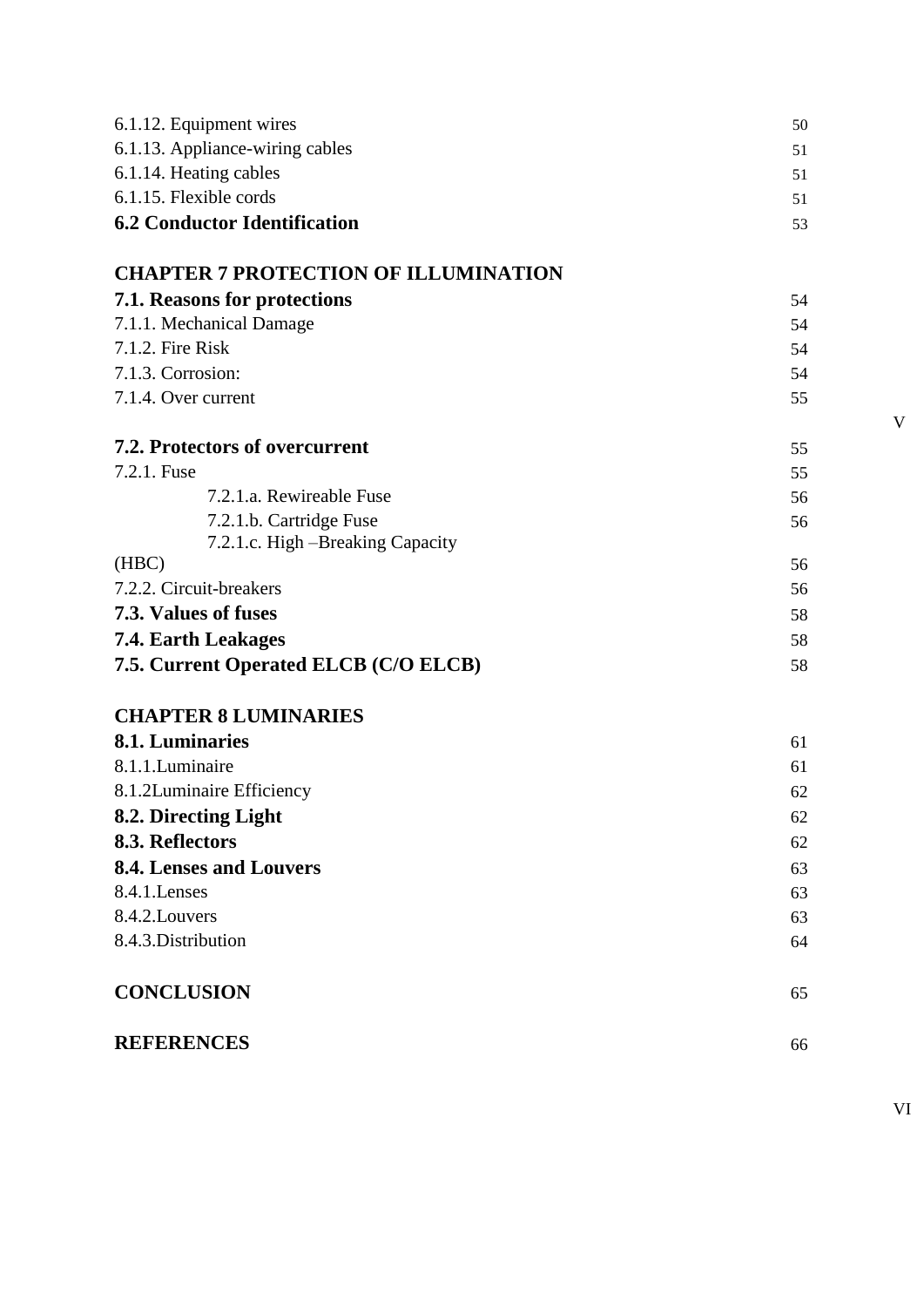## **CHAPTER 1 GENERALS**

#### **1.1. Historical Review of Installation Work**

Electricity was first used in mining for pumping. In the iron and steel industry, by 1917, electric furnaces of both the arc and induction type were producing over 100,000 tons of ingot and castings. The first all-welded ship was constructed in 1920; and the other ship building processes were operated by electric motor power for punching, shearing, drilling machines and woodworking machinery.

The first electric motor drives in light industries were in the form of one motorunit per line of shafting. Each motor was started once a day and continued to run throughout the whole working day in one direction at a constant speed. All the various machines driven from the shafting were started, stopped, reversed or changed in direction and speed by mechanical means. The development of integral electric drives, with provisions for starting, stopping and speed changes, led to the extensive use of the motor in small kilowatt ranges to drive an associated single machine, e.g. a lathe. One of the pioneers in the use of motors was the firm of Bruce Peebles, Edinburgh. The firm supplied, in the 1890s, a number of weatherproof, totally enclosed motors for quarries in Dumfries shire, believed to be among the first of their type in Britain.

As one might expect to find in the early beginnings of any industry, the application, and the methods of application, of electricity for lighting, heating, and motive power was primitive in the extreme. Large-scale application of electrical energy was slow to develop. The first wide use of it was for lighting in houses, shops, and offices. By the 1870s, electric lighting had advanced from being a curiosity to something with a definite practical future. Arc lamps were the first form of lighting, particularly for the illumination of main streets. When the incandescent-filament lamp appeared on the scene electric lighting took on such a prominence that it severely threatened the use of gas for this purpose. But it was not until cheap and reliable metalfilament lamps were produced that electric lighting found a place in every home in the land. Even then, because of the low power of these early filament lamps, shop windows continued for some time to be lighted externally by arc lamps suspended from the fronts of buildings.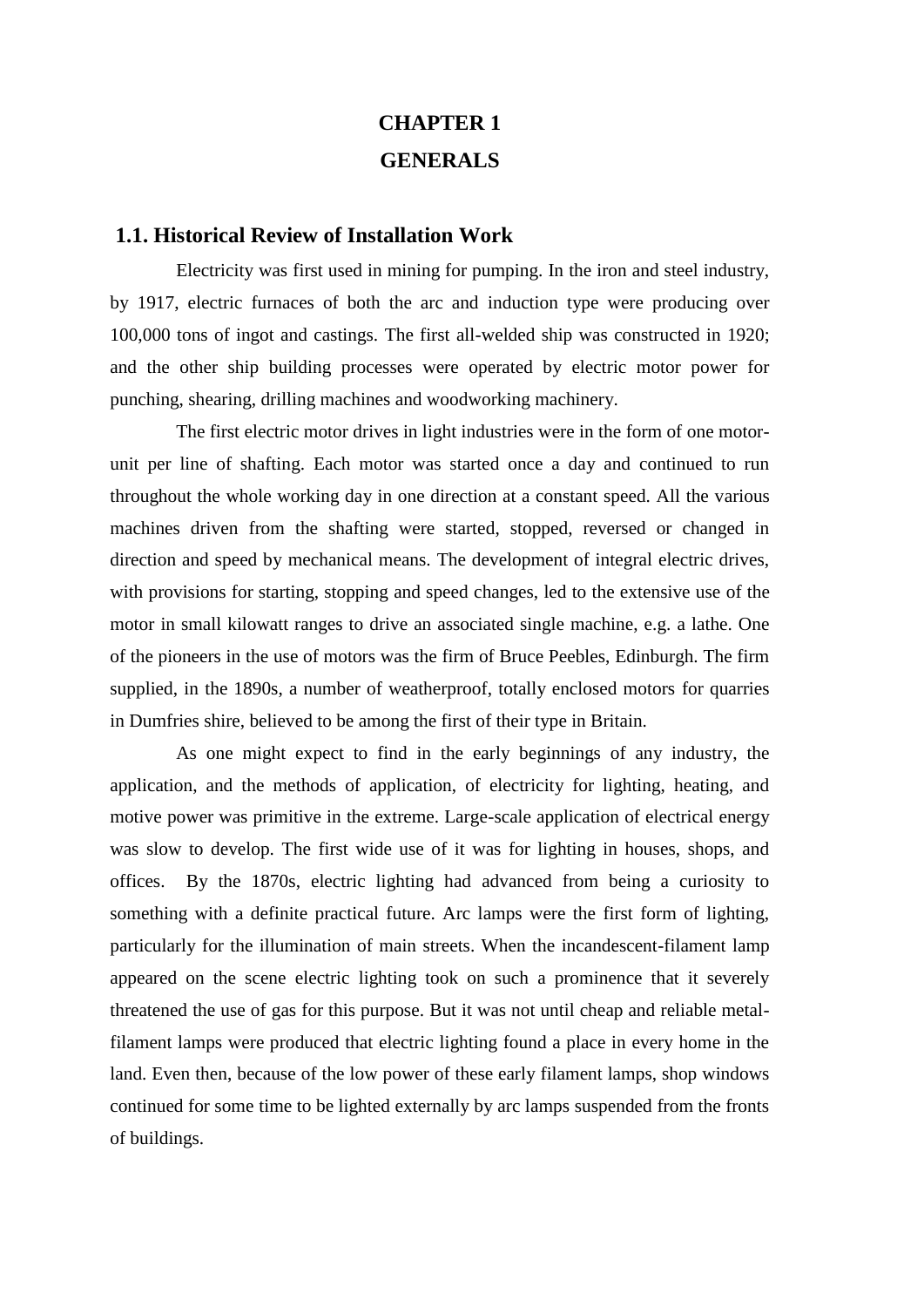The earliest application of electrical energy as an agent for motive power in industry is still electricity"s greatest contribution to industrial expansion. The year 1900 has been regarded as a time when industrialists awakened to the potential of the new form of power.

The General Electric Company had its origins in the 1880s, as a Company, which was able to supply every single item, which went to form a complete electrical installation. In addition it was guarantied that all the components offered for sale were technically suited to each other, were of adequate quality and were offered at an economic price. The first electric winder ever built in Britain was supplied in 1905 to a Lanark oil concern. Railway electrification started as long ago as 1883, but it was not until long after the turn of this century that any major development took place.

Many names of the early electric pioneers survive today. Julius Sax began to make electric bells in 1855, and later supplied the telephone with which Queen Victoria spoke between Osborne, in the Isle of Wight, and Southampton in 1878. He founded one of the earliest purely electric manufacturing firms, which exists today and still makes bells and signaling equipment.

Specializing in lighting, Falk Statesman & Co. Ltd began by marketing improved designs of oil lamps, then gas fittings, and ultimately electric lighting fittings.

Cable makers W. T. Glover & Co. were pioneers in the wire field. Glover was originally a designer of textile machinery, but by 1868 he was also making braided steel wires for the then fashionable crinolines. From this type of wire it was a natural step to the production of insulated conductors for electrical purposes. At the Crystal Palace Exhibition in 1885 he showed a great range of cables; he was also responsible for the wiring of the exhibition.

The well-known J. & P. firm (Johnson & Phillips) began with making telegraphic equipment, extended to generators and arc lamps, and then to power supply.

The coverings for the insulation of wires in the early days included textiles and gutta-percha. Progress in insulation provisions for cables was made when vulcanized rubber was introduced, and it is still used today.

Siemens Brothers made the first application of a lead sheath to rubber-insulated cables. The manner in which we name cables was also a product of Siemens, whose early system was to give a cable a certain length related to a standard resistance of 0.1 ohm. For many years ordinary VRI cables made up about 95 per cent of all installations.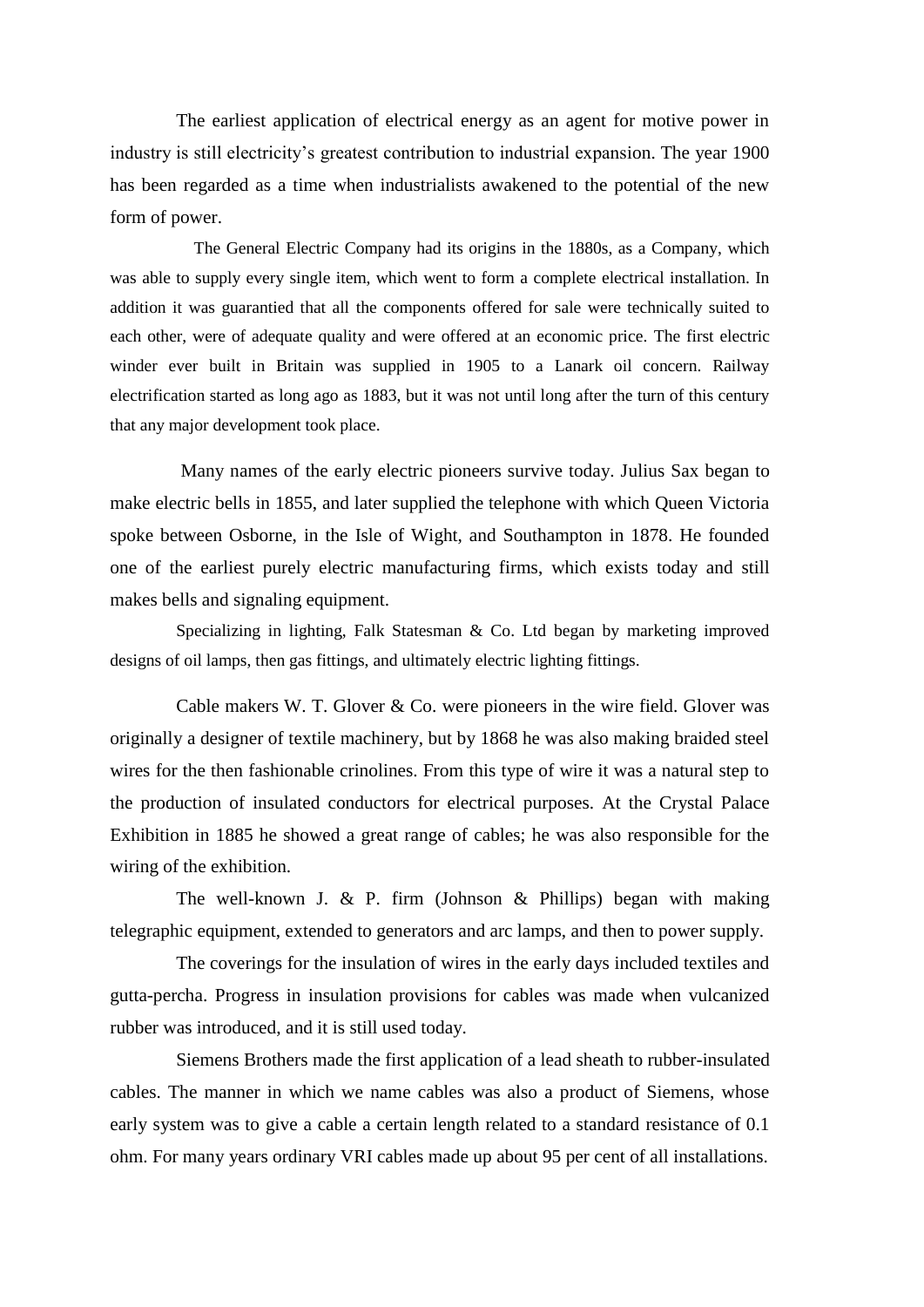They were used first in wood casing, and then in conduit. Wood casing was a very early invention. It was introduced to separate conductors, this separation being considered a necessary safeguard against the two wires touching and so causing fire. Choosing a cable at the turn of the century was quite a task. From one catalogue alone, one could choose from fifty-eight sizes of wire, with no less than fourteen different grades of rubber insulation. The grades were described by such terms as light, high, medium, or best insulation. Nowadays there are two grades of insulation: up to 600 V and 600 V/1,000 V. And the sizes of cables have been reduced to a more practicable seventeen.

Thus a No.90 cable in their catalogue was a cable of which 90 yards had a resistance of 0.1 ohm. The Standard Wire Gauge also generally knew Cable sizes.

During the 1890s the practice of using paper as an insulating material for cables was well established. One of the earliest makers was the company, which later became a member of the present-day BICC Group. The idea of using paper as an insulation material came from America to Britain where it formed part of the first wiring system for domestic premises. This was twin lead-sheathed cable. Bases for switches and other accessories associated with the system were of cast solder, to which the cable sheathing was wiped, and then all joints sealed with a compound. The compound was necessary because the paper insulation when dry tends to absorb moisture.

In 1911, the famous 'Henley Wiring System' came on the market. It comprised flat-twin cables with a lead-alloy sheath. Special junction boxes, if properly fixed, automatically affected good electrical continuity. The insulation was rubber. It became very popular. Indeed, it proved so easy to install that a lot of unqualified people appeared on the contracting scene as "electricians". When it received the approval of the IEE Rules, it became an established wiring system and is still in use today.

The main competitor to rubber as an insulating material appeared in the late 1930s. This material was PVC (polyvinyl chloride), a synthetic material that came from Germany. The material, though inferior to rubber so far as elastic properties were concerned, could withstand the effects of both oil and sunlight. During the Second World War PVC, used both as wire insulation and the protective sheath, became well established.

As experience increased with the use of TRS cables, it was made the basis of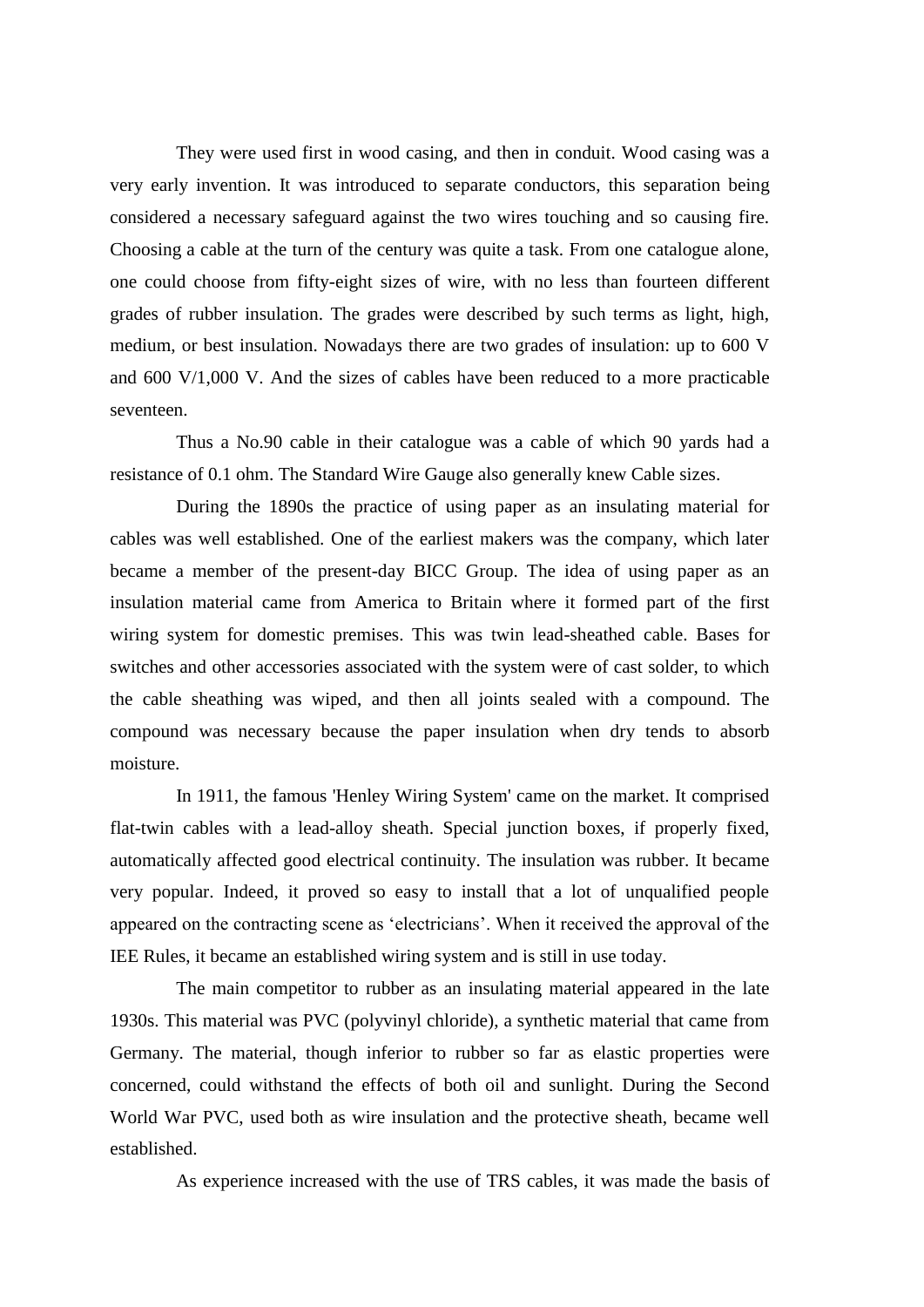modified wiring systems. The first of these was the Calendar farm-wiring system introduced in 1937. This was tough rubber sheathed cable with a semi-embedded braiding treated with a green-colored compound.

Perhaps one of the most interesting systems of wiring to come into existence was the MICS (mineral-insulated copper-sheathed cable), which used compressed magnesium oxide as the insulation, and had a copper sheath and copper conductors. The cable was first developed in 1897 and was first produced in France. It has been made in Britain since 1937, first by Pyrotenax Ltd, and later by other firms. Mineral insulation has also been used with conductors and sheathing of aluminum.

This system combined the properties of ordinary TRS and HSOS (houseservice overhead system) cables.

So far as conductor material was concerned, copper was the most widely used. But aluminum was also applied as a conductor material. Aluminum, which has excellent electrical properties, has been produced on a large commercial scale since about 1890. Overhead lines of aluminum were first installed in 1898. Rubber-insulated aluminum cables of 3/0.036 inch and 3/0.045 inch were made to the order of the British Aluminum Company and used in the early years of this century for the wiring of the staff quarters at Kinlochleven in Argyllshire. Despite the fact that lead and lead-alloy proved to be of great value in the sheathing of cables, aluminum was looked to for a sheath of, in particular, light weight. Many experiments were carried out before a reliable system of aluminum-sheathed cable could be put on the market.

One of the first suggestions for steel used for conduit was made in 1883. It was then called 'small iron tubes'. However, the first conduits were of itemized paper. Steel for conduits did not appear on the wiring scene until about 1895. The revolution in conduit wiring dates from 1897, and is associated with the name 'Simplex' which is common enough today. It is said that the inventor, L. M. Waterhouse, got the idea of close-joint conduit by spending a sleepless night in a hotel bedroom staring at the bottom rail of his iron bedstead. In 1898 he began the production of light gauge closejoint conduits. A year later the screwed-conduit system was introduced.

Insulated conduits also were used for many applications in installation work, and are still used to meet some particular installation conditions. The 'Gilflex' system, for instance, makes use of a PVC tube, which can be bent cold, compared with earlier material, which required the use of heat for bending.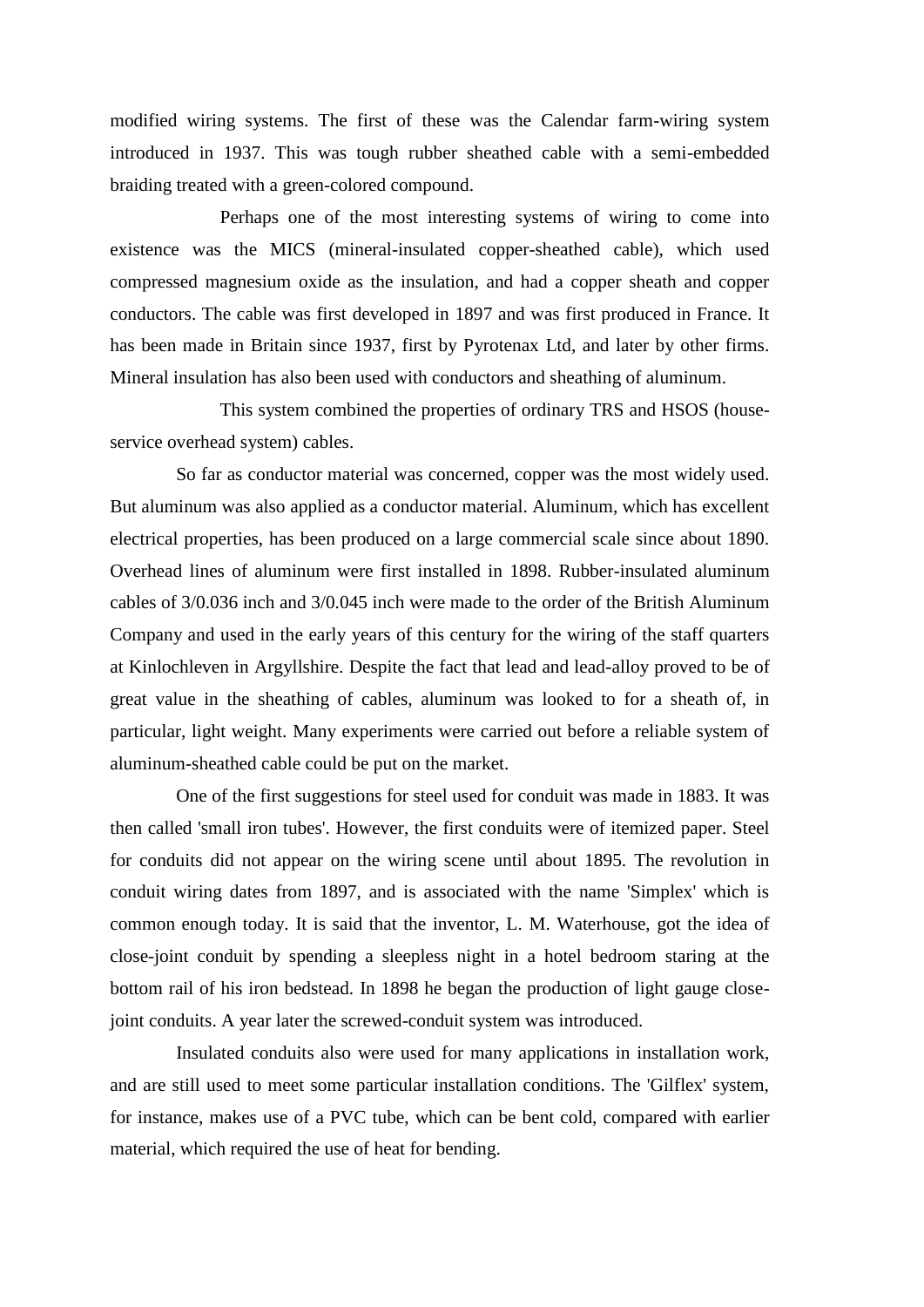Accessories for use with wiring systems were the subjects of many experiments; many interesting designs came onto the market for the electrician to use in his work. When lighting became popular, there arose a need for the individual control of each lamp from its own control point. The 'branch switch' was used for this purpose.

Non-ferrous conduits were also a feature of the wiring scene. Heavy-gauge copper tubes were used for the wiring of the Rayland"s Library in Manchester in 1886. Aluminum conduit, though suggested during the 1920s, did not appear on the market until steel became a valuable material for munitions during the Second World War.

The term 'switch' came over to this country from America, from railway terms which indicated a railway 'point', where a train could be 'switched' from one set of tracks to another. The 'switch', so far as the electric circuit was concerned, thus came to mean a device, which could switch an electric current from one circuit to another.

It was Thomas Edison who, in addition to pioneering the incandescent lamp, gave much thought to the provision of branch switches in circuit wiring. The term 'branch' meant a tee off from a main cable to feed small current-using items. The earliest switches were of the "turn" type, in which the contacts were wiped together in a rotary motion to make the circuit. The first switches were really crude efforts: made of wood and with no positive ON or OFF position. Indeed, it was usual practice to make an inefficient contact to produce an arc to 'dim' the lights! Needless to say, this misuse of the early switches, in conjunction with their wooden construction, led to many fires. But new materials were brought forward for switch construction such as slate, marble, and, later, porcelain. Movements were also made more positive with definite ON and OFF positions. The 'turn' switch eventually gave way to the 'Tumbler" switch in popularity. It came into regular use about 1890. Where the name 'tumbler' originated is not clear; there are many sources, including the similarity of the switch action to the antics of Tumbler Pigeons. Many accessory names, which are household words to the electricians of today, appeared at the turn of the century: Verity's, McGeoch, Tucker, and Crabtree. Further developments to produce the semi-recessed, the flush, the ac only, and the 'silent' switch proceeded apace. The switches of today are indeed of long and worthy pedigrees.

Ceiling roses, too, have an interesting history; some of the first types incorporated fuses. The first rose for direct attachment to conduit came out in the early 1900s, introduced by Dorman & Smith Ltd.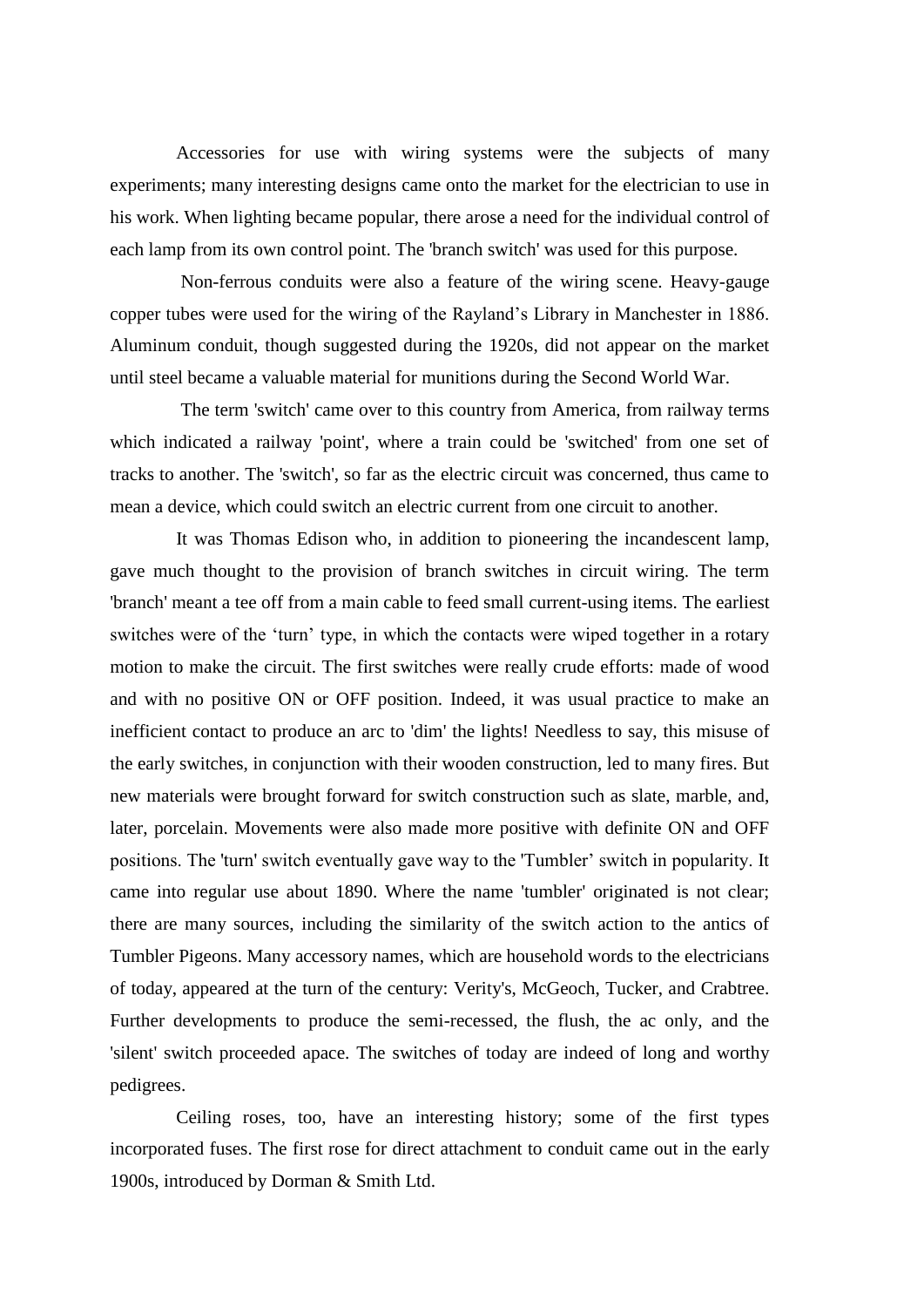Lord Kelvin, a pioneer of electric wiring systems and wiring accessories brought out the first patent for a plug-and-socket. The accessory was used mainly for lamp loads at first, and so carried very small currents. However, domestic appliances were beginning to appear on the market, which meant that sockets had to carry heavier currents. Two popular items were irons and curling-tong heaters. Crompton designed shuttered sockets in 1893. The modern shuttered type of socket appeared as a prototype in 1905, introduced by Diamond. It was one thing to produce a lamp operated from electricity. It was quite another thing to devise a way in which the lamp could be held securely while current was flowing in its circuit. The first lamps were fitted with wire tails for joining to terminal screws. It was Thomas Edison who introduced, in 1880, the screw cap, which still bears his name. It is said he got the idea from the stoppers fitted to kerosene cans of the time. Like much another really good idea, it superseded all its competitive lamp holders and its use extended through America and Europe. In Britain, however, it was not popular. The Edison & Swan Co. about 1886 introduced the bayonet-cap type of lamp-holder. The early type was soon improved to the lamp holders we know today.

Many sockets were individually fused, a practice, which was later meet the extended to the provision of a fuse in the plug.

These fuses were, however, only a small piece of wire between two terminals and caused such a lot of trouble that in 1911 the Institution of Electrical Engineers banned their use. One firm, which came into existence with the socket-and-plug, was M.K. Electric Ltd. The initials were for 'Multi-Contact' and associated with a type of socket outlet, which eventually became the standard design for this accessory. It was Scholes, under the name of 'Wylex', who introduced a revolutionary design of plug-andsocket: a hollow circular earth pin and rectangular current-carrying pins. This was really the first attempt to 'polarize', or to differentiate between live, earth and neutral pins.

One of the earliest accessories to have a cartridge fuse incorporated in it was the plug produced by Dorman & Smith Ltd. The fuse actually formed one of the pins, and could be screwed in or out when replacement was necessary. It is a rather long cry from those pioneering days to the present system of standard socket-outlets and plugs.

Early fuses consisted of lead wires; lead being used because of its low melting point. Generally, devices which contained fuses were called 'cutouts', a term still used today for the item in the sequence of supply-control equipment entering a building.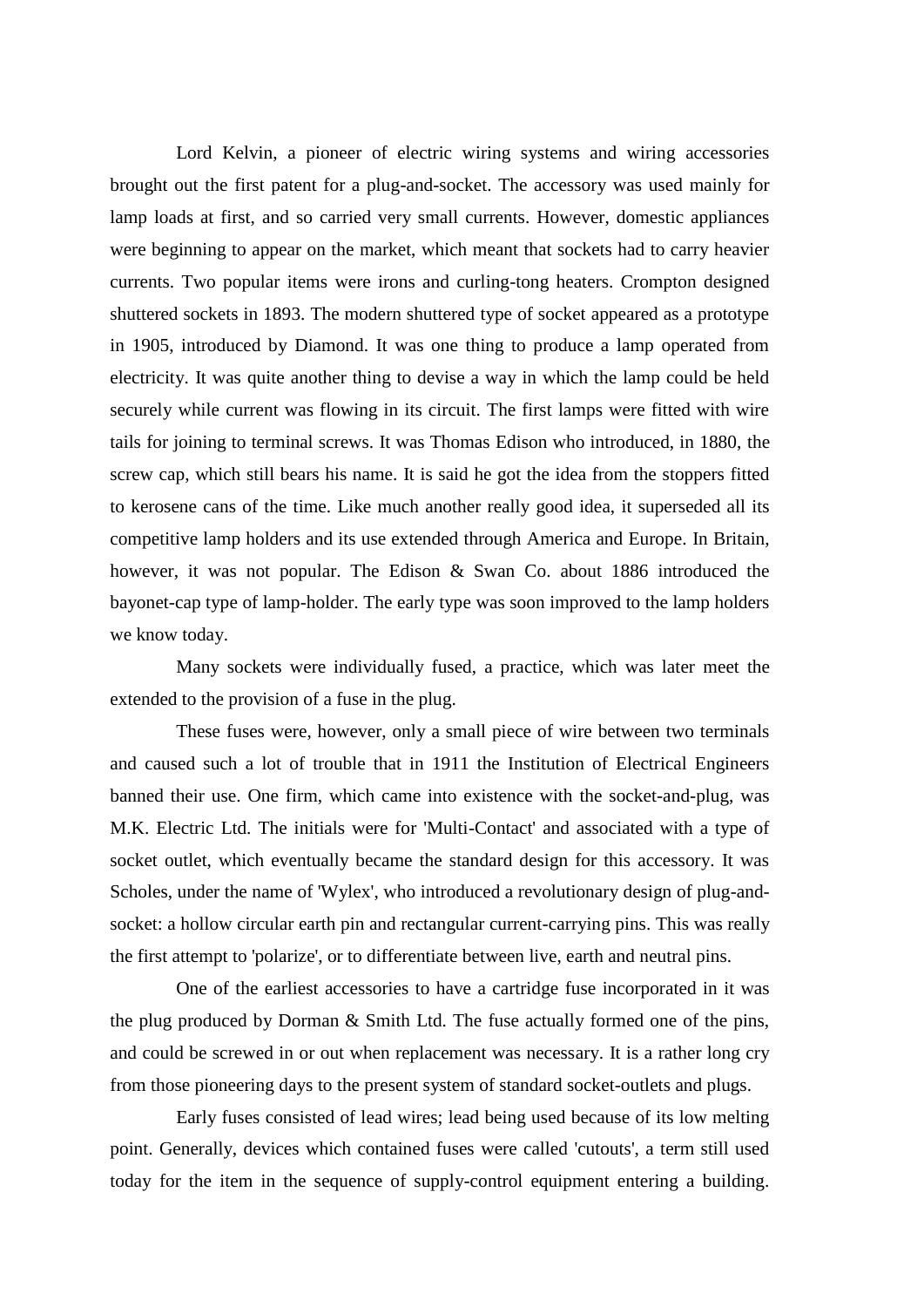Once the idea caught on of providing protection for a circuit in the form of fuses, brains went to work to design fuses and fuse gear. Control gear first appeared encased in wood. But ironclad versions made their due appearance, particularly for industrial use during the nineties. They were usually called 'motor switches', and had their blades and contacts mounted on a slate panel. Among the first companies in the switchgear field were Bill & Co., Sanders & Co., and the MEM Co., whose 'Kantark' fuses are so well known today. In 1928 this Company introduced the "splitter", which affected a useful economy in many of the smaller installations.

The story of electric wiring, its systems, and accessories tells an important aspect in the history of industrial development and in the history of social progress. The inventiveness of the old electrical personalities, Compton, Swan, Edison, Kelvin and many others, is well worth noting; for it is from their brain-children that the present-day electrical contracting industry has evolved to become one of the most important sections of activity in electrical engineering. For those who are interested in details of the evolution and development of electric wiring systems and accessories, good reading can be found in the book by J. Mellanby: The History of Electric Wiring (MacDonald, London).

It was not until the 1930s that the distribution of electricity in buildings by means of bus bars came into fashion, though the system had been used as far back as about 1880, particularly for street mains. In 1935 the English Electric Co. introduced a bus bar trunking system designed to meet the needs of the motorcar industry. It provided the overhead distribution of electricity into which system individual machines could be tapped wherever required; this idea caught on and designs were produced and put onto the market by Marryat & Place, GEC, and Ottermill.

### **1.2. Historical Review of Wiring Installation**

The history of the development of non-legal and statutory rules and regulations for the wiring of buildings is no less interesting than that of wiring systems and accessories. When electrical energy received a utilization impetus from the invention of the incandescent lamp, many set themselves up as electricians or electrical wiremen. Others were gas plumbers who indulged in the installation of electrics as a matter of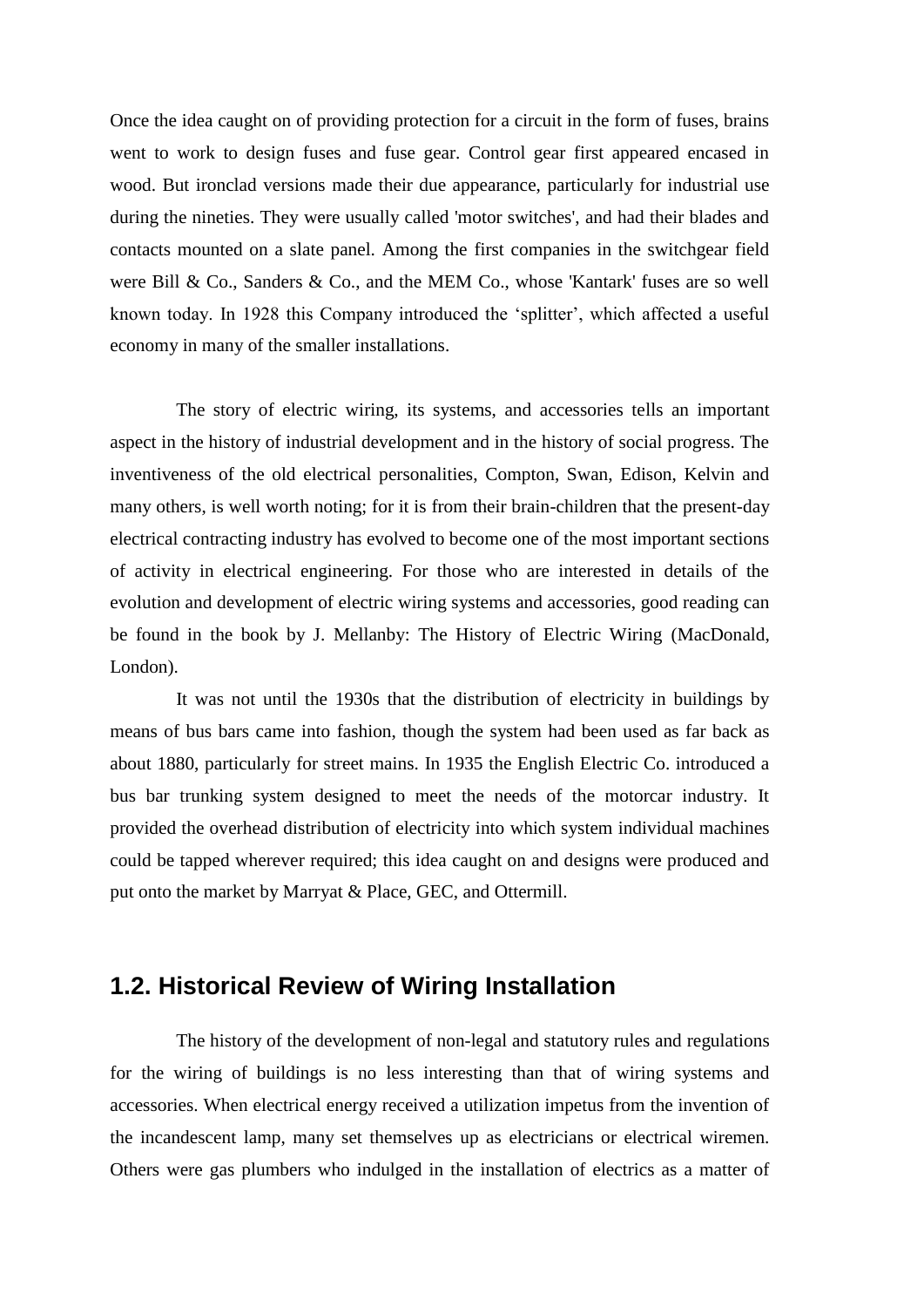normal course. This was all very well: the contracting industry had to get started in some way, however ragged. But with so many amateurs troubles were bound to multiply. And they did. It was not long before arc lamps, sparking commutators, and badly insulated conductors contributed to fires. It was the insurance companies, which gave their attention to the fire risk inherent in the electrical installations of the 1880s. Foremost among these was the Phoenix Assurance Co., whose engineer, Mr. Heaphy, was told to investigate the situation and draw up a report on his findings.

The result was the Phoenix Rules of 1882. These Rules were produced just a few months after those of the American Board of Fire Underwriters who are credited with the issue of the first wiring rules in the world.

Three months after the issue of the Phoenix Rules for wiring in 1882, the Society of Telegraph Engineers and Electricians (now the Institution of Electrical Engineers) issued the first edition of Rules and Regulations for the Prevention of Fire Risks arising from Electric lighting. These rules were drawn up by a committee of eighteen men, which included some of the famous names of the day: Lord Kelvin, Siemens, and Crompton. The Rules, however, were subjected to some criticism. Compared with the Phoenix Rules they left much to be desired. But the Society was working on the basis of laying down a set of principles rather than, as Heaphy did, drawing up a guide or 'Code of Practice'. A second edition of the Society's Rules was issued in 1888. The third edition was issued in 1897 and entitled General Rules recommended for Wiring for the Supply of Electrical Energy.

The Phoenix Rules were, however, the better set and went through many editions before revision was thought necessary. That these Rules contributed to a better standard of wiring, and introduced a high factor of safety in the electrical wiring and equipment of buildings, was indicated by a report in 1892, which showed the high incidence of electrical fires in the USA and the comparative freedom from fires of electrical origin in Britain.

The Rules have since been revised at fairly regular intervals as new developments and the results of experience can be written in for the considered attention of all those concerned with the electrical equipment of buildings. Basically the regulations were intended to act as a guide for electricians and others to provide a degree of safety in the use of electricity by inexperienced persons such as householders. The regulations were, and still are, not legal; that is, the law of the land cannot enforce them. Despite this apparent loophole, the regulations are accepted as a guide to the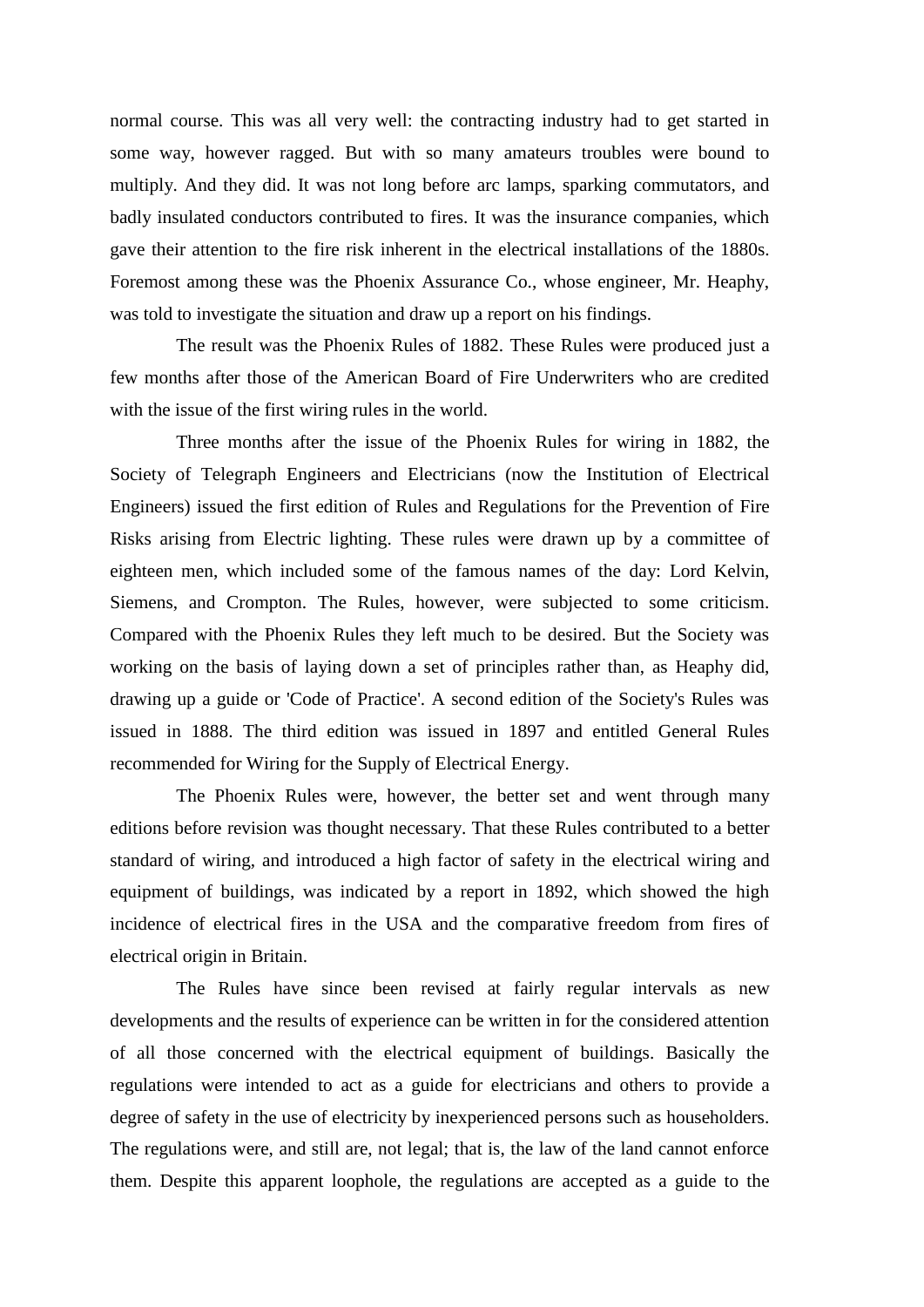practice of installation work, which will ensure, at the very least, a minimum standard of work. The Institution of Electrical Engineers (IEE) was not alone in the insistence of good standards in electrical installation work. In 1905, the Electrical Trades Union, through the London District Committee, in a letter to the Phoenix Assurance Co., said " . . . they view with alarm the large extent to which bad work is now being carried out by electric light contractors . . .. As the carrying out of bad work is attended by fires and other risks, besides injuring the Trade, they respectfully ask you to. . Uphold a higher standard of work".

While the IEE and the statutory regulations were making their positions stronger, the British Standards Institution brought out, and is still issuing, Codes of Practice to provide what are regarded as guides to good practice. The position of the Statutory Regulations in this country is that they form the primary requirements, which must by law be satisfied. The IEE Regulations and Codes of Practice indicate supplementary requirements. However, it is accepted that if an installation is carried out in accordance with the IEE Wiring Regulations, then it generally fulfils the requirements of the Electricity Supply Regulations. This means that a supply authority can insist upon all electrical work to be carried out to the standard of the IEE Regulations, but cannot insist on a standard which is in excess of the IEE requirements.

The legislation embodied in the Factory and Workshop Acts of 1901 and 1907 had a considerable influence on wiring practice. In the latter Act it was recognized for the first time that the generation, distribution and use of electricity in industrial premises could be dangerous. To control electricity in factories and other premises a draft set of Regulations was later to be incorporated into statutory requirements.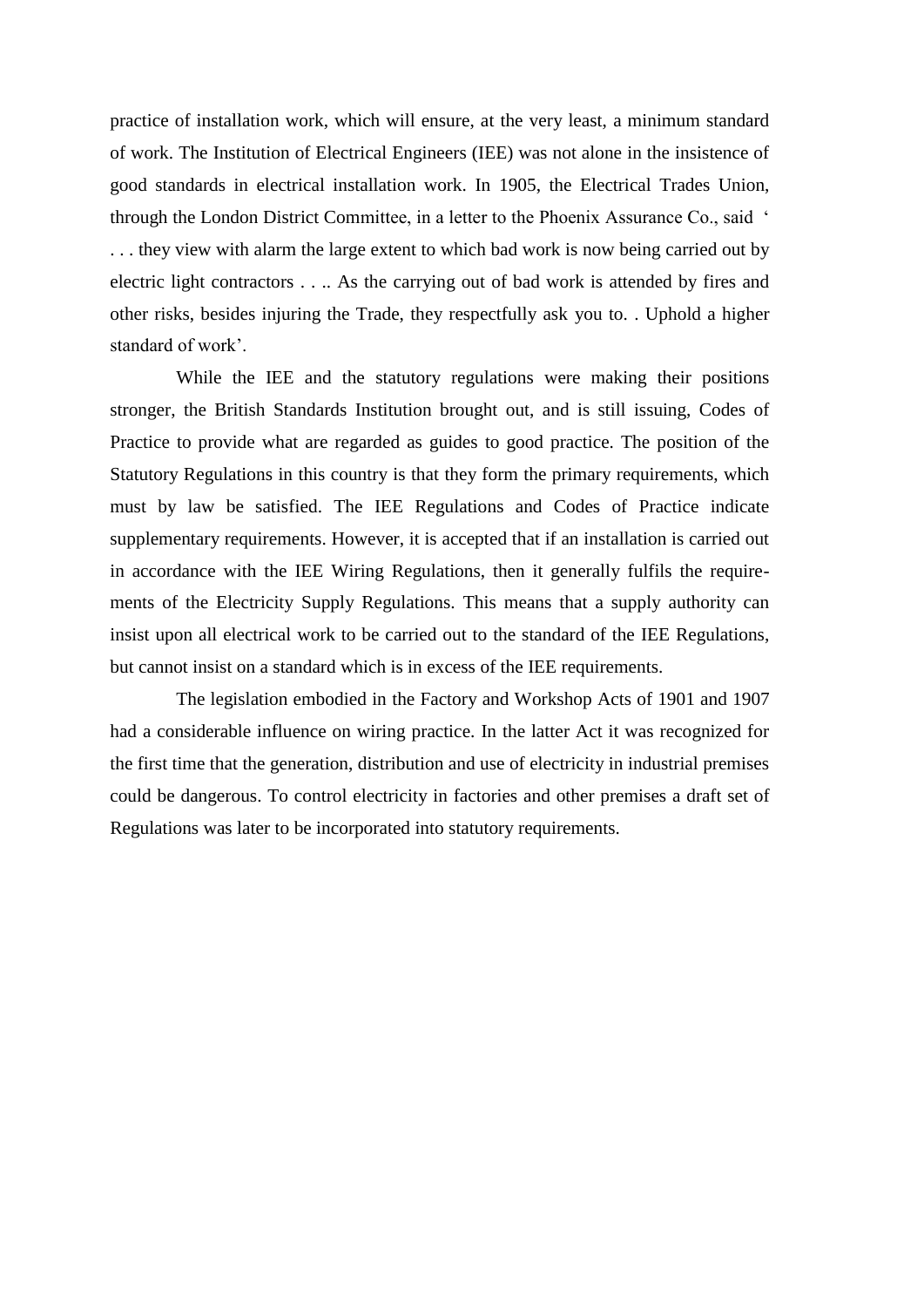#### **CHAPTER 2**

#### **ILLUMINATION**

#### **2.1. Illumination**

In determining the [value](http://chestofbooks.com/architecture/Cyclopedia-Carpentry-Building-7-10/29-Values.html) of [illumination,](http://chestofbooks.com/architecture/Cyclopedia-Carpentry-Building-7-10/Illumination.html) not only the candle-power of the units, but the amount of reflected [light](http://chestofbooks.com/architecture/Cyclopedia-Carpentry-Building-7-10/Light-And-Shade.html) must be considered for the given [location](http://chestofbooks.com/architecture/Cyclopedia-Carpentry-Building-1-3/Furnace.html#location) of the lamps. Following is a formula based on the coefficient of reflection of the [walls](http://chestofbooks.com/architecture/Cyclopedia-Carpentry-Building-1-3/Carpenter-Work-Framing.html#walls) of the room, which serves for [preliminary](http://chestofbooks.com/architecture/Cyclopedia-Carpentry-Building-1-3/I-Preliminary.html) calculations: c. p. 1

 $1 = 1 - k d_2$ 

 $I = I$ llumination in foot-candles.

c.p. = Candle-power of the unit.

 $k =$  Coefficient of reflection of the walls.

 $d =$  distance from the unit in feet.

Where several units of the same candle-power are used this formula becomes:

1 1 1 1

I = c. p. ( d  $_{2}+$  d  $_{21}+$  d<sub>22</sub> +...) 1-k or, c. p = 1

 $(1\ 1\ 1\ 1\ d_2\ d_{21}\ d_{22} + \dots$ --------------) 1-k where d,  $d_1$ ,  $d_2$ , equal the distances from the point considered to the various light sources. If the lamps are of different candle-power the illumination may be determined by combining the illumination from each source as calculated separately. An [example](http://chestofbooks.com/architecture/Cyclopedia-Carpentry-Building-4-6/224-Theoretical-Formulae.html#example) of calculation is given under ["Arrangement](http://chestofbooks.com/architecture/Cyclopedia-Carpentry-Building-7-10/Arrangement-Of-Lamps.html) of [Lamps.](http://chestofbooks.com/architecture/Cyclopedia-Carpentry-Building-7-10/Arrangement-Of-Lamps.html)" The above [method](http://chestofbooks.com/architecture/Cyclopedia-Carpentry-Building-4-6/163-Methods.html) is not strictly accurate because it does not take account of the [angle](http://chestofbooks.com/architecture/Cyclopedia-Carpentry-Building-4-6/Mechanical-Drawing-Part-II-Geometrical-Definitions.html#angles) at which the light from each one of the sources strikes the assumed [plane](http://chestofbooks.com/architecture/Cyclopedia-Carpentry-Building-1-3/Planes.html) of illumination. If the rays of light is perpendicular to the plane, the formula  $1 = c$ . p. gives cord2 rect values. If a is the angle which the ray of light makes with a line drawn from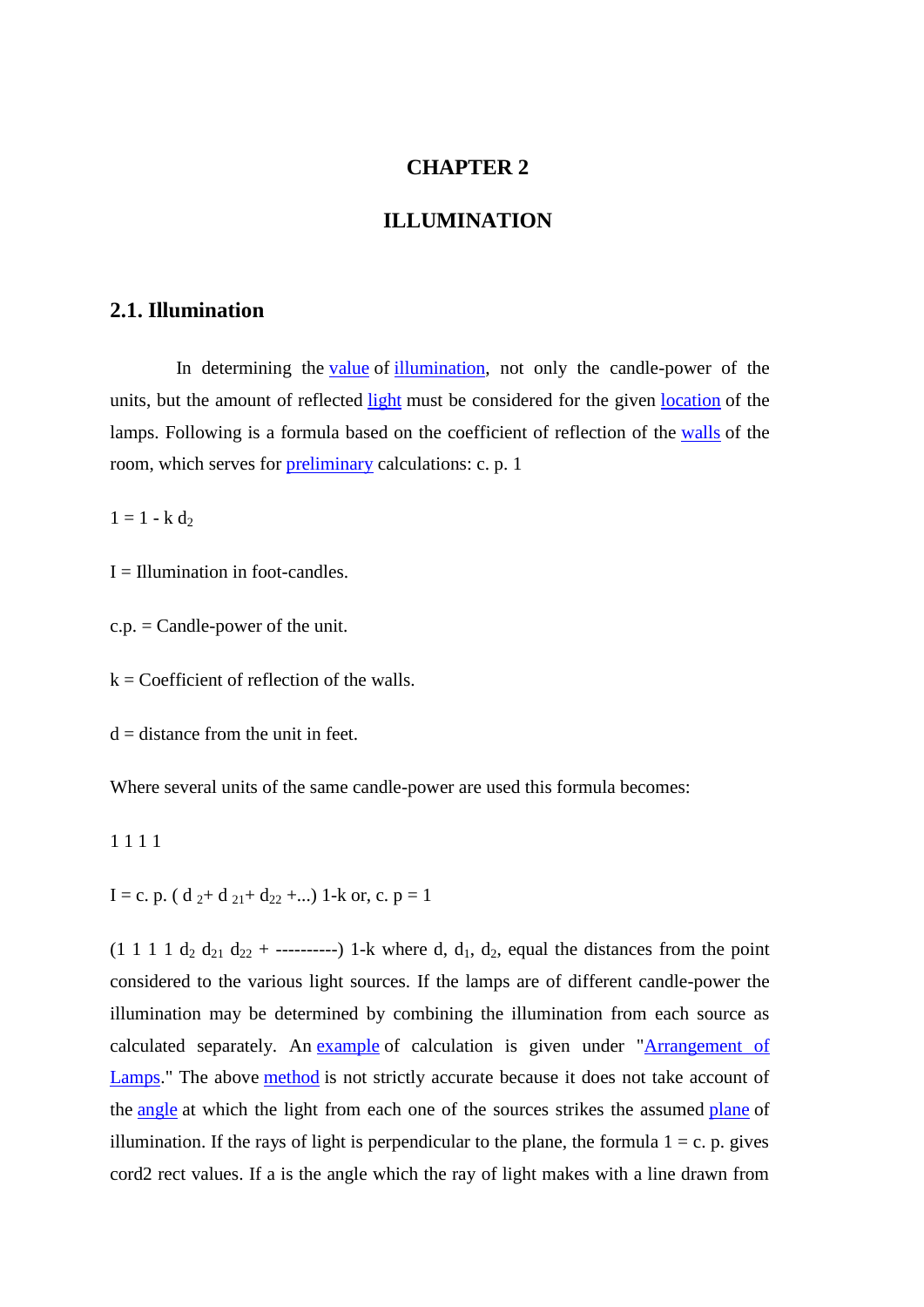the light source perpendicular to the assumed plane, then the formula  $I = c$ . p. X cosine  $a/d<sub>2</sub>$ . Therefore, by multiplying the candle-power value of each light source in the directtion of the illuminated point by the cosine of each angle a, a more accurate result will be obtained.

It is readily seen that the effect of reflected light from the [ceilings](http://chestofbooks.com/architecture/Cyclopedia-Carpentry-Building-1-3/Roof-And-Ceilings.html) is of more importance than that from the [floor](http://chestofbooks.com/architecture/Cyclopedia-Carpentry-Building-4-6/The-Floors.html) of a room. The value of k, in the above formula, will vary from 60% to 10%, but for rooms with a fairly light [finish](http://chestofbooks.com/architecture/Cyclopedia-Carpentry-Building-1-3/Lumber-For-Construction-And-Finish.html) 50% may be taken as a good average value

#### **2.2. Calculatıon**

The formulates symbols:  $\Phi_{\text{dir}}$  = the flow of the direct light  $\Phi$ <sub>s</sub> = the flow coming to working table.  $\Phi_{\text{end}}$  = the light flow coming by reflexion  $\mathbf{E}_s$  = the avarage level of light of working table  $S = m^2$  of working table  $\Phi$ <sup>o</sup> = the sum of light flow (lumen)

The calculation of illumination by the light flow method. The calculation of internal illumination by efficiency method. This method is mostly used in internal illumination installations. As it is known the  $\Phi$  light that cames to plane has the components Φdır and Φend ( $\Phi_{\text{dir}}$  shows the flow of the direct light,  $\Phi_{\text{s}}$  shows the flow coming to working table,  $\Phi_{\text{end}}$  shows the light flow coming by reflexion)

$$
\Phi_{\rm s} = \Phi_{\rm dir} + \Phi_{\rm end} \tag{2.1}
$$

**Φ dır** can be calculated easily but **Φ end** is difficult to calculate. So that efficiency method is used in internal illumination installations. Now in order to understand this method let's think about an ideal room that it's walls and ceiling reflects the light totally,  $(\delta = \frac{100}{90})$  and absorbs the light completely.  $\alpha = \frac{100}{90}$  and no object absorbing the light in it. The **Φ<sup>o</sup>** comes out of the light sources falls on the plane S and it is absorbed their whatever the dimensions of the room, number of the lambs,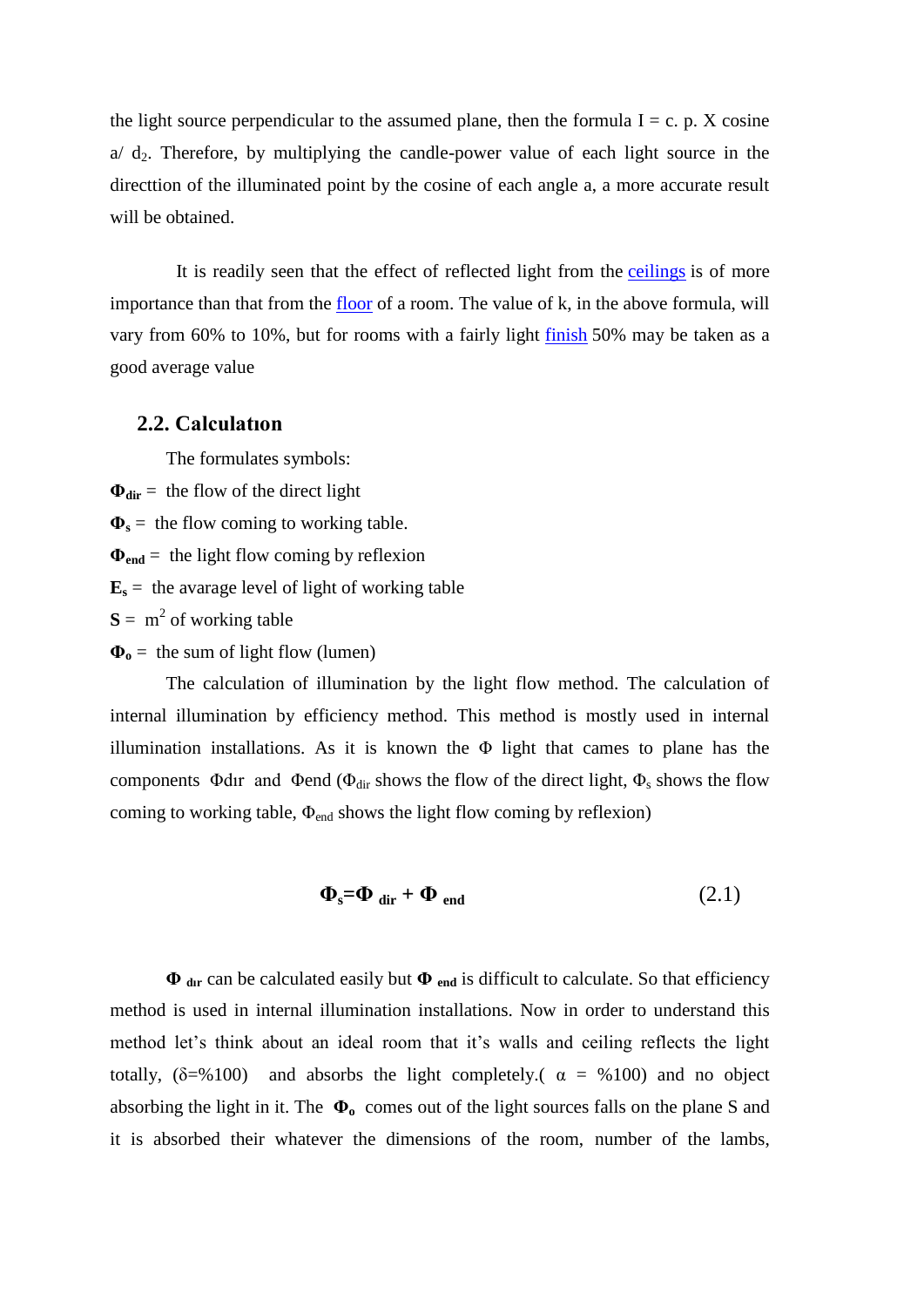settlement of the lambs, illumination system. The average illumination degree of the plane for an ideal room is

$$
\mathbf{E}_0 = \mathbf{\Phi}_0 / \mathbf{S} \tag{2.2}
$$

 $E<sub>O</sub>$  shows the avarage level of light of working table,  $\Phi$ o represents the total light flow from lambs in lumen and S represents the area of the plane in m**².** In reality some of the light flow is absorbed by walls, ceiling, and illumination devices. So that the average illumination degree of the plane is:

$$
\mathbf{E}_o = \mathbf{\Phi}_0 \mathbf{\eta} / \mathbf{S} = \mathbf{\Phi}_0 / \mathbf{S}
$$
 (2.3)

ηfactor is called the efficiency of illumination and it is a number less then 1.

$$
\mathbf{\eta} = \mathbf{\Phi}_a / \mathbf{\Phi}_s
$$
 \t\t\t\t\t $\mathbf{\Phi}_a$  represents flow of light to plane and

**Φ<sup>s</sup>** represents total flow of light that is given by light sources.

Efficiency of device illumination (**η**) is multiplication of the efficiency of devices and efficiency of the room.

$$
\mathbf{\eta} = \mathbf{\Phi}_{\mathbf{a}\mathbf{y}\mathbf{g}} / \mathbf{\Phi}_{\mathbf{0}} \qquad \mathbf{\eta} \text{ avg represents the efficiency of device} \quad (2.4)
$$

**η =**  $\Phi$ **s**  $\Phi$ **ayg η oda** represents the efficiency of room (2.5)

$$
\mathbf{\eta} = \mathbf{\eta} \text{ avg} - \mathbf{\eta} \text{ oda} \tag{2.6}
$$

Efficiency of device is related with the illumination device. Efficiency of the room is related with geometric dimensions of room, reflection factors and colours of walls and ceiling, light distribution curves of illumination devices, height of them to plane and their places. Table 2.1 shows belowed in same situations that are used mostly.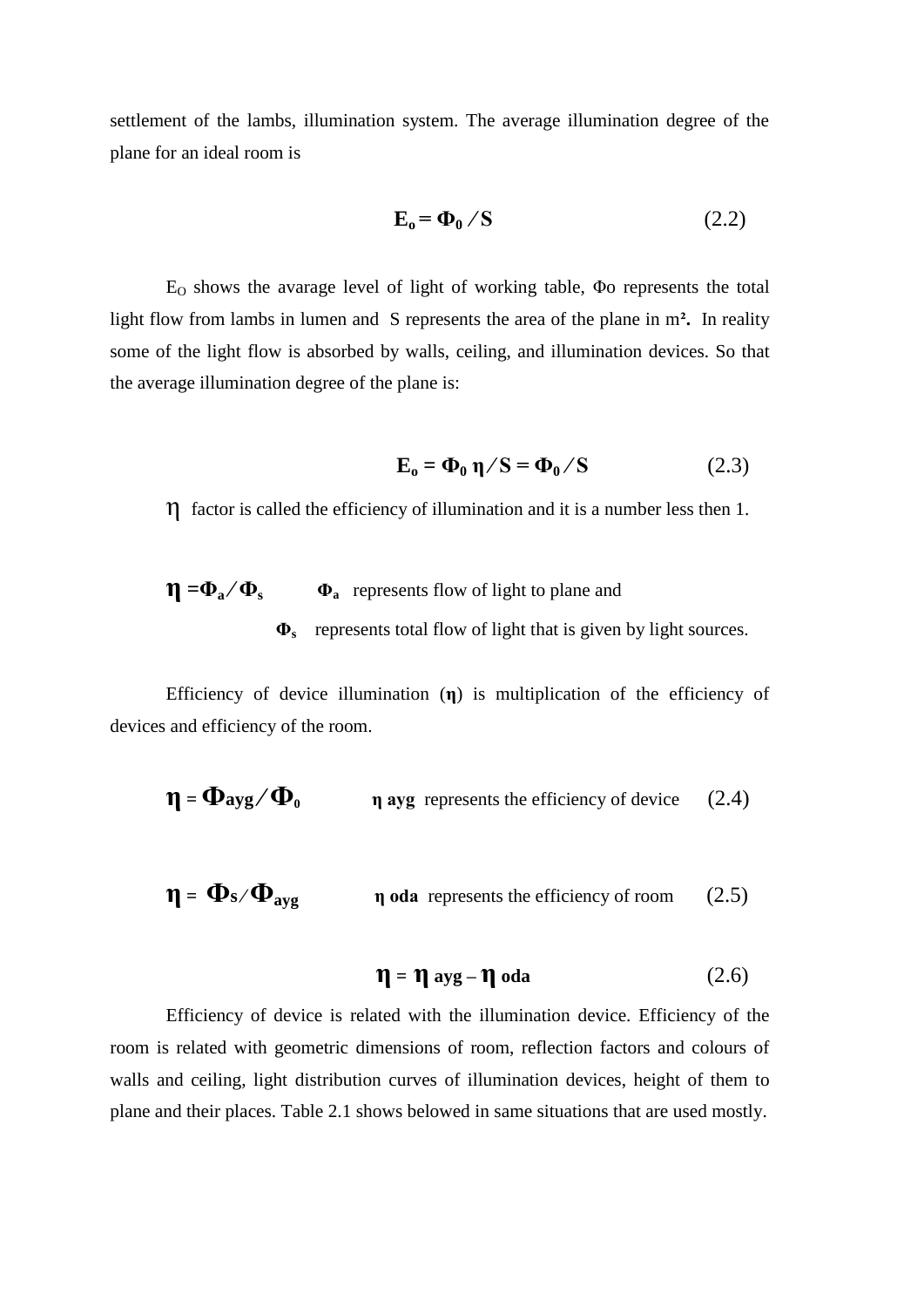| Illuminiation<br>system |                           | Semi-direct<br>Direct<br>Mixed<br>illiminiation<br>illiminiation<br>illiminiation<br>$(nayg=%70)$<br>$(nayg=%80)$<br>$(nayg=%80)$ |                |                                          |              | Semi indirect<br>illiminiation<br>$(nayg=%80)$ |                    | Indirect<br>illiminiation<br>$(nayg=%70)$ |                    |                  |
|-------------------------|---------------------------|-----------------------------------------------------------------------------------------------------------------------------------|----------------|------------------------------------------|--------------|------------------------------------------------|--------------------|-------------------------------------------|--------------------|------------------|
|                         |                           | $n\left(\%\right)$                                                                                                                |                | $n\left(\%\right)$<br>$n\left(\%\right)$ |              |                                                | $n\left(\%\right)$ |                                           | $n\left(\%\right)$ |                  |
| Room index<br>(a/h)     | $\boldsymbol{\mathsf{A}}$ | $\, {\bf B}$                                                                                                                      | $\mathbf{A}$   | $\mathbf B$                              | $\mathbf{A}$ | $\, {\bf B}$                                   | $\mathbf{A}$       | $\bf{B}$                                  | $\mathbf{A}$       |                  |
| 0,5                     | 13                        | $\overline{9}$                                                                                                                    | $\overline{9}$ | $\overline{5}$                           | 12           | $\overline{7}$                                 | $11\,$             | 6                                         | $\overline{9}$     |                  |
| 0,7                     | 19                        | 13                                                                                                                                | 13             | $\tau$                                   | 16           | $10\,$                                         | 15                 | $8\,$                                     | 12                 |                  |
| 1,0                     | 25                        | 19                                                                                                                                | 17             | $10\,$                                   | 21           | 13                                             | 19                 | 12                                        | 15                 |                  |
|                         | 35                        | $30\,$                                                                                                                            | 24             | 15                                       | 27           | 17                                             | 25                 | 16                                        | 20                 | $\mathbf{1}$     |
|                         | 40                        | 36                                                                                                                                | 29             | 19                                       | $32\,$       | 21                                             | 29                 | 19                                        | $23\,$             | $\overline{4}$   |
| 2,5                     | $44$                      | $40\,$                                                                                                                            | 33             | 23                                       | 35           | 24                                             | 32                 | $22\,$                                    | 26                 | 6                |
| 3,0                     | 47                        | 43                                                                                                                                | 36             | 26                                       | 38           | 26                                             | 35                 | 24                                        | 28                 | $8\,$            |
| 4,0                     | 51                        | 47                                                                                                                                | 41             | 30                                       | 43           | 30                                             | 39                 | $28\,$                                    | 32                 | $\boldsymbol{0}$ |
| 5,0                     | 54                        | 50                                                                                                                                | 45             | 34                                       | $46\,$       | 33                                             | 42                 | 30                                        | 34                 | $\overline{c}$   |
|                         | 57                        | 53                                                                                                                                | 51             | 39                                       | 51           | 37                                             | 46                 | 34                                        | 36                 | $\overline{4}$   |
| 10,0                    | 59                        | 55                                                                                                                                | 57             | 40                                       | 55           | $40\,$                                         | 51                 | 37                                        | 38                 | $\sqrt{6}$       |

**Table 2.1:** Illumination System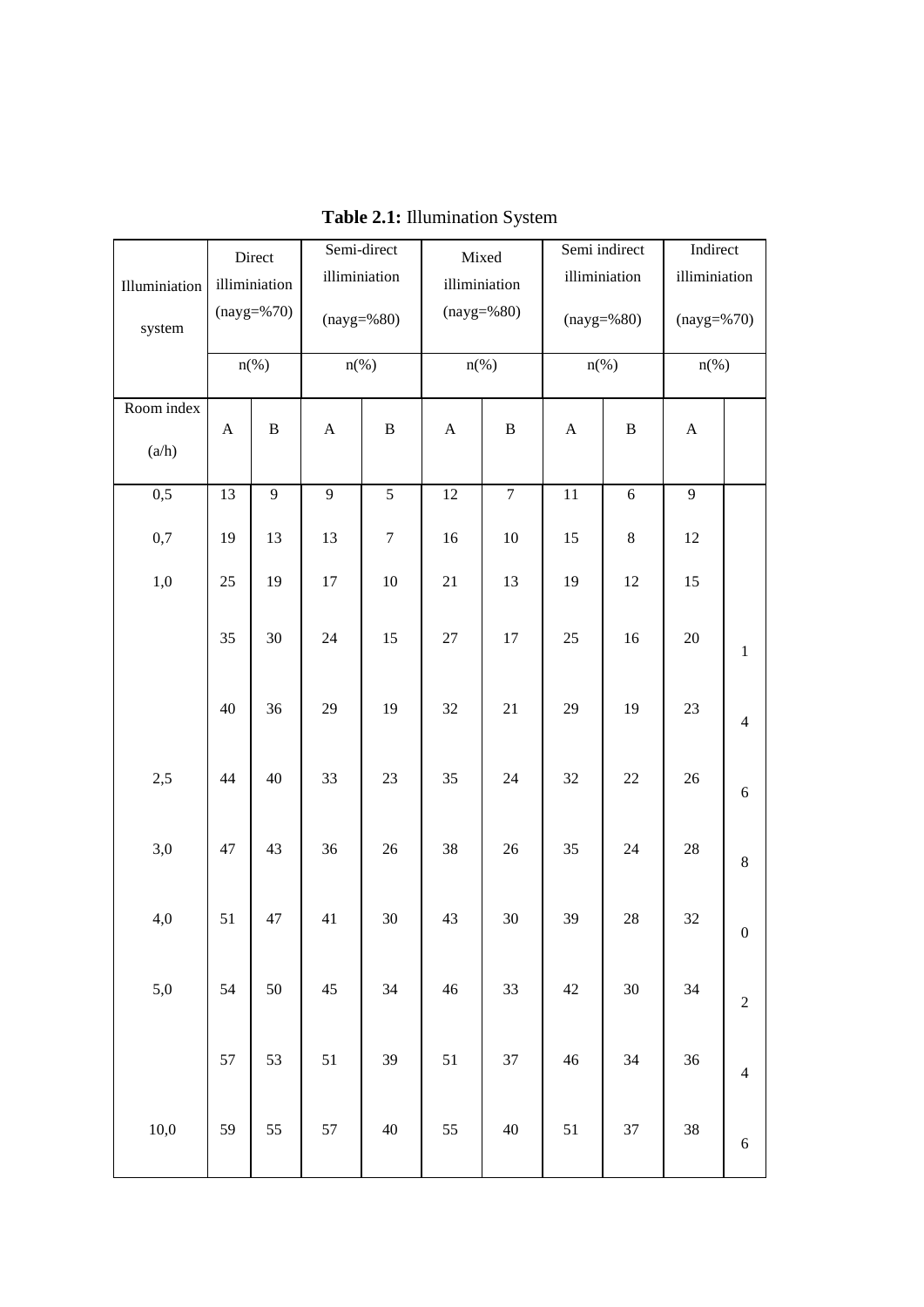In this Table;

a; lenght of one side of a square room

h; height of light sources to the plane in direct and semi-direct illumination system. Height of ceiling to the plane in direct; mixed and semi-direct illumination system.A; Situation where is ceiling is white ( $\rho_T$ = %75) and walls are quite white ( $\rho_D = %50$ ) B; Situation where is ceiling is quite white ( $\rho_T = 0.650$ ) and wall are dark  $(p_D = %30)$ 

If the room is a rectangle  $(a,b)$ , efficiency is;

$$
\eta = \eta a + 1/3 (\eta a - \eta b)
$$
 (2.7)

While preparing the table 10.1 , only two efficiency about illumination devices (η ayg = %70 and  $\eta$  ayg = %80 ) is taken.

If another illumination device that has the efficiency  $\eta^1$  ayg is used  $(\eta^1)$  is an aygit different from %70, %80 efficensy level) , the efficiency that is found from table is multiplied with a factor of  $\eta^1$  ayg /  $\eta$  ayg After finding the efficiency  $\eta$ , light flow that goes to plane  $(\Phi_0)$  is found with the help of flow of light by illumination sources  $(\Phi_0)$ . Then the average illumination level is

$$
\mathbf{E}_o = \mathbf{\Phi}_s / \mathbf{S} \tag{2.8}
$$

If the average illumination level of plane is given and total light flow that light sources give  $(\Phi_0)$  is looked for ;

$$
\mathbf{\Phi}_o = \mathbf{E}_o \mathbf{S} / \mathbf{h} \tag{2.9}
$$

In below the dimensions of living room are given and number of armatures are found by performing necessory calculation.

| <b>NAME</b> | <b>SYMBOL</b> | <b>UNIT</b>  | <b>EXPLANATION</b>                                      |
|-------------|---------------|--------------|---------------------------------------------------------|
| Light flow  |               | Lumen $(lm)$ | It is the amount of the total light source gives in all |

**Table 2.2:** Illumination Units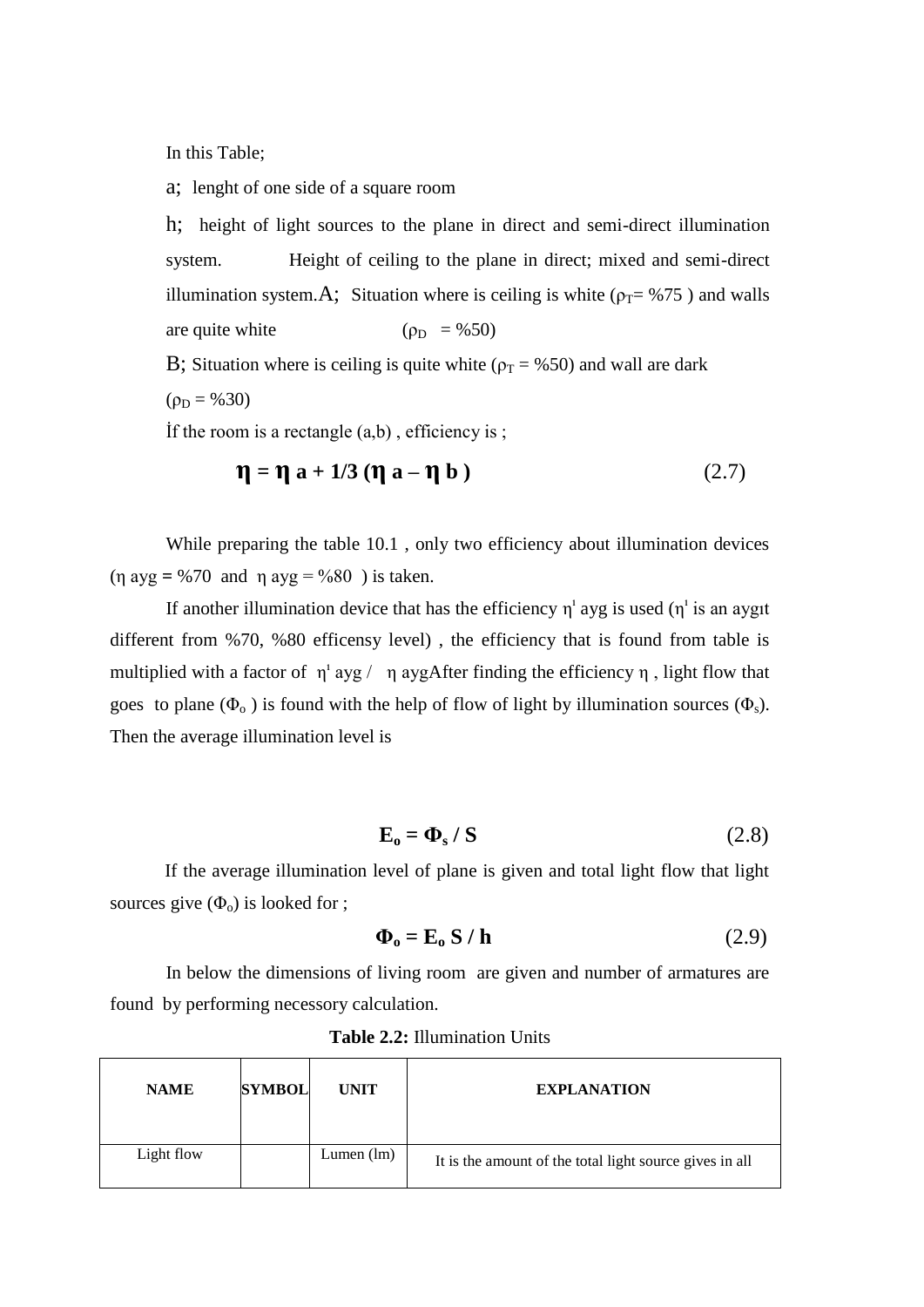|                         |              |                    | directions. In other words it is the port of the electrical                                                 |
|-------------------------|--------------|--------------------|-------------------------------------------------------------------------------------------------------------|
|                         |              |                    | energy converted into the light energy. That is given to light                                              |
|                         |              |                    | source.                                                                                                     |
|                         |              |                    | It is the amount of light flow in any direction. (the light                                                 |
| Light intensity         | $\mathbf I$  | candela (cd)       | flow may be constant but the light indensity may be                                                         |
|                         |              |                    | different in various directions)                                                                            |
|                         |              |                    |                                                                                                             |
| Illiminiation intensity | E            | lux (lux)          | It is the total light flow that comes to 1 $m2$ area                                                        |
| flashing                | $\mathbf{L}$ | cd/cm <sup>2</sup> | It is the light indensity that comes from light sources or unit<br>surfaces that the light sources lighten. |

**Table 2.3:** Illuminiation Equations

| <b>EQUATION</b>                       | <b>SYMBOL</b>  | <b>EXPLANATION</b>                                    |
|---------------------------------------|----------------|-------------------------------------------------------|
|                                       | $\mathbf n$    | Number of light bulbs                                 |
|                                       | $\Phi_{\rm T}$ | Total light flow necessary (lm)                       |
| $n=$<br>$\Phi_{\rm T}\!/\Phi_{\rm L}$ | $\Phi_{\rm L}$ | Light flow given by a light bulb.                     |
|                                       | $\bf k$        | Room index (according to dimensions)                  |
| $k=$ a.b/                             | $\mathbf{a}$   | Length (m)                                            |
| $h(a+b)$                              | $\mathbf b$    | width (m)                                             |
|                                       | ${\bf h}$      | Height of the light source to the working sueface (m) |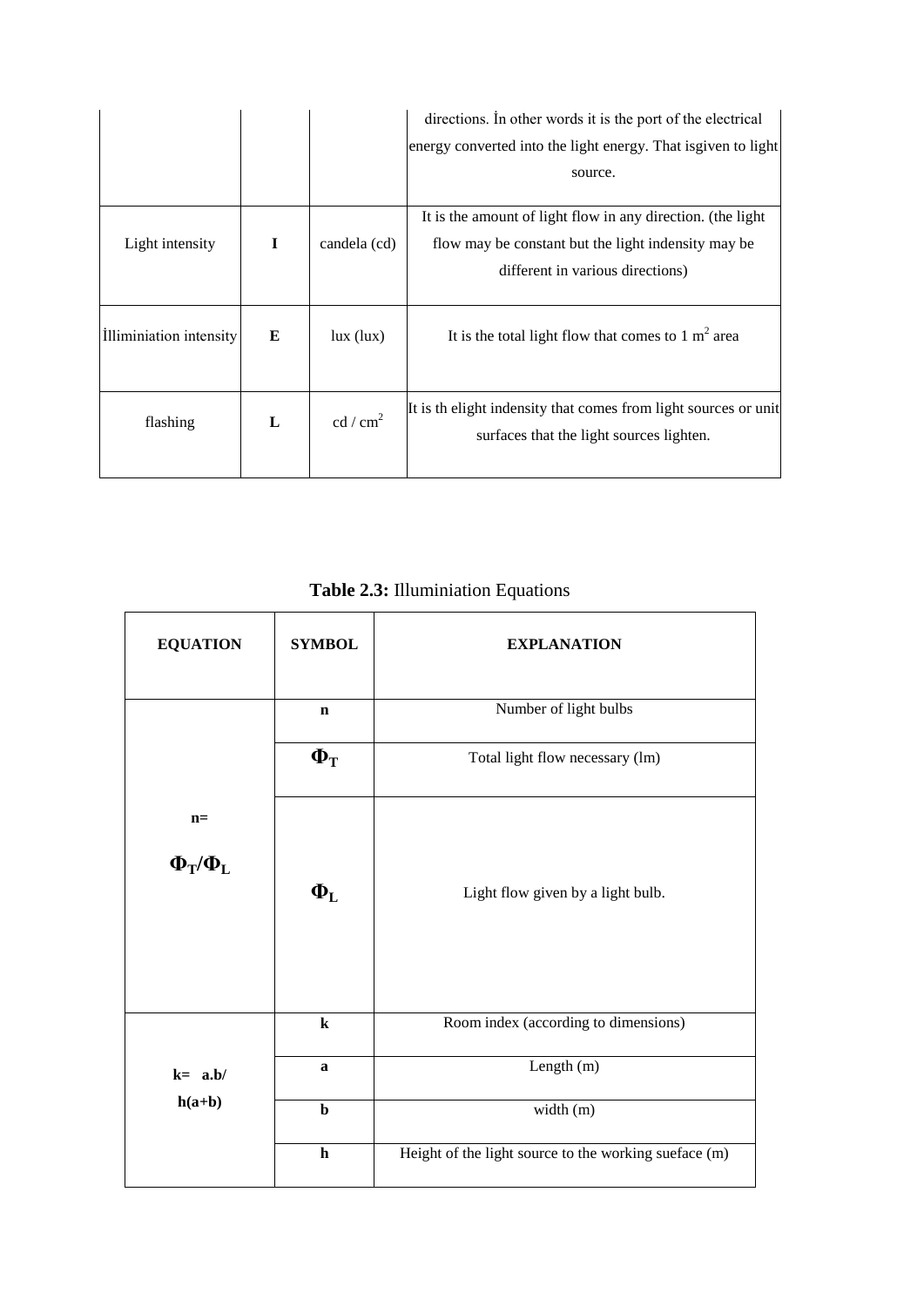|                      | $\bf H$      | Height of the light source to the floor $(m)$                                                                                                                  |
|----------------------|--------------|----------------------------------------------------------------------------------------------------------------------------------------------------------------|
|                      | h1           | Height of the working surfaces to the flor (m)                                                                                                                 |
|                      | E            | Necessary illiminiations level (lux) chosen from the table                                                                                                     |
|                      | $\mathbf{A}$ | Surface area that will be lighted (m2)                                                                                                                         |
| $\Phi_T =$<br>E.A.d/ | d            | Pallution installment factors 1,25 - 1,75                                                                                                                      |
| η                    | η            | Efficensy factors of the installment it is chosen from the<br>table according to wall, ceiling, flor reflexion factors, tipe of<br>armature chosen, room index |

**Table 2.4:** Typical flows of some lamps

| <b>TYPE OF LAMP</b> | <b>POWER OF LAMP (W) AVERAGE FLOWS (lm)</b> |
|---------------------|---------------------------------------------|
|                     |                                             |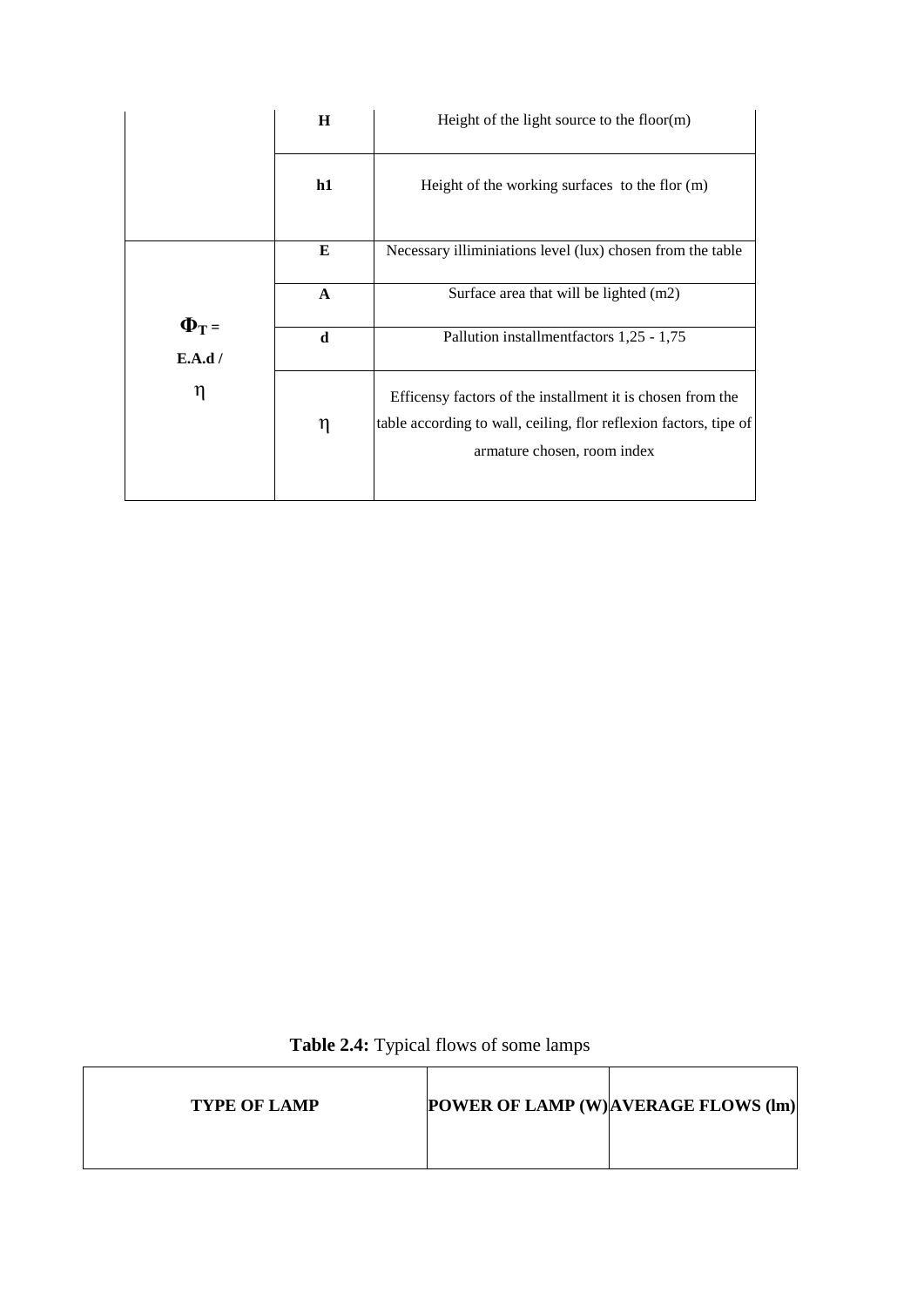| <b>GUW (GENERAL USING -WIRED)</b> | 60              | 610   |
|-----------------------------------|-----------------|-------|
|                                   | 100             | 1230  |
|                                   | 18/20           | 1100  |
| <b>FLUORESCANT</b>                | 36/40           | 2850  |
|                                   | 65/80           | 5600  |
|                                   | $\overline{9}$  | 400   |
|                                   | 11              | 600   |
| PL (economic)                     | $\overline{15}$ | 900   |
|                                   | 20              | 1200  |
|                                   | 23              | 1500  |
|                                   | 16              | 1050  |
| 2D COMPACT FLOURESAN              | 28              | 2050  |
|                                   | 38              | 3050  |
|                                   | 50              | 1800  |
| <b>MERCURY (MBF)</b>              | 125             | 6300  |
|                                   | 400             | 12250 |
|                                   | 1000            | 38000 |
| <b>MERCURY (MBIF)</b>             | 250             | 17000 |
|                                   | 1000            | 81000 |
| H.PRESSURİZED SODİUM (SON PLUS)   | 100             | 10000 |
|                                   | 400             | 54000 |
| H.PRESSURİZED SODİUM (SON DELUXE) | 150             | 12250 |
|                                   | 400             | 38000 |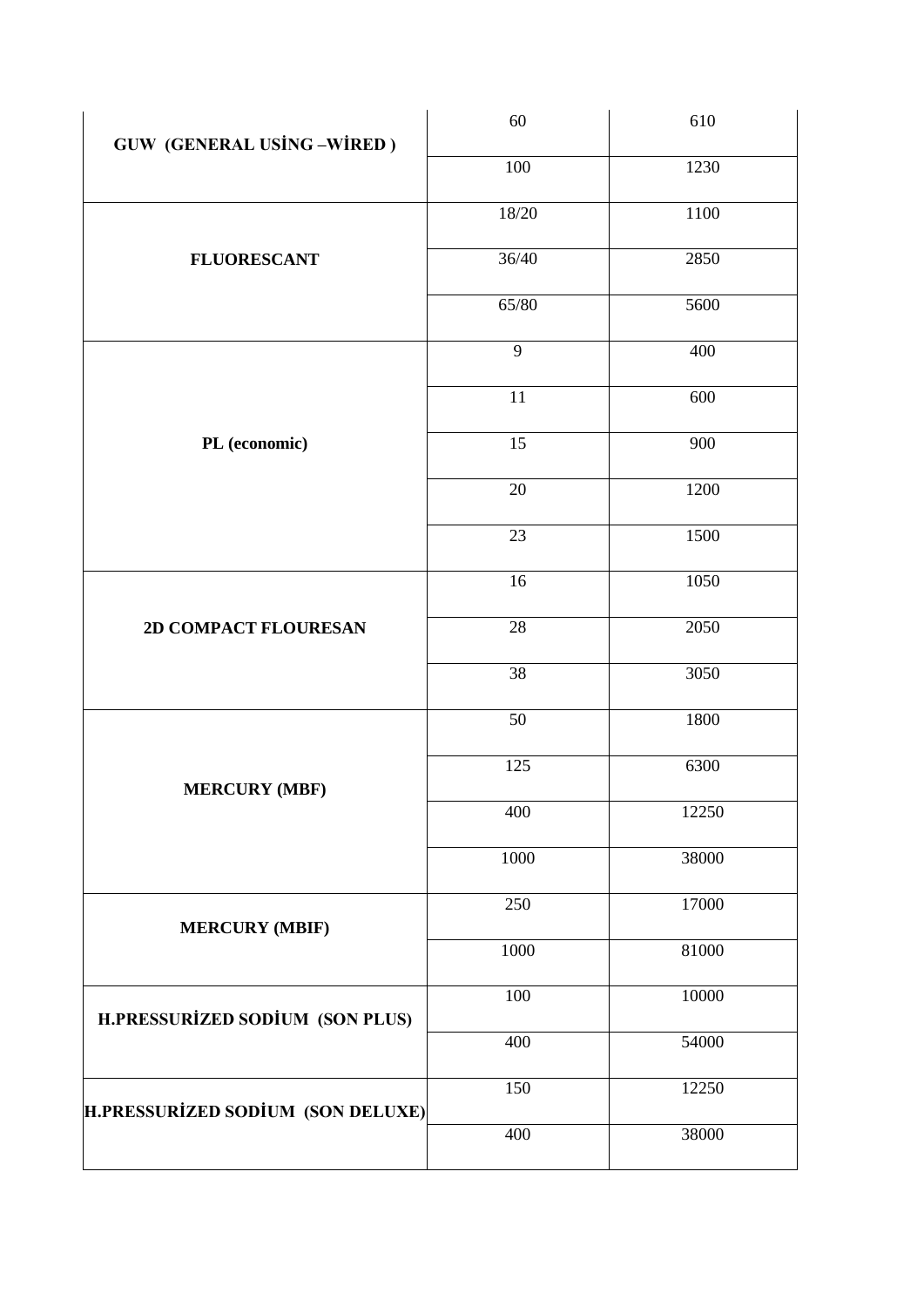|                        | 300  | 5950  |
|------------------------|------|-------|
|                        | 500  | 11000 |
| <b>TUNGTEN HALOJEN</b> | 750  | 16500 |
|                        | 1000 | 22000 |
|                        | 1500 | 33000 |
|                        |      |       |

| <b>Table 2.5:</b> Light Sources |  |
|---------------------------------|--|
|---------------------------------|--|

| Light power | Rated luminous flux |
|-------------|---------------------|
| 15          | 120-135             |
| 25          | 215-240             |
| 40          | 340-480             |
| 60          | 620-805             |
| 75          | 855-960             |
| 100         | 1250-1380           |
| 150         | 2100-2280           |
| 200         | 2950-3220           |

### **Table 2.6:** Hanger Height

| Ceiling Height | Area Wideness | Cord Height      |
|----------------|---------------|------------------|
|                |               |                  |
|                | 2.0           | Ceiling          |
|                |               |                  |
| 2.0            | 4.0           | Ceiling          |
|                |               |                  |
|                | 8.0 and upper | Ceiling          |
|                |               |                  |
|                | 2.5           | Ceiling $(0.15)$ |
| 2.5            |               |                  |
|                | 5.0           | Ceiling $(0.15)$ |
|                |               |                  |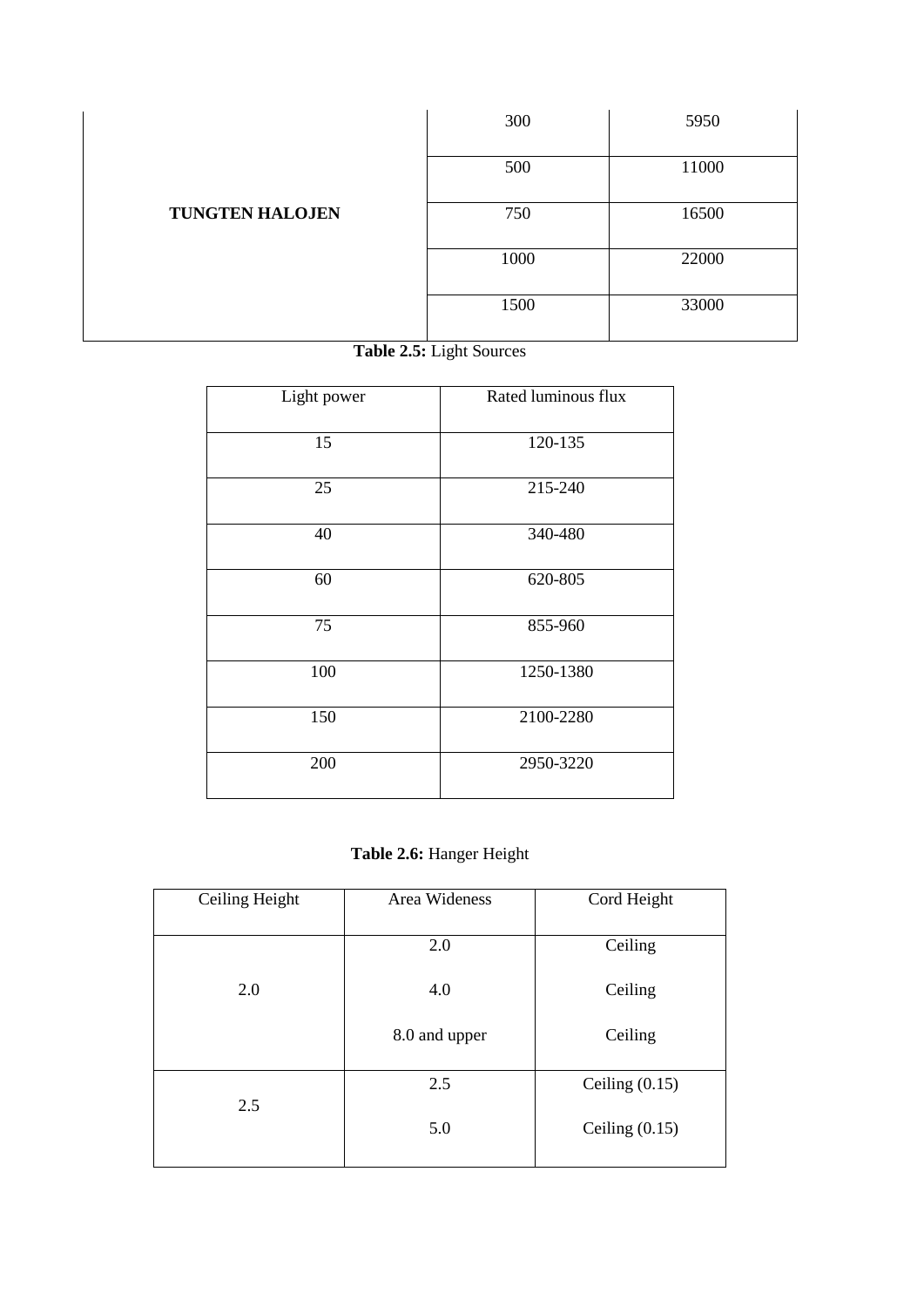|     | 10.0 and upper | Ceiling $(0.15)$ |
|-----|----------------|------------------|
|     |                |                  |
|     |                |                  |
|     |                |                  |
|     | 3.0            | 0.4(0.5)         |
|     |                |                  |
| 3.0 | 6.0            | 0.25(0.4)        |
|     |                |                  |
|     | 12.0 and upper | Ceiling $(0.3)$  |
|     |                |                  |

**Table 2.7:** Bright Voice

| Stair, Corridor, Shower and WC<br>$10 \text{ m}^2$  | 20       |
|-----------------------------------------------------|----------|
|                                                     | 80, 80   |
| Class, Library and Teacher room<br>$40 \text{ m}^2$ | 100, 100 |
|                                                     | 120      |
|                                                     |          |
| Physical and Chemistry Lab.<br>$100 \text{ m}^2$    | 120      |
|                                                     |          |

### **CHAPTER 3 INSULATORS**

#### **3.1. Insulator**

An insulator is defined as a material, which offers an extremely high resistance to the passage of an electric current. Were it not for this property of some materials we would not be able to apply electrical energy to so many uses today. Some materials are better insulators than others. The resistivity of all insulating materials decreases with an increase in temperature. Because of this, a limit in the rise in temperature is imposed in the applications of insulating materials, otherwise the insulation would break down to cause a short circuit or leakage current to earth. The materials used for insulation purposes in electrical work are extremely varied and are of a most diverse nature.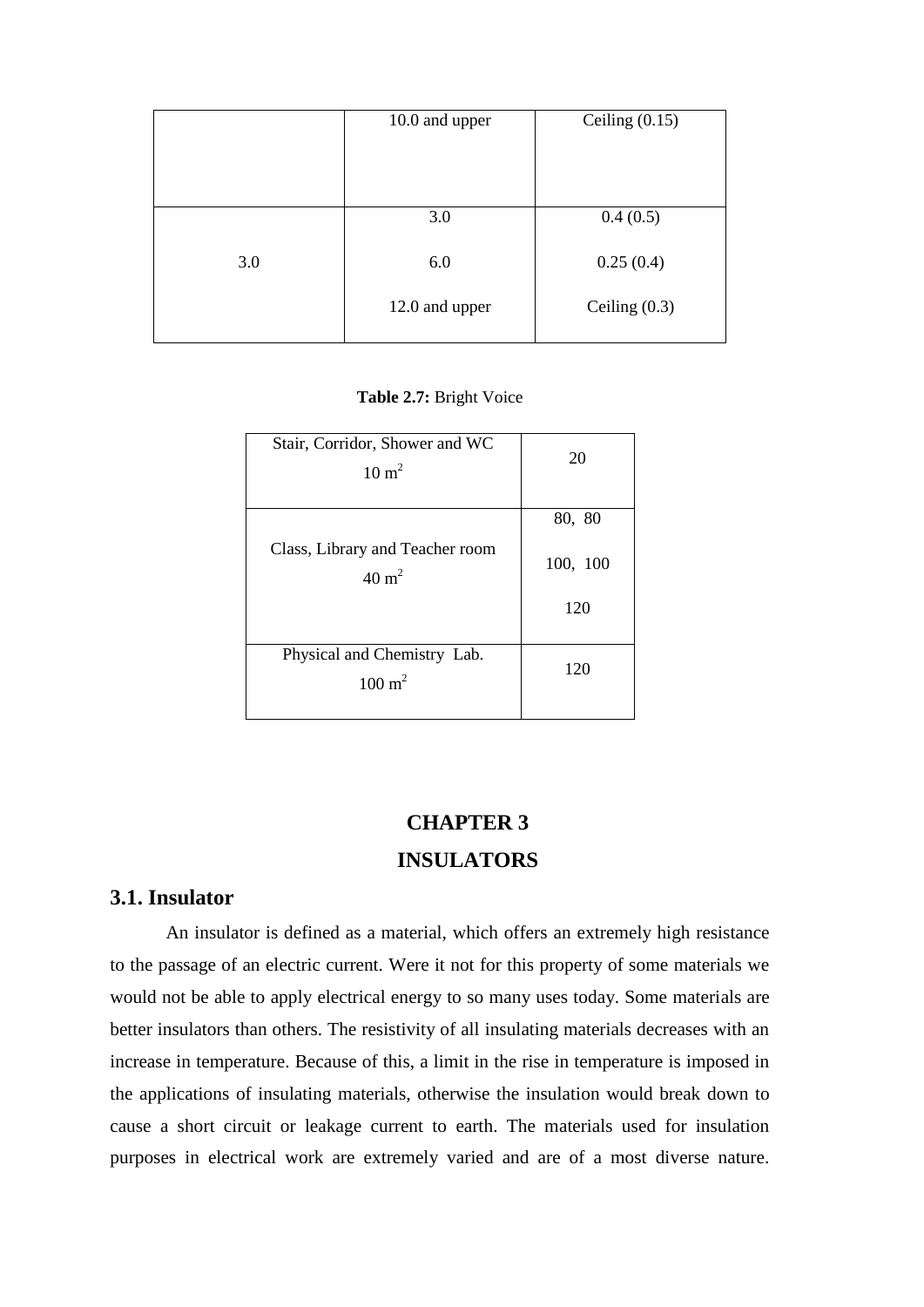Because no single insulating material can be used extensively, different materials are combined to give the required properties of mechanical strength, adaptability, and reliability. Solids, liquids, and gases are to be found used as insulation.

Insulating materials arc grouped into classes:

**Class A** - Cotton, silk, paper, and similar organic materials; impregnated or immersed in oil.

**Class B** - Mica, asbestos, and similar inorganic materials, generally found in a built-up form combined with cement binding cement. Also polyester enamel covering and glass-cloth and micanite.

**Class C** - Mica, porcelain glass quartz: and similar materials.

**Class D** - Polyvinyl acetal resin. Class H - Silicon-glass.

The following are some brief descriptions of some of the insulating materials more commonly found in electrical work.

It is used mainly for cable insulation and cannot be used for high temperatures as it hardens. Generally used with sulphur (vulcanized rubber) and china clay. Has high insulation-resistance value.

#### **3.2. Polyvinyl chloride (PVC)**

This is a plastics material, which will tend to flow when used in high temperatures. Has a lower insulation-resistance value than rubber. Used for cable insulation and sheathing against mechanical damage.

It must be used in an impregnated form (resin or oil). Used for cable insulation. Impregnated with paraffin wax, paper is used for making capacitors. Different types are available: Kraft, cotton, tissue, and pressboard.

It is used for insulators (overhead lines). In glass fiber form it is used for cable insulation where high temperatures are present, or where areas are designated 'hazardous'. Requires a suitable impregnation (with silicone varnish) to fill the spaces between the glass fibers.

This material is used between the segments of commutators of de machines, and under slip rings of ac machines. Used where high temperatures are involved such as the heating elements of electric irons. It is a mineral, which is present in most granite-rock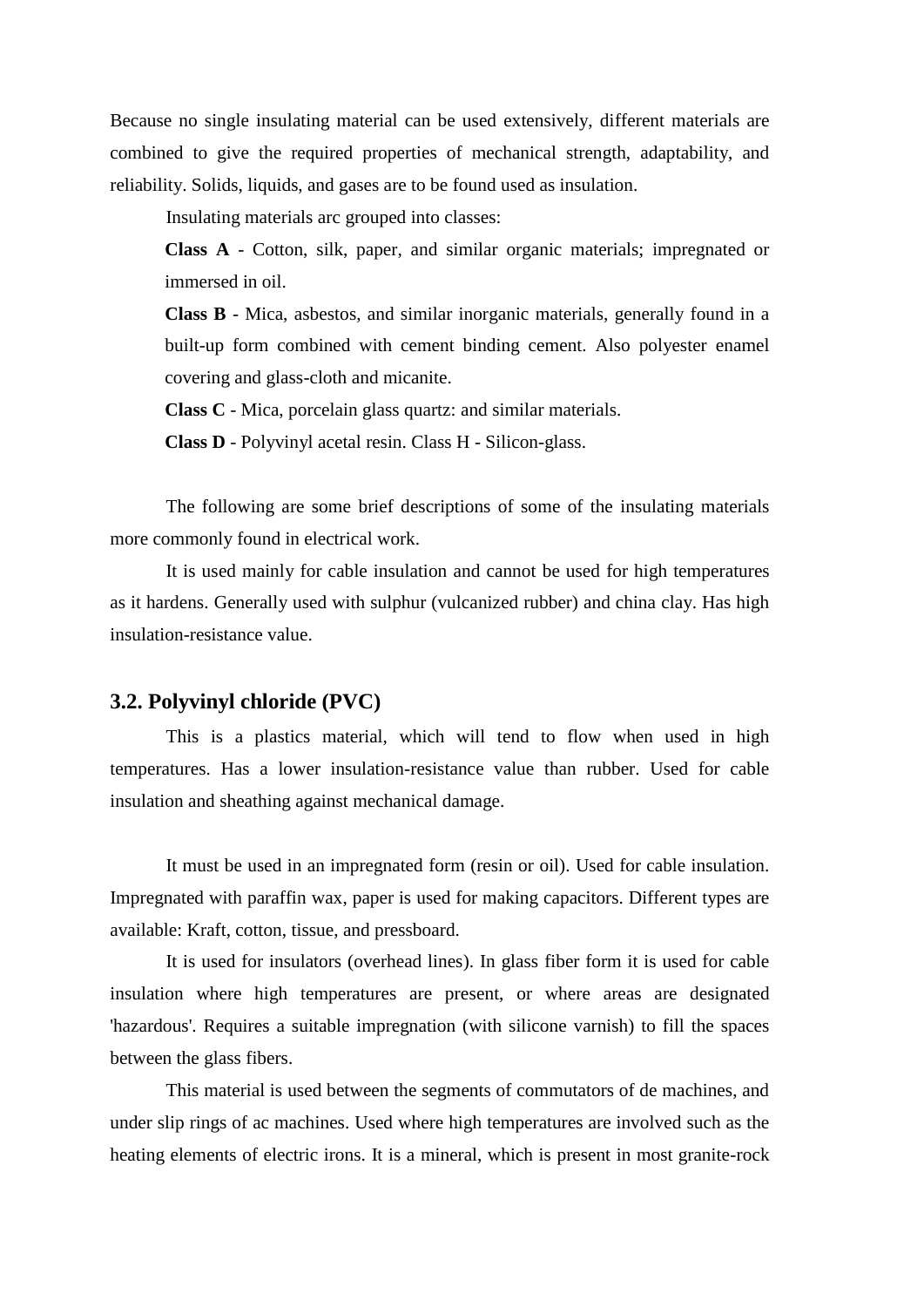formations; generally produced in sheet and block form. Micanite is the name given to the large sheets built up from small mica splitting and can be found backed with paper, cotton fabric, silk or glass-cloth or varnishes. Forms include tubes and washers.

It is used for overhead-line insulators and switchgear and transformer bushings as lead-ins for cables and conductors. Also found as switch-bases, and insulating beads for high-temperature insulation applications.

A very common synthetic material found in many aspects of electrical work (e.g. lamp holders, junction boxes), and used as a construction material for enclosing switches to be used with insulated wiring systems.

#### **3.3. Insulating oil**

This is a mineral oil used in transformers and in oil-filled circuit breakers where the arc drawn out when the contacts separate, is quenched by the oil. It is used to impregnate wood, paper, and pressboard. This oil breaks down when moisture is present.

This material is used extensively for "potting" or encapsulating electronic items. In larger castings it is found as insulating bushings for switchgear and transformers.

This group of insulating materials includes both natural (silk, cotton, and jute) and synthetic (nylon, Terylene). They are often found in tape form, for winding-wire coil insulation. Air is the most important gas used for insulating purposes. Under certain conditions (humidity and dampness) it will break down. Nitrogen and hydrogen are used in electrical transformers and machines as both insulates and coolants.

Mineral oil is the most common insulator in liquid form. Others include carbon tetrachloride, silicone fluids and varnishes. Semi-liquid materials include waxes, bitumens and some synthetic resins. Carbon tetrachloride is found as an arc-quencher in high-voltage cartridge type fuses on overhead lines. Silicone fluids are used in transformers and as dashpot damping liquids. Varnishes are used for thin insulation covering for winding wires in electromagnets. Waxes are generally used for impregnating capacitors and fibres where the operating temperatures are not high. Bitumens are used for filling cable-boxes; some are used in a paint form. Resins of a synthetic nature form the basis of the materials known as 'plastics' (polyethylene,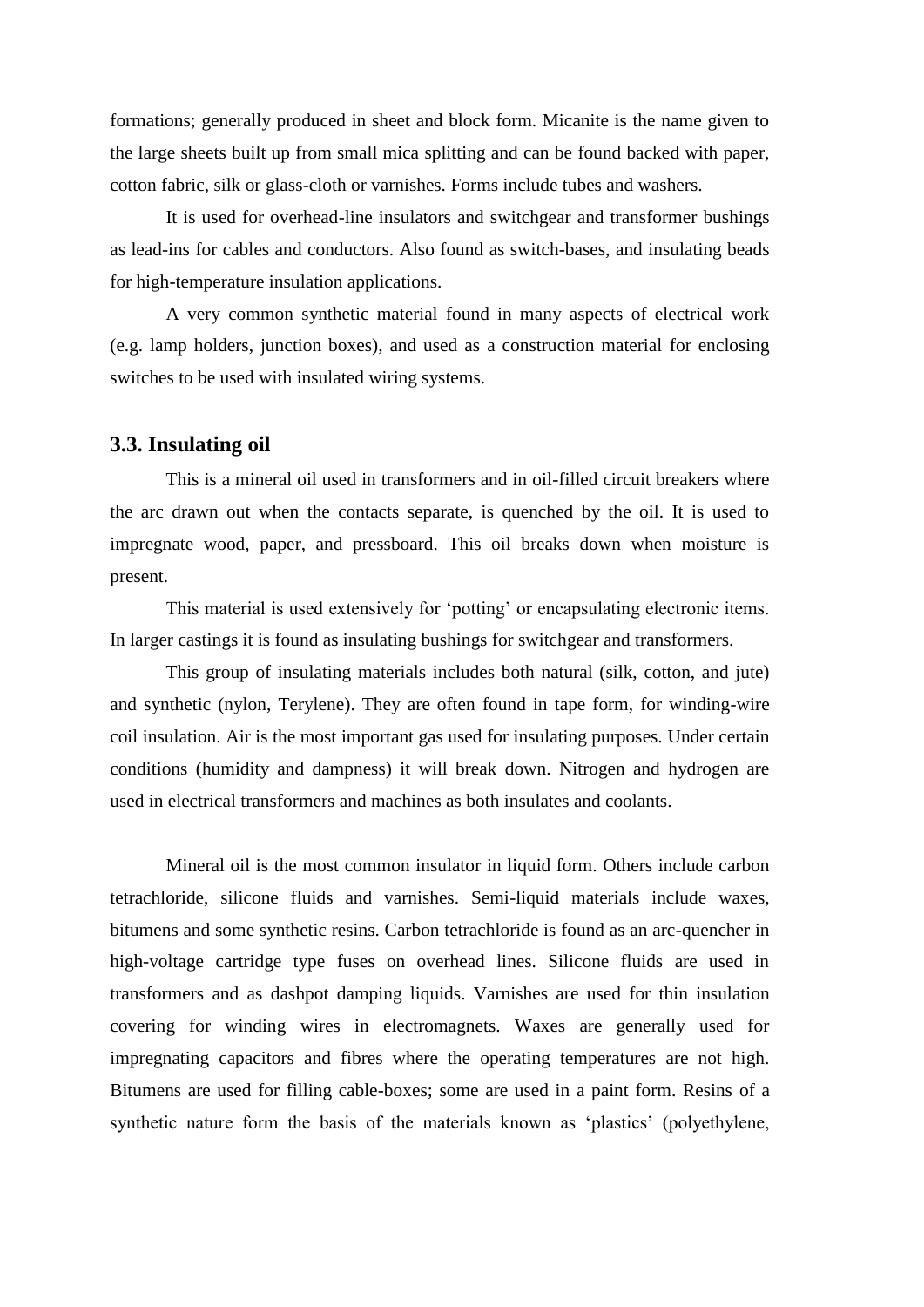polyvinyl chloride, melamine and polystyrene). Natural resins are used in varnishes, and as bonding media for mica and paper sheets hot-pressed to make boards.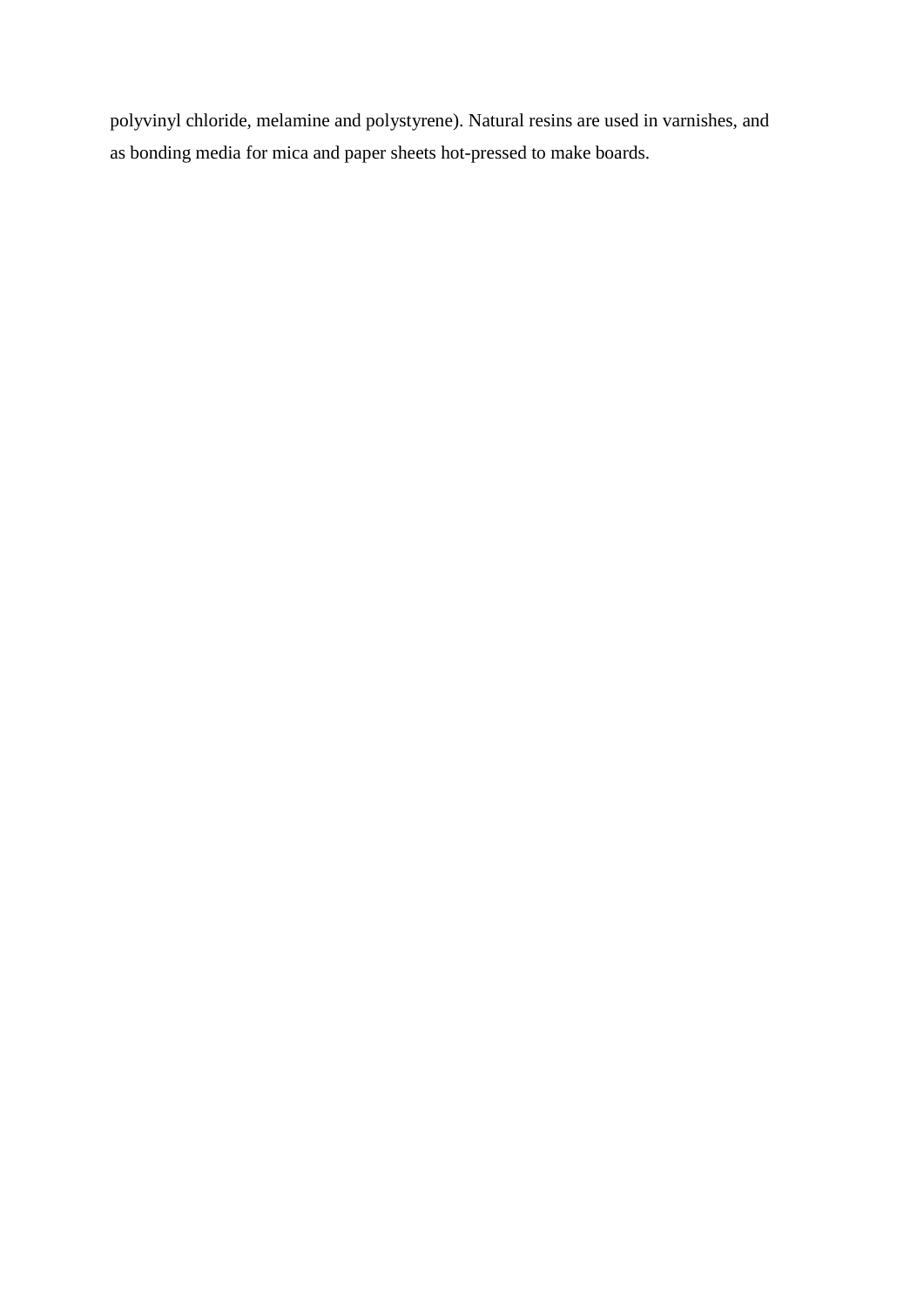## **CHAPTER 4 EARTHING**

#### **4.1. Earthing**

An efficient earthing arrangement is an essential part of every electrical installation and system to guard against the effects of leakage currents, short-circuits, static charges and lightning discharges. The basic reason for earthling is to prevent or minimize the risk of shock to human beings and livestock, and to reduce the risk of fire hazard. The earthing arrangement provides a low-resistance discharge path for currents, which would otherwise prove injurious or fatal to any person touching the metalwork associated with the faulty circuit. The prevention of electric shock risk in installations is a matter, which has been given close attention in these past few years, particularly since the rapid increase in the use of electricity for an ever-widening range of applications.

#### **4.2. Earthing Terms**

#### **4.2.1. Earth:**

A connection to the general mass of earth by means of an earth electrode.

#### **4.2.2. Earth Electrode:**

A metal plate, rod or other conductor band or driven in to the ground and used for earthing metal work.

#### **4.2.3. Earthing Lead:**

The final conductor by means of which the connection to the earth electrode is made.

#### **4.2.4. Earth Continuity Conductor (ECC):**

The conductor including any lam connecting to the earth or each other those part of an installation which are required to be earthed. The ECC may be in whole or part the metal conduit or the metal sheath of cables or the special continuity conductor of a cable or flexible cord incorporating such a conductor.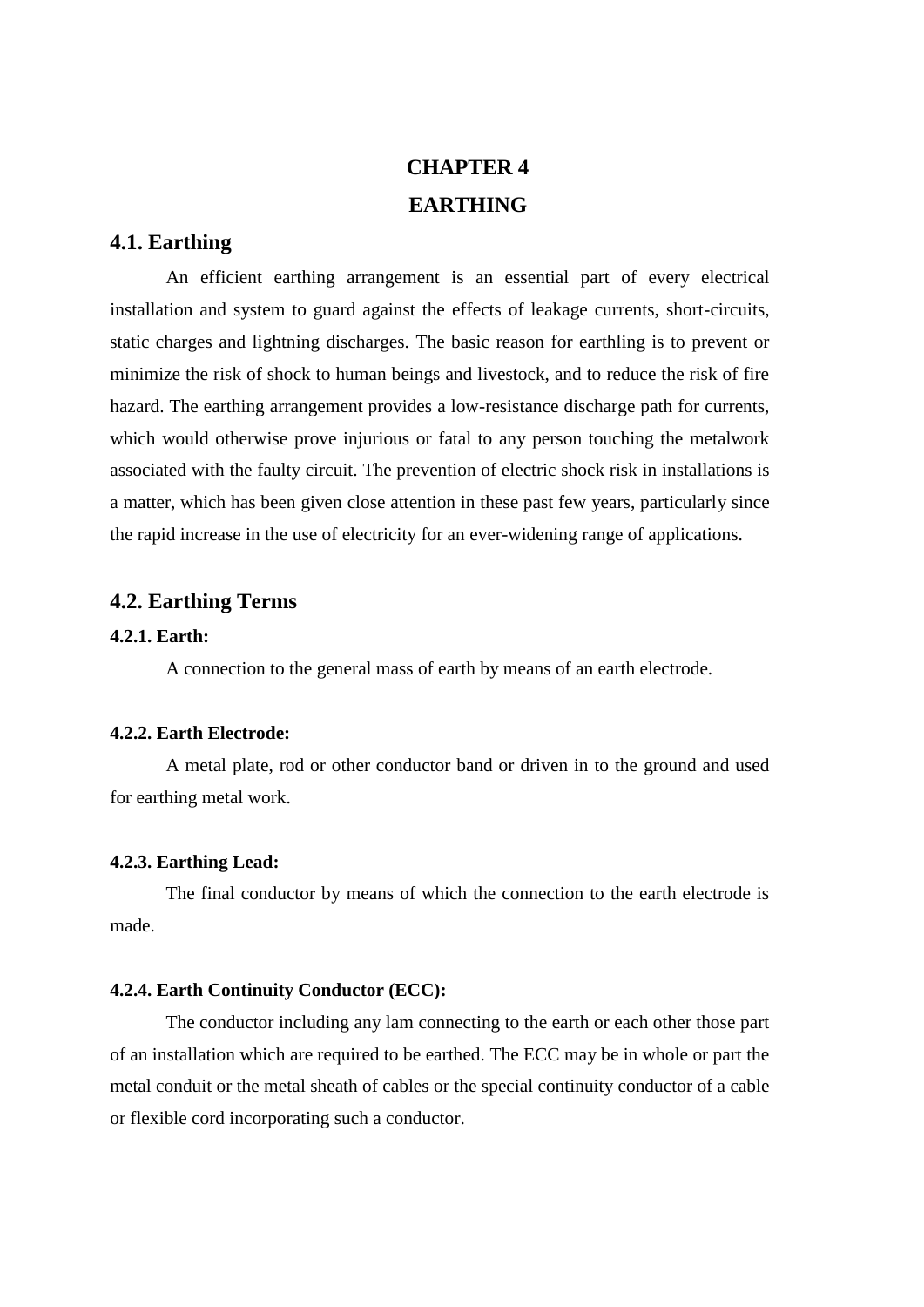#### **4.3. Earthing Systems:**

In our electricity system, which is same to UK electricity, is an earthed system, which means that star or neutral point of the secondary side of distribution transformer is connected to the general mass of earth.

In this way, the star point is maintained at or about 0V. Unfortunately, this also means that persons or livestock in contact with a live part and earth is at risk of electric shock.

#### **4.3.1. Lightning protection**

Lightning discharges can generate large amounts of heat and release considerable mechanical forces, both due to the large currents involved. The recommendations for the protection of structures against lightning are contained in BS Code of Practice 6651 (Protection of Structures Against Lightning). The object of such a protective system is to lead away the very high transient values of voltage and current into the earth where they are safely dissipated. Thus a protective system, to be effective, should be solid and permanent. Two main factors are considered in determining whether a structure should be given protection against lightning discharges:

**1.** Whether it is located in an area where lightning is prevalent and whether, because of its height and/or its exposed position, it is most likely to be struck.

**2.** Whether it is one to which damage is likely to be serious by virtue of its use, contents, importance, or interest (e.g. explosives factory, church monument, railway station, spire, radio mast, wire fence, etc.).

It is explained in BS Code of Practice 6651 that the 'zone of protection' of a single vertical conductor fixed to a structure is considered to be a cone with an apex at the highest point of the conductor and a base of radius equal to the height. This means that a conductor 30 meters high will protect that part of the structure which comes within a cone extending to 60 meters in diameter at ground level Care is therefore necessary in ensuring that the whole of a structure or building falls within the protective zone; if it does not, two down conductors must be run to provide two protective zones within which the whole structure is contained. All metallic objects and projections, such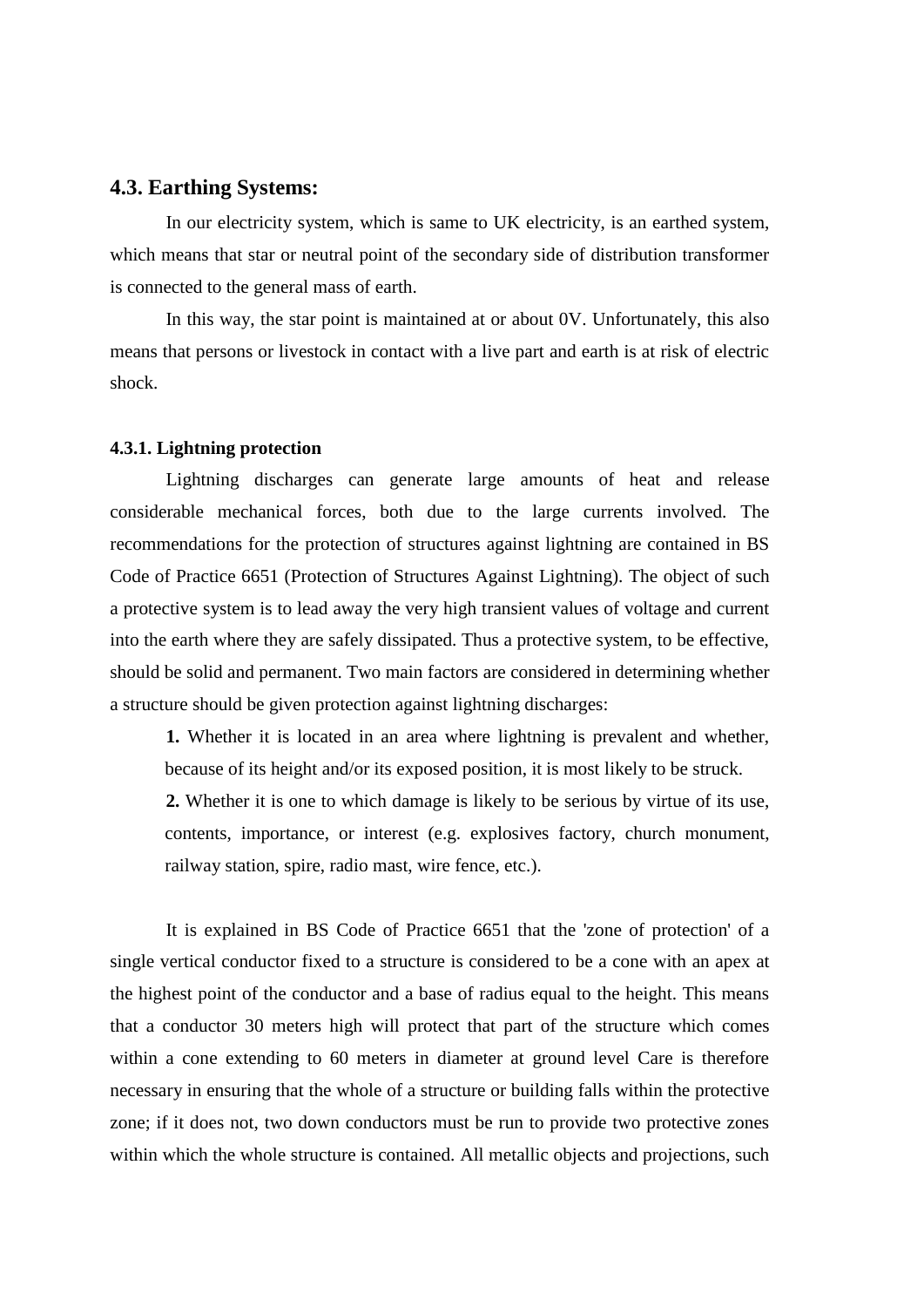as metallic vent pipes and guttering, should be bonded to form part of the airtermination network. All down conductors should be cross-bonded.

The use of multiple electrodes is common. Rule 5 of the Phoenix Fire Office Rules states:

Earth connections and number: The earth connection should be made either by means of a copper plate buried in damp earth, or by means of the tubular earth system, or by connection to the water mains (not nowadays recommended). The number of connections should be in proportion to the ground area of the building, and there are few structures where less than two are necessary ... Church spires, high towers, factory chimneys having two down conductors should have two earths which may be interconnected.

All the component parts of a lightning-protective system should be either castings of leaded gunmetal, copper, naval brass or wrought phosphor bronze, or sheet copper or phosphor bronze. Steel, suitably protected from corrosion, may be used in special cases where tensile or compressive strength is needed.

Air terminations constitute that part of dice system, which distributes discharges into, or collects discharges from, the atmosphere. Roof conductors are generally of soft annealed copper strip and interconnect the various air terminations. Down conductors, between earth and the air terminations are also of soft-annealed copper strip. Test points are joints in down conductors, bonds, earth leads, which allow resistance tests to be made. The earth terminations are those parts of the system designed to collect discharges from, or distribute charges into, the general mass of earth. Down conductors are secured to the face of the structure by 'holdfasts' made from gunmetal The 'buildingin' type is used for new structures; a caulking type is used for existing structures.

With a lightning protection system, the resistance to earth need not be less than 10 ohms. But in the case of important buildings, seven ohms is the maximum resistance. Because the effectiveness of a lightning conductor is dependent on its connection with moist earth, a poor earth connection may render the whole system useless The 'Hedges' patent tubular earth provides a permanent and efficient earth connection, which is inexpensive, simple in construction and easy to install. These earths, when driven firmly into the soil, do not lose their efficiency by changes in the soil due to drainage; they have a constant resistance by reason of their being kept in contact with moist soil by watering arrangements provided at ground level. In addition, tubular or rod earths are easier to install than plate earths, because the latter require excavation.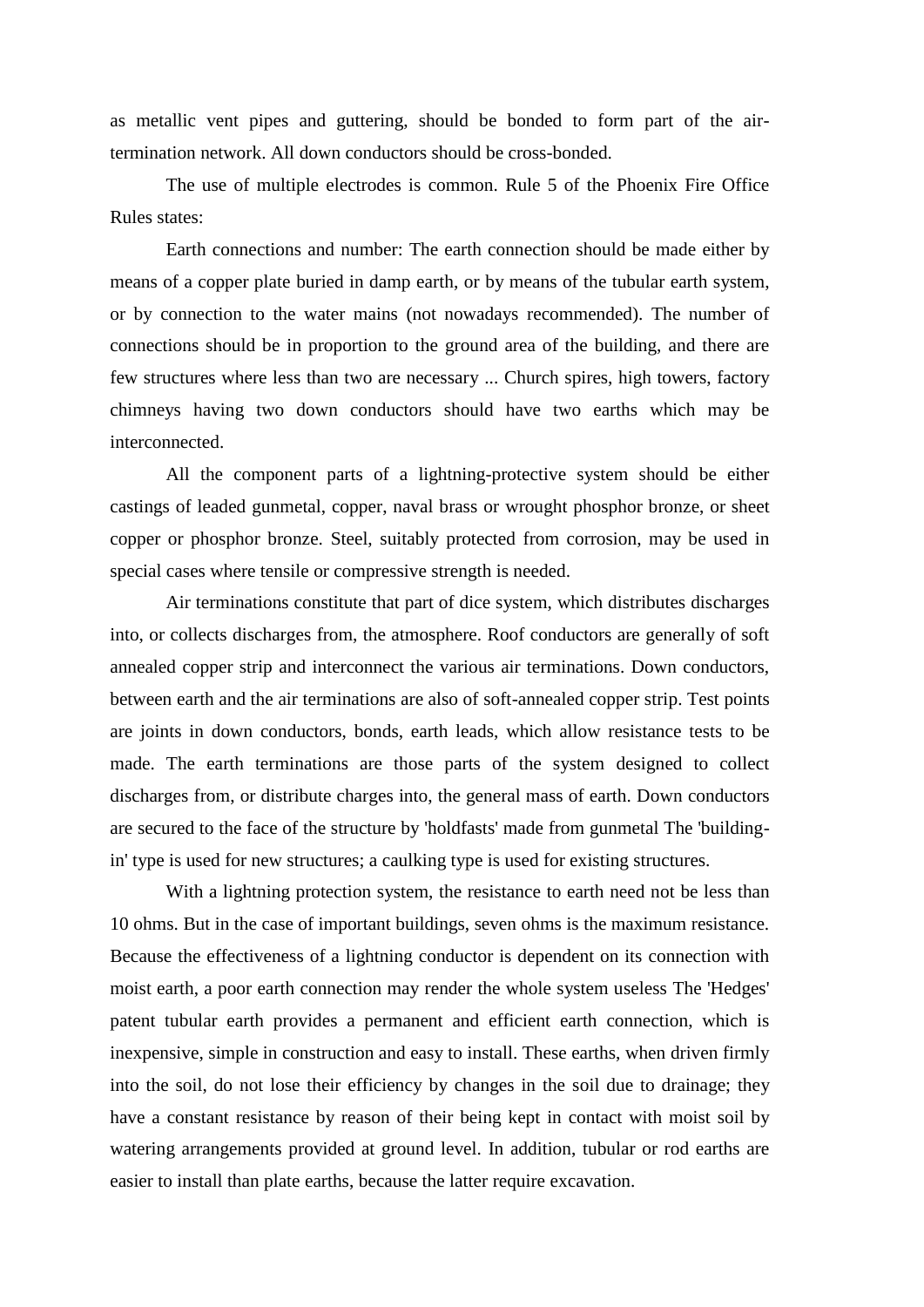Lightning conductors should have as few joints as possible. If these are necessary, other than at the testing-clamp or the earth-electrode clamping points, flat tape should be tinned, soldered, and riveted; rod should be screw-jointed.

All lightning protective systems should he examined and tested by a competent engineer after completion, alteration, and extension.

#### **4.3.2. Anti-static Earthing**

'Static', which is a shortened term for 'static electric discharge' has been the subject of increasing concern in recent years partly due to the increasing use of highly insulating materials (various plastics and textile fibers).

#### **4.3.3. Earthing Practice**

A routine inspection and test should be made once a year and any defects remedied. In the case of a structure containing explosives or other inflammable materials, the inspection and test should be made every six months. The tests should include the resistance to earth and earth continuity. The methods of testing are similar to those described in the IEE Regulations, though tests for earth-resistance of earth electrodes require definite distances to be observed.

#### **4.3.3.a. Direct Earthing**

The term 'direct earthing' means connection to an earth electrode, of some recognized type, and reliance on the effectiveness of over current protective devices for protection against shock and fire hazards in the event of an earth fault. If direct earthing protects non-current-carrying metalwork, under fault conditions a potential difference will exist between the metalwork and the general mass of earth to which the earth electrode is connected. This potential will persist until the protective device comes into operation. The value of this potential difference depends on the line voltage, the substation or supply transformer earth resistance, the line resistance, the fault resistance, and finally, the earth resistance at the installation. Direct earth connections are made with electrodes in the soil at the consumer's premises. A further method of effecting connection to earth is that which makes use of the metallic sheaths of underground cables. But such sheaths are more generally used to provide a direct metallic connection for the return of earth-fault current to the neutral of the supply system rather than as a means of direct connection to earth.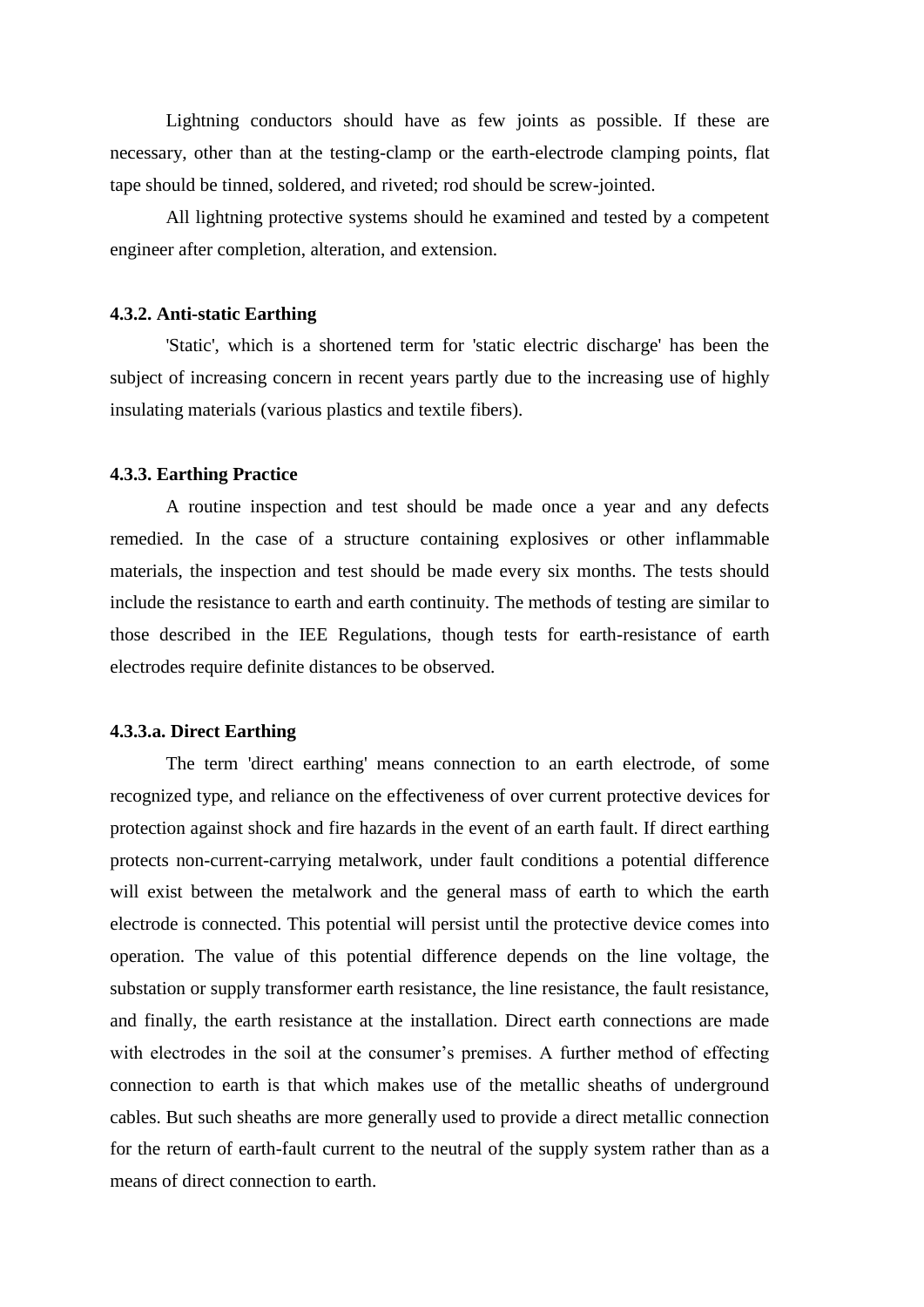The earth electrode, the means by which a connection with the general mass of earth is made, can take a number of forms, and can appear either as a single connection or as a network of multiple electrodes. Each type of electrode has its own advantages and disadvantages.

The design of an earth electrode system takes into consideration its resistance to ensure that this is of such a value that sufficient current will pass to earth to operate the protective system. It must also be designed to accommodate thermally the maximum fault current during the time it takes for the protective device to clear the fault. In designing for a specific ohmic resistance, the resistivity of the soil is perhaps the most important factor, although it is a variable one.

The current rating or fault-current capacity of earth electrodes must be adequate for the 'fault-current/time-delay' characteristic of the system under the worst possible conditions. Undue heating of the electrode, which would dry out the adjacent soil and increase the earth resistance, must be avoided. Calculated short-time ratings for earth electrodes of various types are available from electrode manufacturers. These ratings are based on the short-time current rating of the associated protective devices and a maximum temperature, which will not cause damage to the earth connections or to the equipment with which they may be in contact.

In general soils have a negative temperature coefficient of resistance. Sustained current loadings result in an initial decrease in electrode resistance and a consequent rise in the earth-fault current for a given applied voltage. However, as the moisture in the soil is driven away from the soil/electrode interface, the resistance rises rapidly and will ultimately approach infinity if the temperature rise is sufficient. This occurs in the region of 100 $\mathrm{^{0}C}$  and results in the complete failure of the electrode.

The current density of the electrode is found by:

#### **Current density =**  $I / A\sqrt{t} = 92 \times 10^3$ (4.1)

where I = short-circuit fault current; A = area (in cm<sup>2</sup>); t = time in seconds (duration of the fault current). The formula assumes a temperature rise of  $120^{\circ}$ C, over an ambient temperature of  $25\,^0C$ , and the use of high-conductivity copper. The formula does not allow for any dissipation of heat into the ground or into the air.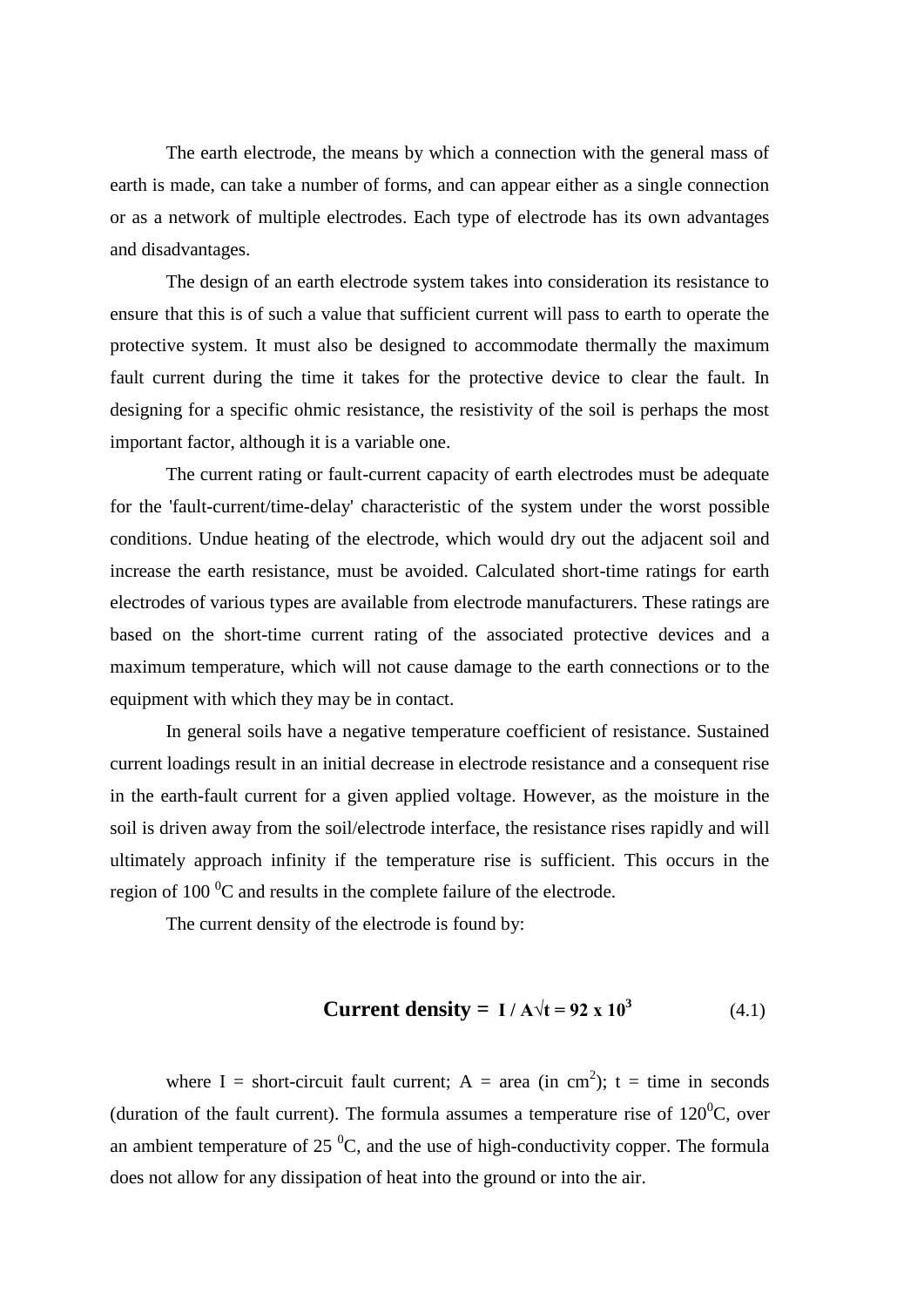Under fault conditions, the earth electrode is raised to a potential with respect to the earth surrounding it. This can be calculated from the prospective fault current and the earth resistance of the electrode. It results in the existence of voltages in soil around the electrode, which may harm telephone and pilot cables (whose cores are substantially at earth potential) owing to the voltage to which the sheaths of such cables are raised. The voltage gradient at the surface of the ground may also constitute a danger to life, especially where cattle and livestock are concerned. In rural areas, for instance, it is not uncommon for the earth-path resistance to be such that faults are not cleared within a short period of time and animals which congregate near the areas in which current carrying electrodes are installed are liable to receive fatal shocks. The same trouble occurs on farms where earth electrodes are sometimes used for individual appliances. The maximum voltage gradient over a span of 2 meters to a 25 mm diameter pipe electrode is reduced from 85 per cent of the total electrode potential when the top of the electrode is at ground level to 20 per cent and 5 per cent when the electrode is buried at 30 cm and 100 cm respectively. Thus, in areas where livestock are allowed to roam it is recommended that electrodes be buried with their tops well below the surface of the soil.

Corrosion of electrodes due to oxidation and direct chemical attack is sometimes a problem to be considered. Bare copper acquires a protective oxide film under normal atmospheric conditions which does not result in any progressive wasting away of the metal. It does, however, tend to increase the resistance of joints at contact surfaces. It is thus important to ensure that all contact surfaces in copper work, such as at test links, be carefully prepared so that good electrical connections are made. Test links should be bolted up tightly. Electrodes should not be installed in ground, which is contaminated by corrosive chemicals. If copper conductors must be run in an atmosphere containing hydrogen sulphide, or laid in ground liable to contamination by corrosive chemicals, they should be protected by a covering of PVC adhesive tape or a wrapping of some other suitable material, up to the point of connection with the earth electrode. Electrolytic corrosion will occur in addition to the other forms of attack if dissimilar metals are in contact and exposed to the action of moisture. Bolts and rivets used for making connections in copper work should be of either brass or copper. Annulated copper should not be run in direct contact with ferrous metals. Contact between bare copper and the lead sheath or armoring of cables should be avoided, especially underground. If it is impossible to avoid the connection of dissimilar metals, these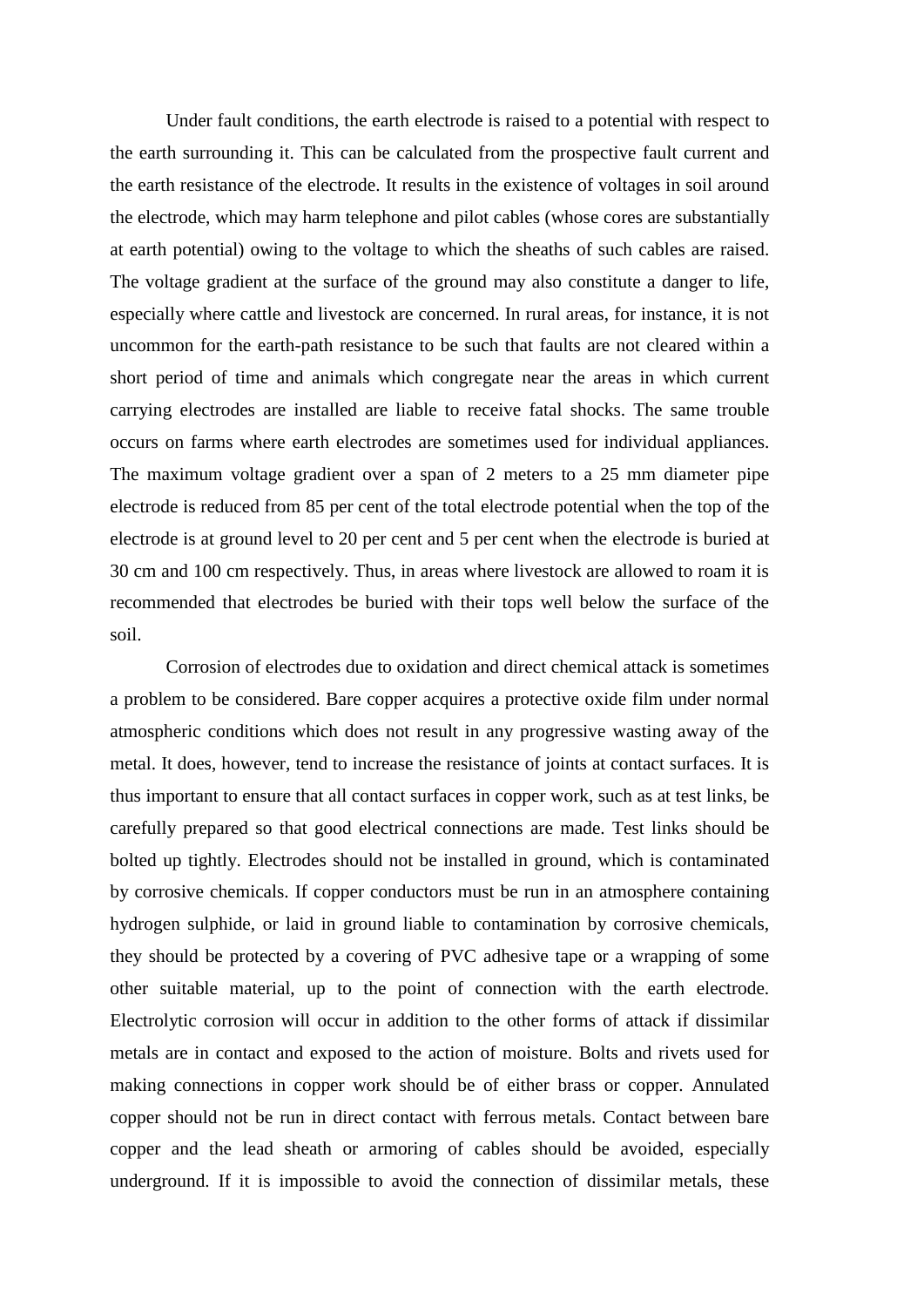should be protected by painting with a moisture-resisting bituminous paint or compound, or by wrapping with PVC tape, to exclude all moisture.

The following are the types of electrodes used to make contact with the general mass of earth:

**a) Plates**. These are generally made from copper, zinc, steel, or cast iron, and may be solid or the lattice type. Because of their mass, they tend to be costly. With the steel or cast-iron types care must he taken to ensure that the termination of the earthing lead to the plate is water-proofed to prevent cathodic action taking place at the joint, If this happens, the conductor will eventually become detached from the plate and render the electrode practically useless. Plates are usually installed on edge in a hole in the ground about 2-3 meters deep, which is subsequently refilled with soil. Because one plate electrode is seldom sufficient to obtain a low-resistance earth connection, the cost of excavation associated with this type of electrode can be considerable. In addition, due to the plates being installed relatively near the surface of the ground, the resistance value is liable to fluctuate throughout the year due to the seasonal changes in the water content of the soil. To increase the area of contact between the plate and the surrounding ground, a layer of charcoal can be interposed. Coke, which is sometimes used as an alternative to charcoal, often has a high sulphur content, which can lead to serious corrosion and even complete destruction of the copper. The use of hygroscopic salts such as calcium chloride to keep the soil in a moist condition around the electrode can also lead to corrosion.

**b) Rods**. In general rod electrodes have many advantages over other types of electrode in that they are less costly to install. They do not require much space, are convenient to test and do not create large voltage gradients because the earth-fault current is dissipated vertically. Deeply installed electrodes are not subject to seasonal resistance changes. There are several types of rod electrodes. The solid copper rod gives excellent conductivity and is highly resistant to corrosion. But it tends to be expensive and, being relatively soft, is not ideally suited for driving deep into heavy soils because it is likely to bend if it comes up against a large rock. Rods made from galvanized steel are inexpensive and remain rigid when being installed. However, the life of galvanized steel in acidic soils is short. Another disadvantage is that the copper earthing lead connection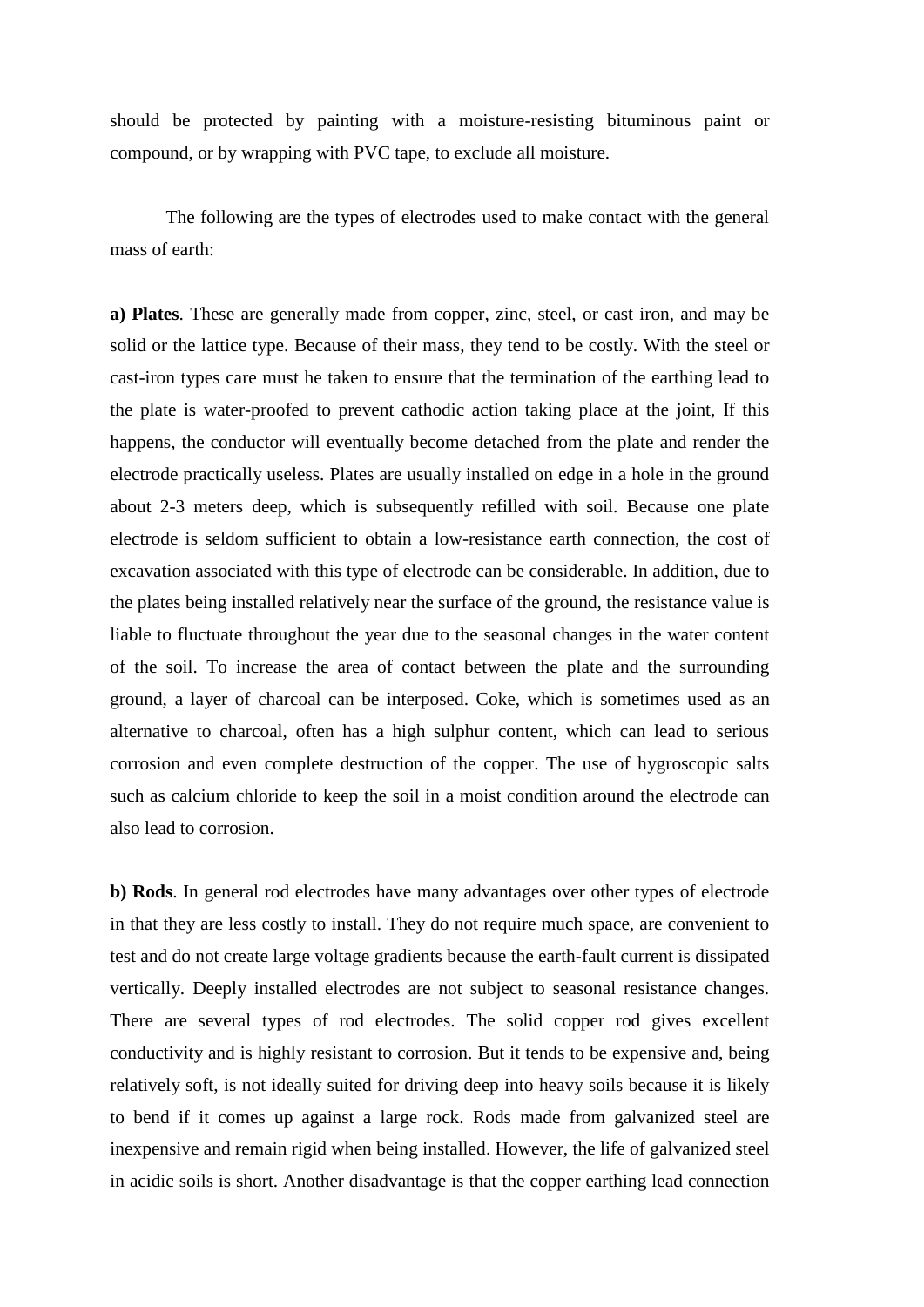to the rod must be protected to prevent the ingress of moisture. The conductivity of steel is much less than that of copper, difficulties may arise, particularly under heavy fault current conditions when the temperature of the electrode wilts rise and therefore its inherent resistance.

This will tend to dry out the surrounding soil, increasing its resistivity value and resulting in a general increase in the earth resistance of the electrode. In fact, in very severe fault conditions, the resistance of the rod may rise so rapidly and to such an extent that protective equipment may fail to operate.

The bimetallic rod has a steel core and a copper exterior and offers the best alternative to either the copper or steel rod. The steel core gives the necessary rigidity while the copper exterior offers good conductivity and resistance to corrosion. In the extensible type of steel-cored rod, and rods made from bard-drawn copper, steel driving caps are used to avoid splaying the rod end as it is being driven into the soil. The first rod is also provided with a pointed steel tip. The extensible rods are fitted with bronze screwed couplings. Rods should be installed by means of a power driven hammer fitted with a special head. Although rods should be driven vertically into the ground, an angle not exceeding  $60^{\circ}$  to the vertical is recommended in order to avoid rock or other buried obstruction.

**c) Strip.** Copper strip is used where the soil is shallow and overlies rock. It should be buried in a trench to a depth of not less than 50 cm and should not be used where there is a possibility of the ground being disturbed (e.g. on farmland). The strip electrode is most effective if buried in ditches under hedgerows where the bacteriological action arising from the decay of vegetation maintains a low soil resistivity.

**d) Earths mat.** These consist of copper wire buried in trenches up to one meter deep. The mat can be laid out either linearly or in 'star' form and terminated at the down lead from the transformer or other items of equipment to be earthed. The total length of conductor used can often exceed 100 meters. The cost of trenching alone can be expensive. Often scrap overhead line conductor was used but because of the increasing amount of aluminum now being used, scrap copper conductor is scarce. The most common areas where this system is still used are where rock is present near the surface of the soil, making deep excavation impracticable. As with plate electrodes, this method of earthing is subject to seasonal changes in resistance. Also, there is the danger of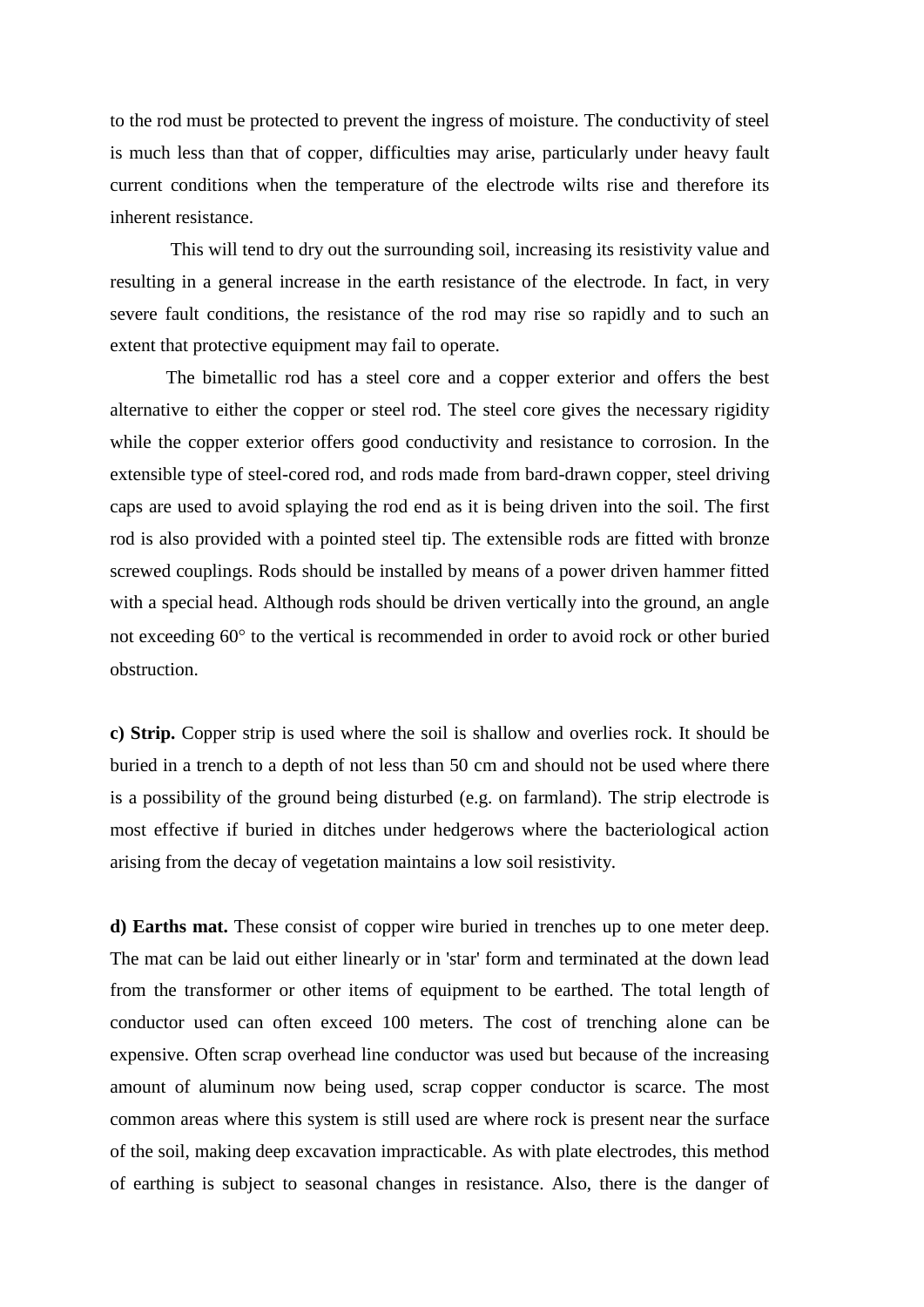voltage gradients being created by earth faults along the lengths of buried conductor, causing a risk to livestock.

# **4.4. Important Points of Earthing:**

To maintain the potential of any part of a system at a definite value with respect to earth.

**I.** To allow current to flow to earth in the event of a fault so that, the protective gears will operate to isolate the faulty circuit.

**II.** To make sure that in the event of a fault, apparatus "Normally death (0V)" cannot reach a dangerous potential whit respect to earth.

# **4.5. Electric Shock:**

This is the passage of current through the body of such magnitude as to have significant harmful effects these value of currents are;

| $1mA-2mA$                                      | Barely perceptible, no harmful effects |  |
|------------------------------------------------|----------------------------------------|--|
| $5mA-10mA$                                     | Throw off, painful sensation           |  |
| $10mA-15mA$                                    | Muscular contraction, cannot let go    |  |
| $20mA-30mA$                                    | Impaired breathing                     |  |
| 50mA and above                                 | Ventricular fibrillation and earth.    |  |
| There are two ways in which we can be at risk. |                                        |  |

**a-)** Touching live parts of equipment for systems. That is intended to be live. This is called direct contact.

**b-)** Touching conductive parts which are not meant to be live, but which have become live due to a fault. This is called indirect contact.

# **4.6. Earth testing**

IEE Regulations requires that tests he made on every installation to ensure that the earthing arrangement provided for that installation is effective and offers the users of the installation a satisfactory degree of protection against earth-leakage currents. The following are the individual tests prescribed by the Regulations.

### **4.6.1. Circuit-protective conductors**

Regulation 713-02-01 requires that every circuit-protective conductor (CPC) be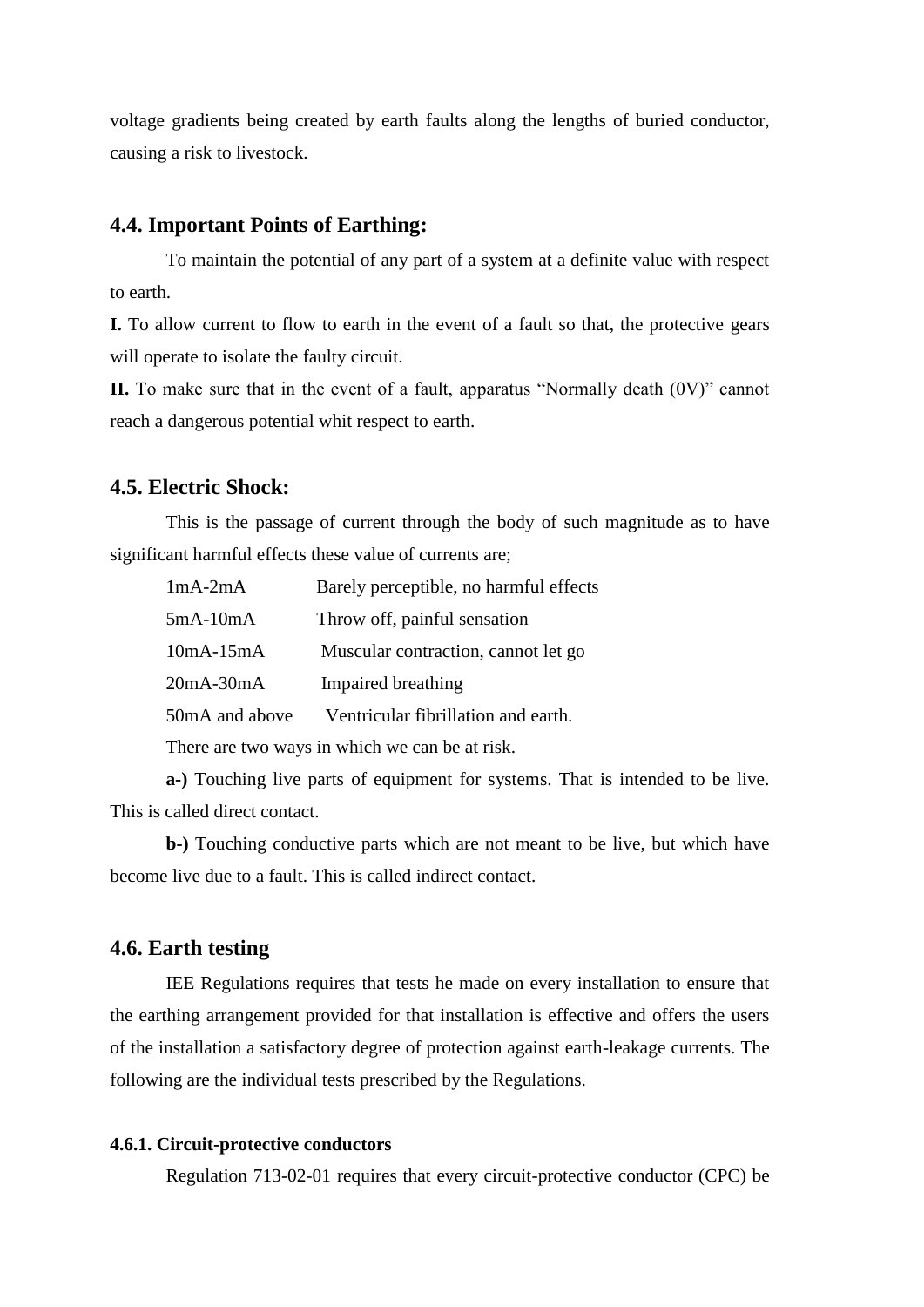tested to verify that it is electrically sound and correctly connected. The IEE Regulations Guidance Notes on inspection and testing give details on the recognized means used to test the CPC. For each final circuit, the CPC forms part of the earth-loop impedance path, its purpose being to connect all exposed conductive parts in the circuit to the main earth terminal. The CPC can take a number of forms. If metallic conduit or trunking is used, the usual figure for ohmic resistance of one-meter length is 5 milliohms/m.

Generally if the total earth-loop impedance  $(Z_s)$  for a particular final circuit is within the maximum  $Z_s$  limits, the CPC is then regarded as being satisfactory. However, some testing specifications for large installations do require a separate test of each CPC to be carried out. The following descriptions of such tests refer to a.c. installations.

## **4.6.2. Reduced a.c. test**

In certain circumstances, the testing equipment in the a.c. test described above is not always available and it is often necessary to use hand-testers, which deliver a low value of test current at the frequency of the mains supply. After allowing for the resistance of the test lead, a value for impedance of 0.5 ohm maximum should be obtained where the CPC, or part of it, is made from steel conduit. If the CPC is in whole or in part made of copper, copper-alloy, or aluminum, the maximum value is one ohm.

#### **4.6.3. Direct current**

Where it is not convenient to use a.c. for the test, D.C. may be used instead. Before the D.C. is applied, an inspection must be made to ensure that no inductor is incorporated in the length of the CPC. Subject to the requirements of the total earth-loop impedance, the maximum values for impedance for the CPC should be 0.5 ohm (if of steel) or one ohm (if of copper, copper-alloy or aluminum).

The resistance of an earth-continuity conductor, which contains imperfect joints, varies with the test current. It is therefore recommended that a D.C. resistance test for quality is made, first at low current, secondly with high current, and finally with low current. The low-current tests should be made with an instrument delivering not more than 200 mA into one ohm; the high-current test should be made at 10 A or such higher current as is practicable.

The open-circuit voltage of the test set should be less than 30 V. Any substantial variations in the readings (say 25 per cent) will indicate faulty joints in the conductor;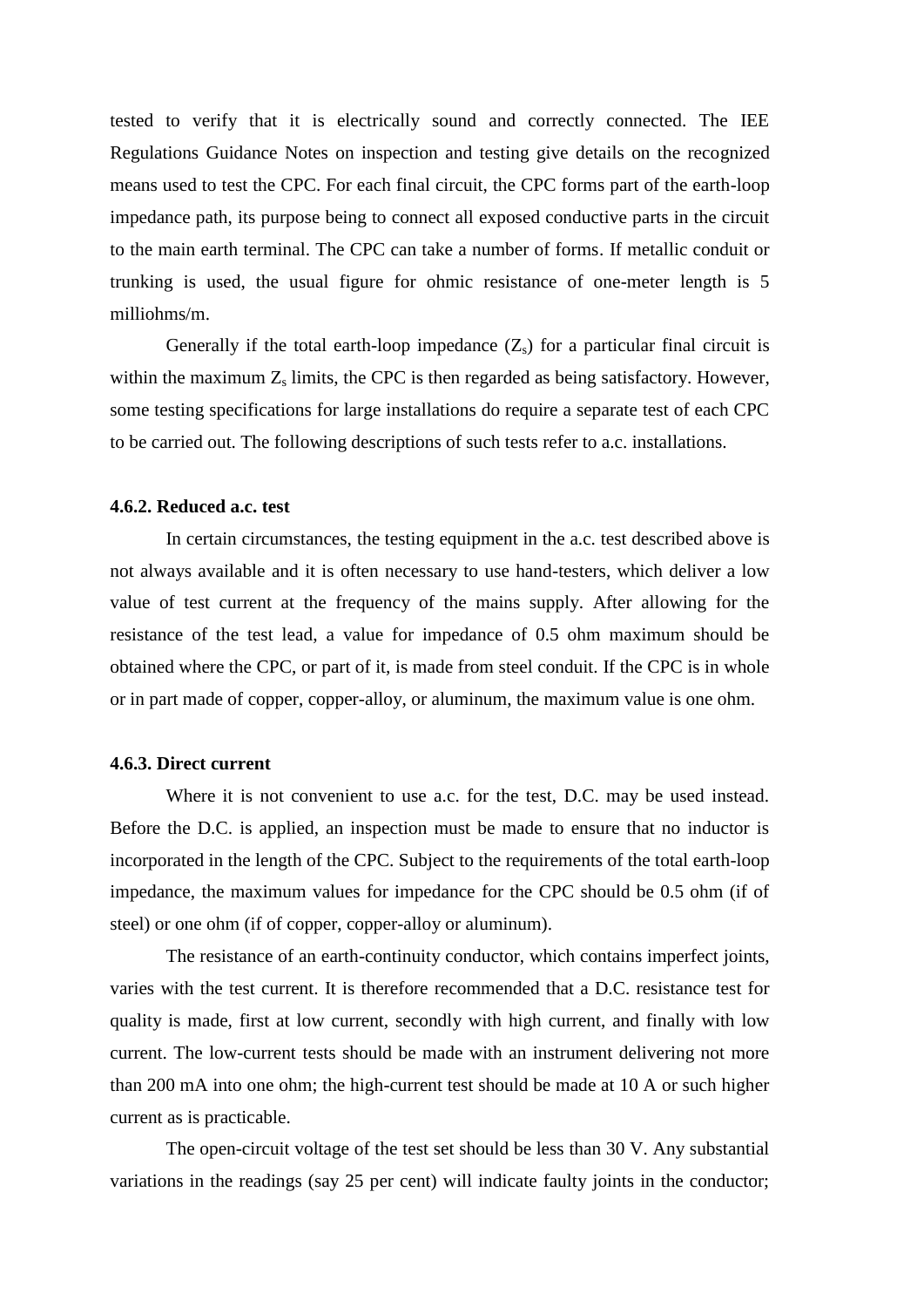these should be rectified. If the values obtained are within the variation limit, no further test of the CPC is necessary.

#### **4.6.4. Residual current devices**

IEE Regulation 713-12-01 requires that where an RCD provides protection against indirect contact, the unit must have its effectiveness tested by the simulation of a fault condition. This test is independent of the unit's own test facility. The consumer who is advised to ensure that the RCD trips when a test current, provided by an internal resistor, is applied to the trip-coil of the unit designs the latter for use. Thus, on pressing the 'Test' button the unit should trip immediately. If it does not it may indicate that a fault exists and the unit should not be used with its associated socket-outlet, particularly if the outlet is to be used for outdoor equipment.

The RCD has a normal tripping current of 30 mA and an operating time not exceeding 40 ms at a test current of 150 mA.

RCD testers are commercially available, which allow a range of tripping currents to be applied to the unit, from 10 mA upwards. In general the lower the tripping current the longer will be the time of disconnection.

It should be noted that a double pole RCD is required for caravans and caravan sites and for agricultural and horticultural installations where socket-outlets are designed for equipment to be used other than 'that essential to the welfare of livestock'.

#### **4.6.5. Earth-electrode resistance area**

The general mass of earth is used in electrical work to maintain the potential of any part of a system at a definite value with respect to earth (usually taken as zero volts). It also allows a current to flow in the event of a fault to earth, so that protective gear will operate to isolate the faulty circuit. One particular aspect of the earth electrode resistance area is that its resistance is by no means constant. It varies with the amount of moisture in the soil and is therefore subject to seasonal and other changes. As the general mass of earth forms part of the earth-fault loop path, it is essential at times to know its actual value of resistance, and particularly of that area within the vicinity of the earth electrode. The effective resistance area of an earth electrode extends for some distance around the actual electrode; but the surface voltage dies away very rapidly as the distance from the electrode increases.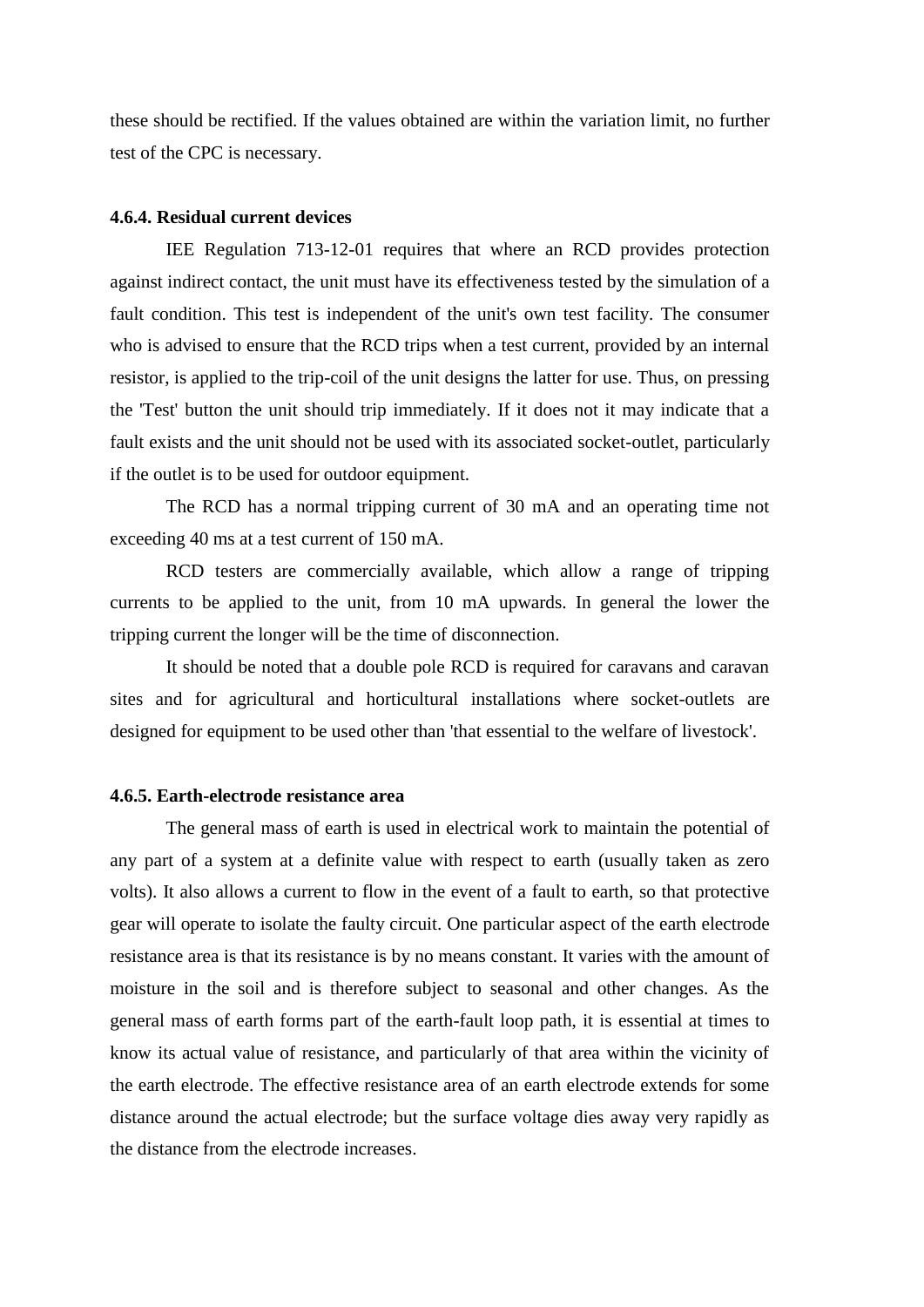The basic method of measuring the earth-electrode resistance is to pass current into the soil via the electrode and to measure the voltage needed to produce this current. The type of soil largely determines its resistivity. The ability of the soil to conduct currents is essentially electrolytic in nature, and is therefore affected by moisture in the soil and by the chemical composition and concentration of salts dissolved in the contained water. Grain size and distribution, and closeness of packing are also contributory factors, since these control the manner in which moisture is held in the soil. Many of these factors vary locally. The following table shows some typical values of soil resistivity.

| <b>Type of soil</b> | Approximate value in ohm-<br>cm |
|---------------------|---------------------------------|
| Marshy ground       | 200 to 350                      |
| Loam and clay       | 400 to 15,000                   |
| Chalk               | 6000 to 40,000                  |
| Sand                | 9000 to 800,000                 |
| Peat                | 5000 to 50,000                  |
| Sandy gravel        | 5000 to 50,000                  |
| Rock                | 100,000 upwards                 |

**Table 4.1:** Soi1 Resistivity Values

When the site of an earth electrode is to be considered, the following types of soil are recommended, in order of preference:

**1.** Wet marshy ground, which is not too well drained.

**2.** Clay, loamy soil, arable land, clayey soil, and clayey soil mixed with small quantities of sand.

**3.** Clay and loam mixed with varying proportions of sand, gravel, and stones.

**4.** Damp and wet sand, peat.

Dry sand, gravel, chalk, limestone, whinstone, granite, and any very stony ground should be avoided, as should all locations where virgin rock is very close to the surface. Chemical treatment of the soil is sometimes used to improve its conductivity Common salt is very suitable for this purpose. Calcium chloride, sodium carbonate, and other substances are also beneficial, but before any chemical treatment is applied it should be verified that no corrosive actions would be set up, particularly on the earth electrode.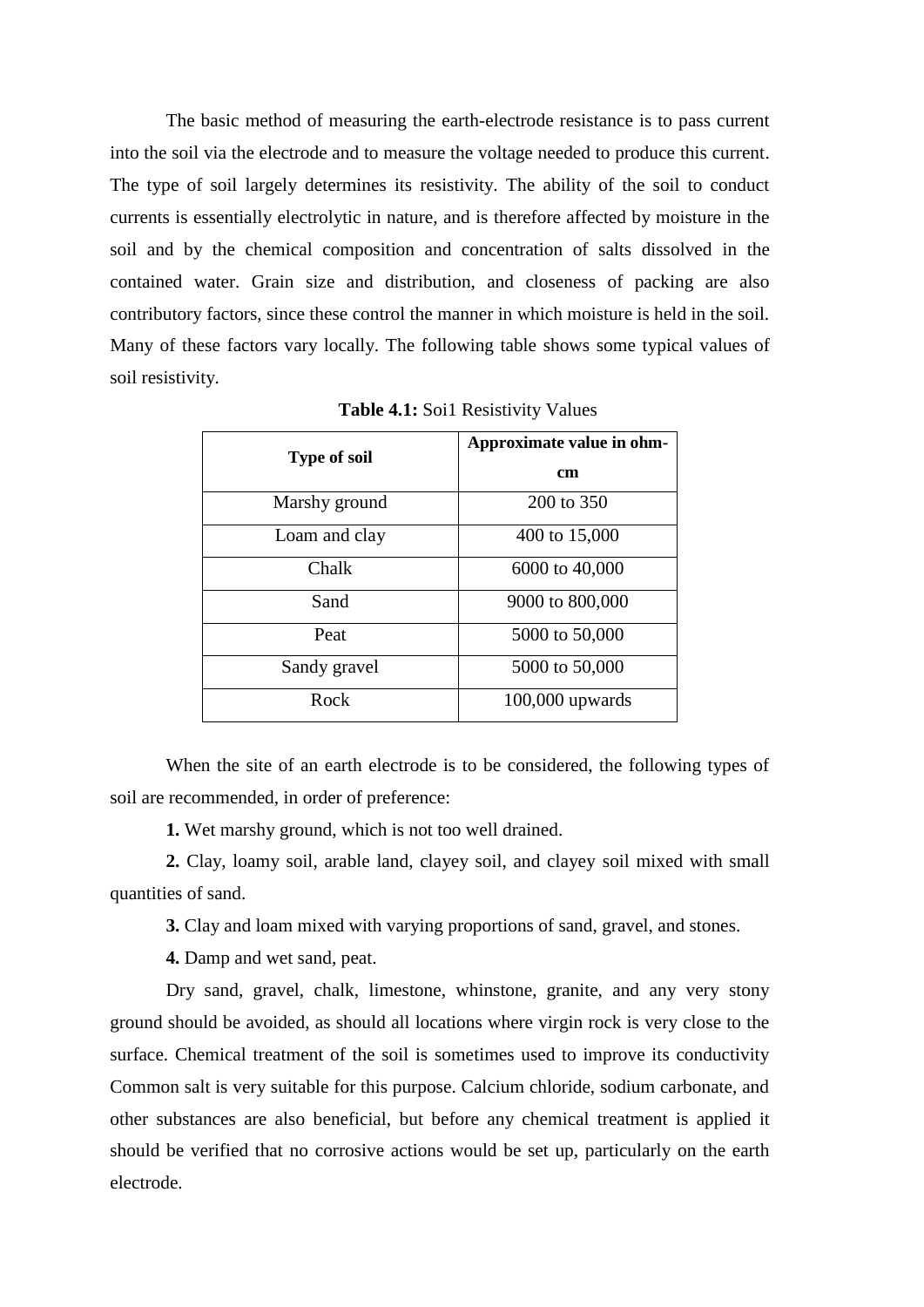Either a hand-operated tester or a mains-energized double-wound transformer can be used, the latter requiring an ammeter and a high-resistance voltmeter. The former method gives a direct reading in ohms on the instrument scale; the latter method requires a calculation in the form:

$$
R = V / I \tag{4.2}
$$

The procedure is the same in each case. An auxiliary electrode is driven into the ground at a distance of about 30 meters away from the electrode under test (the consumer's electrode). A third electrode is driven midway between them. To ensure that the resistance area of the first two electrodes does not overlap, the third electrode is moved 6 meters farther from, and nearer to, the electrode under test. The three tests should give similar results, the average value being taken as the mean resistance of the earth electrode.

One disadvantage of using the simple method of earth electrode resistance measurement is that the effects of emfs (owing to electrolytic action in the soil) have to be taken into account when testing. Also, there is the possibility of stray earth currents being leakages from local distribution systems. Because of this it is usual to use a commercial instrument, the Megger earth tester being a typical example.

#### **4.6.6. Earth-fault loop impedance**

Regulation 113-11-01 stipulates that where earth-leakage relies on the operation of over current devices, an earth-loop impedance test should be carried out to prove the effectiveness of the installation's earthing arrangement. Although the supply authority makes its own earth-loop impedance tests, the electrical contractor is still required to carry out his own tests. The tests carried out by a supply authority will not absolve the contractor from his legal responsibilities for the safe and effective operation of protection equipment which he may install as part of a wiring installation. This applies both to new installations and extensions to existing installations. Earth-loop impedance tests must be carried out on all extension work of major importance to ensure that the earth-continuity path right back to the consumer's earthing terminal is effective and will enable the protective equipment to operate under fault conditions.

#### **4.6.7. Phase-earth loop test**

This test closely simulates the condition which would arise should an earth- fault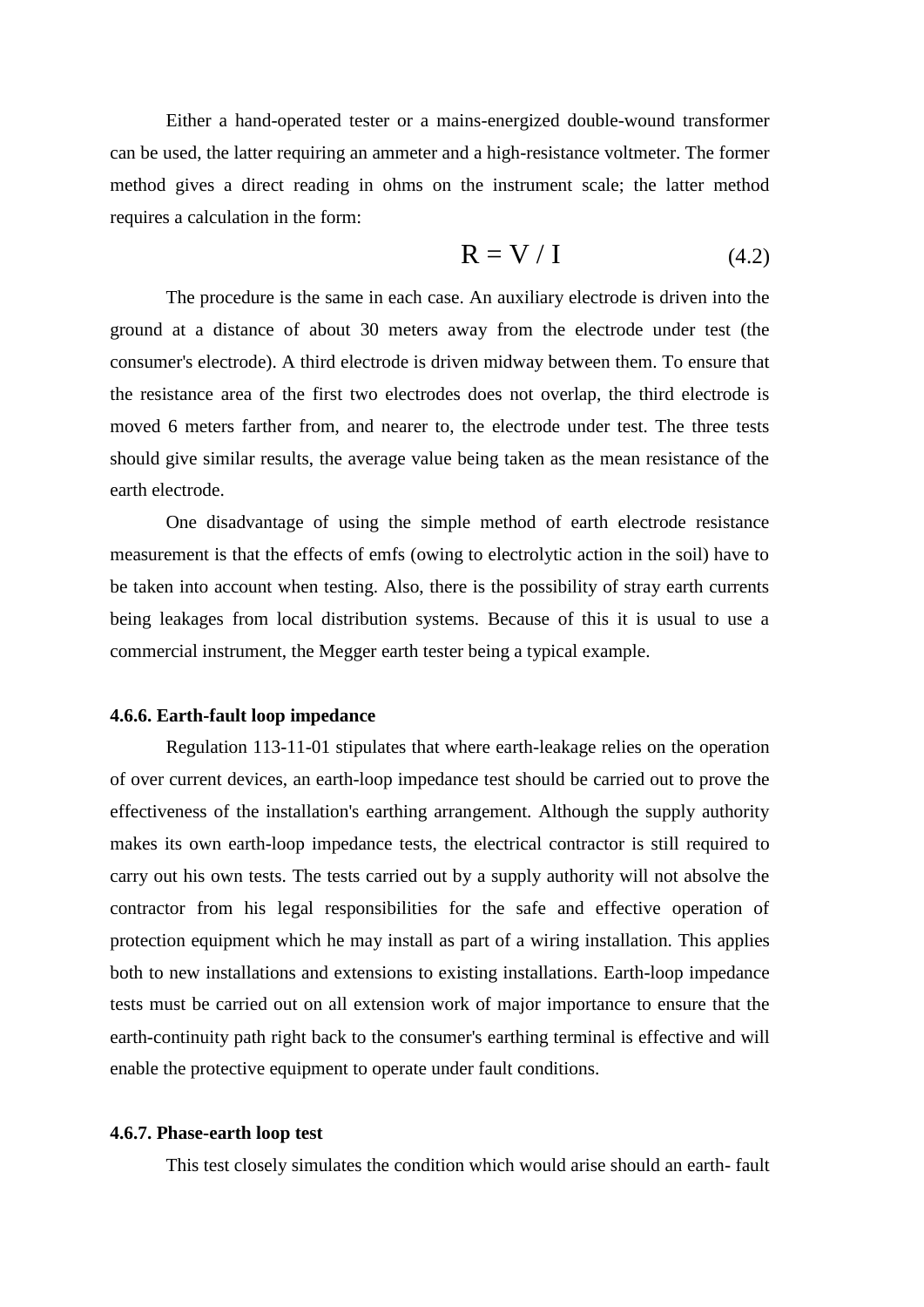occurs. The instruments used for the test create an artificial fault to earth between the 'me and earth conductors, and the fault current, which is limited by a resistor or some other means, is allowed to flow for a very short period. During this time, there is a voltage drop across the limiting device, the magnitude of which depends on the value of the earth loop. The voltage drop is used to operate an instrument movement, with an associated scale calibrated in ohms. The contribution of the consumer's earthing conductor should be not more than one ohm. This is to ensure that the voltage drop across any two Points on the conductor is kept to a low value and, under fault conditions there will be no danger to any person touching it at the time of the test.

The testers, which are commercially available, include both digital readouts and analogue scales, and incorporate indications of the circuit condition (correct polarity and a proven earth connection). The readings are in ohms and represent the earth-loop impedance  $(Z_s)$ . Once a reading is obtained, reference must be made to IEE Regulations Tables 41B1 to 41D, which give the maximum values of  $Z_s$  which refer to: (a) the type of over current device used to protect the circuit and (b) the rating of the device. Reference should also be made to any previous test reading to see whether any increase in  $Z_s$  has occurred in the meantime. Any increase may indicate a deteriorating condition in the CPC or earthing lead and should be investigated immediately. The values of  $Z_s$ indicated in the Tables are maximum values, which must not be exceeded if the relevant circuits are to be disconnected within the disconnection times stated.

Before a test is made, the instrument should be 'proved' by using a calibration unit, which will ensure that it reads correctly during the test. It is also recommended that the serial number and type or model used for the test should be recorded, so that future tests made by the same tester will produce readings, which are correlated.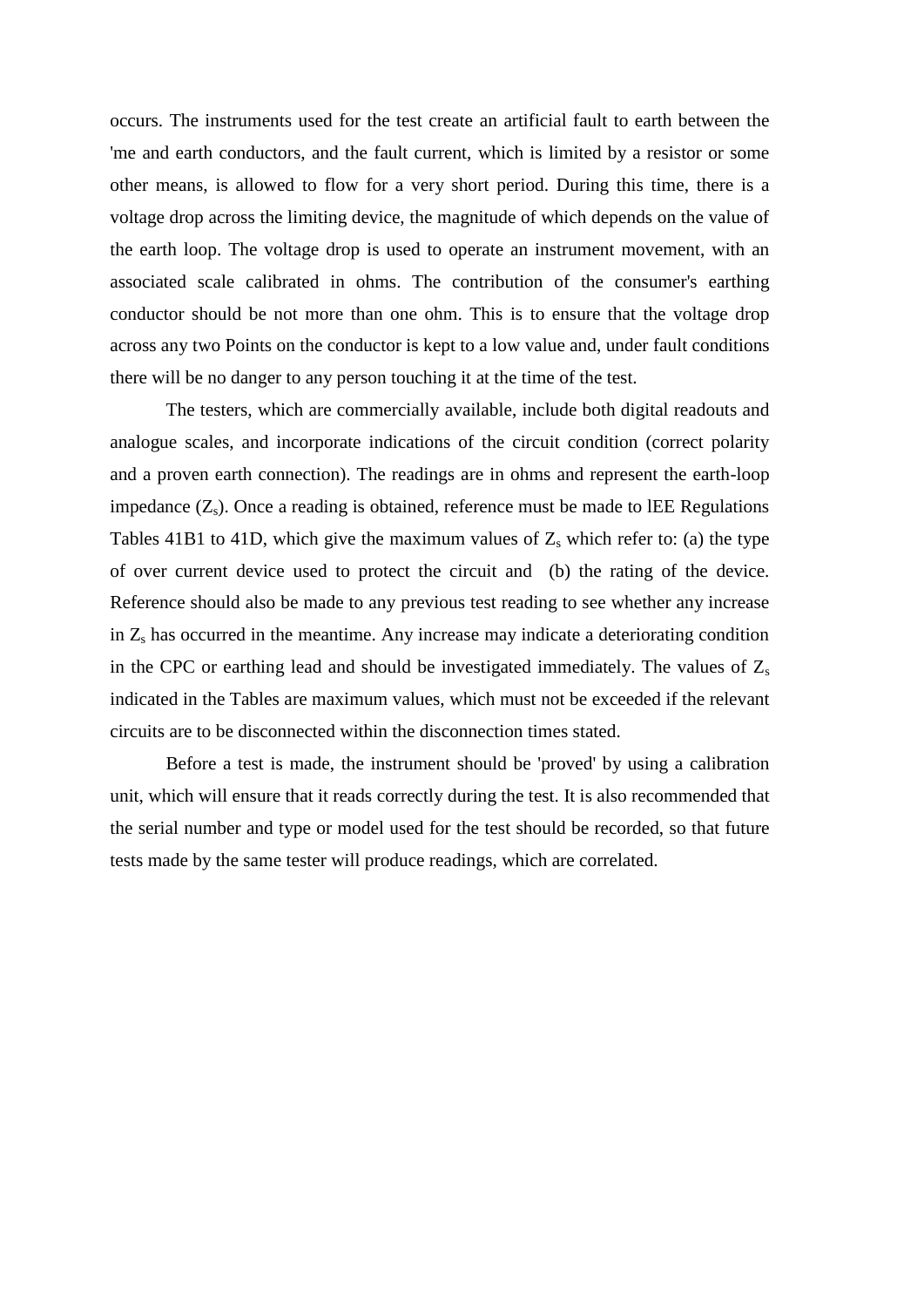# **CHAPTER 5**

# **LIGHTING**

# **5.1.Light sources**

- [Characteristics](http://www-is.informatik.uni-oldenburg.de/~dibo/teaching/mm/pages/light-fundamentals.html#Characteristics of Light Sources) of Light Sources
- [Incandescent](http://www-is.informatik.uni-oldenburg.de/~dibo/teaching/mm/pages/light-fundamentals.html#Incandescent Lamps) Lamps
- [Fluorescent](http://www-is.informatik.uni-oldenburg.de/~dibo/teaching/mm/pages/light-fundamentals.html#Fluorescent Lamps) Lamps
- [High-Intensity](http://www-is.informatik.uni-oldenburg.de/~dibo/teaching/mm/pages/light-fundamentals.html#High-Intensity Discharge Lamps) Discharge Lamps

Commercial, industrial, and retail facilities use several different light sources. Each lamp type has particular advantages; selecting the appropriate source depends on installation requirements, life-cycle cost, color qualities, dimming capability, and the effect wanted. Three types of lamps are commonly used:

- incandescent
- fluorescent
- high intensity discharge
- mercury vapor
- metal halide
- high pressure sodium
- low pressure sodium

Before describing each of these lamp types, the following sections describe characteristics that are common to all of them.

# **5.1.1.Characteristics of Light Sources**

Electric light sources have three characteristics: efficiency, color temperature, and color rendering index (CRI). Exhibit 4 summarizes these characteristics.

# **5.1.2.Efficiency**

Some lamp types are more efficient in converting energy into visible light than others. The efficacy of a lamp refers to the number of lumens leaving the lamp compared to the number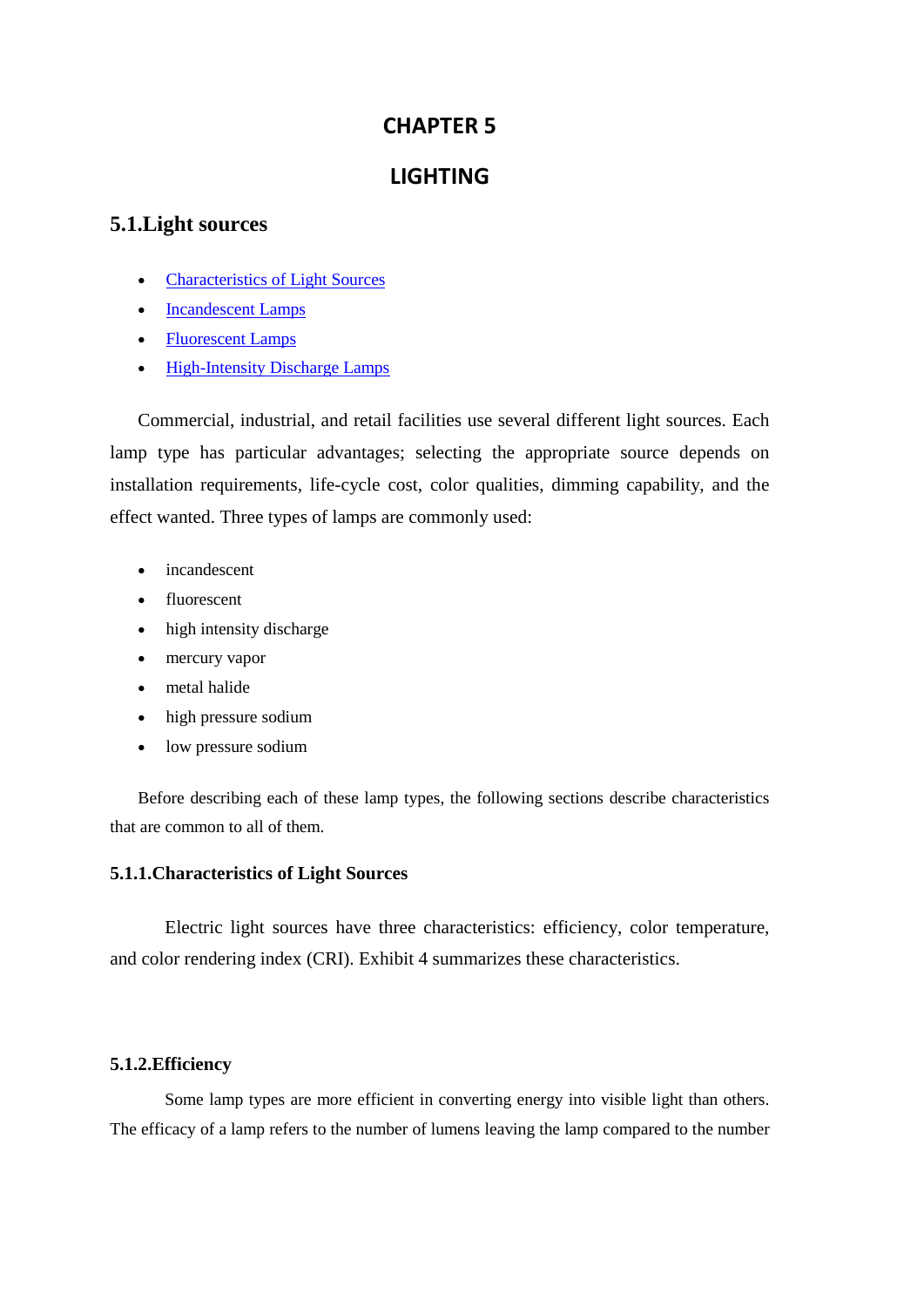of watts required by the lamp (and ballast). It is expressed in lumens per watt. Sources with higher efficacy require less electrical energy to light a space.

#### **5.1.3.Color Temperature**

Another characteristic of a light source is the color temperature. This is a measurement of "warmth" or "coolness" provided by the lamp. People usually prefer a warmer source in lower illuminance areas, such as dining areas and living rooms, and a cooler source in higher illuminance areas, such as grocery stores.

Color temperature refers to the color of a blackbody radiator at a given absolute temperature, expressed in Kelvins. A blackbody radiator changes color as its temperature increases ( first to red, then to orange, yellow, and finally bluish white at the highest temperature. A "warm" color light source actually has a lower color temperature. For example, a cool-white fluorescent lamp appears bluish in color with a color temperature of around 4100 K. A warmer fluorescent lamp appears more yellowish with a color temperature around 3000 K. Refer to Exhibit 5 for color temperatures of various light sources.

#### **5.1.4.Color Rendering Index**

The CRI is a relative scale (ranging from 0 - 100). indicating how perceived colors match actual colors. It measures the degree that perceived colors of objects, illuminated by a given light source, conform to the colors of those same objects when they are lighted by a reference standard light source. The higher the color rendering index, the less color shift or distortion occurs.

The CRI number does not indicate which colors will shift or by how much; it is rather an indication of the average shift of eight standard colors. Two different light sources may have identical CRI values, but colors may appear quite different under these two sources.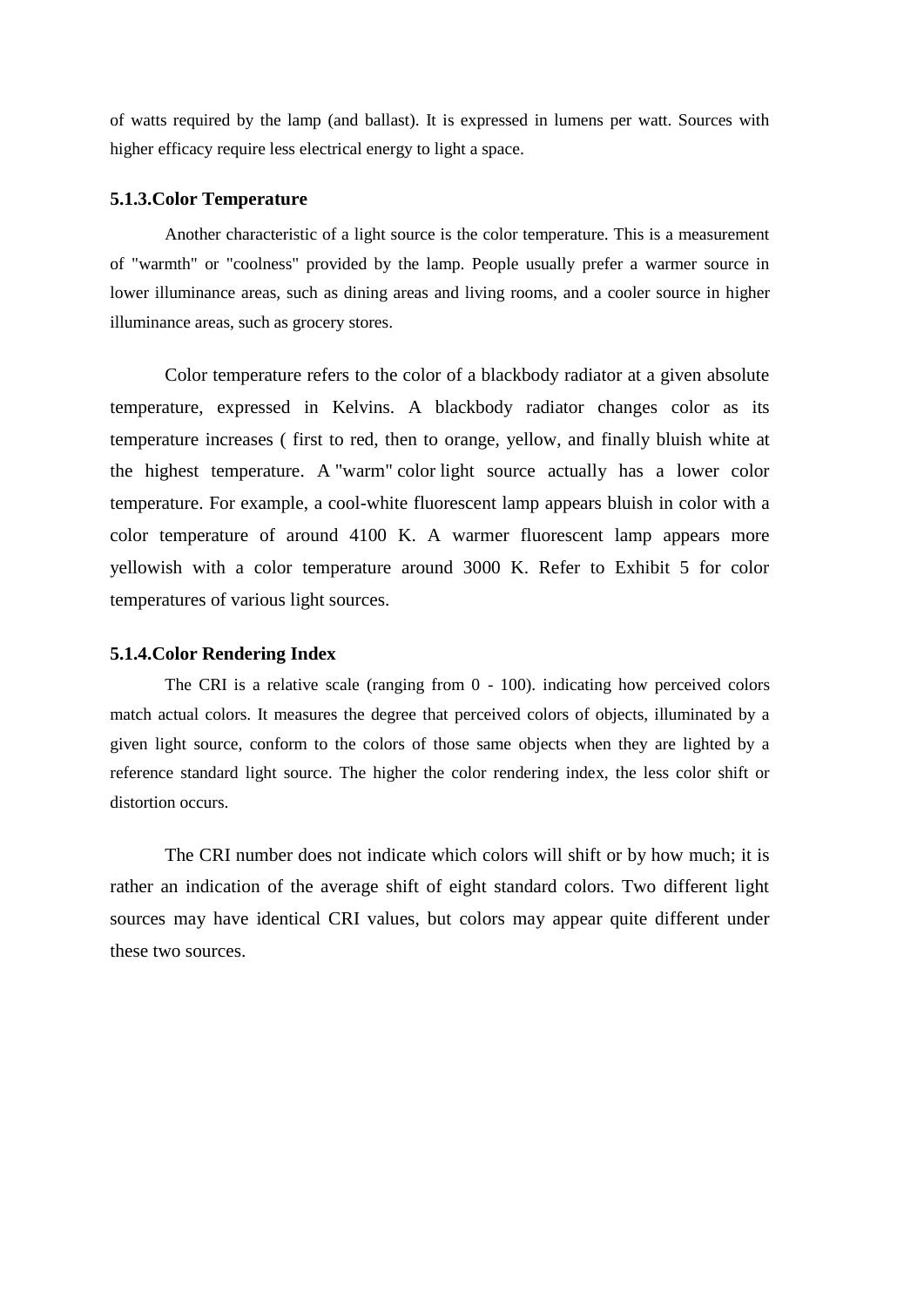# **5.2.Incandescent lamps**

### **5.2.1.Standard Incandescent Lamp**

Incandescent lamps are one of the oldest electric lighting technologies available. With efficacies ranging from 6 to 24 lumens per watt, incandescent lamps are the least energy-efficient electric light source and have a relatively short life (750-2500 hours).

Light is produced by passing a current through a tungsten filament, causing it to become hot and glow. With use, the tungsten slowly evaporates, eventually causing the filament to break.

These lamps are available in many shapes and finishes. The two most common types of shapes are the common "A-type" lamp and the reflector-shaped lamps.

#### **5.2.2.Tungsten-Halogen Lamps**

The tungsten halogen lamp is another type of incandescent lamp. In a halogen lamp, a small quartz capsule contains the filament and a halogen gas. The small capsule size allows the filament to operate at a higher temperature, which produces light at a higher efficacy than standard incandescents. The halogen gas combines with the evaporated tungsten, redepositing it on the filament. This process extends the life of the filament and keeps the bulb wall from blackening and reducing light output.

Because the filament is relatively small, this source is often used where a highly focused beam is desired. Compact halogen lamps are popular in retail applications for display and accent lighting. In addition, tungsten-halogen lamps generally produce a whiter light than other incandescent lamps, are more efficient, last longer, and have improved lamp lumen depreciation.

#### **5.2.3.Incandescent A-Lamp**

More efficient halogen lamps are available. These sources use an infrared coating on the quartz bulb or an advanced reflector design to redirect infrared light back to the filament. The filament then glows hotter and the efficiency of the source is increased.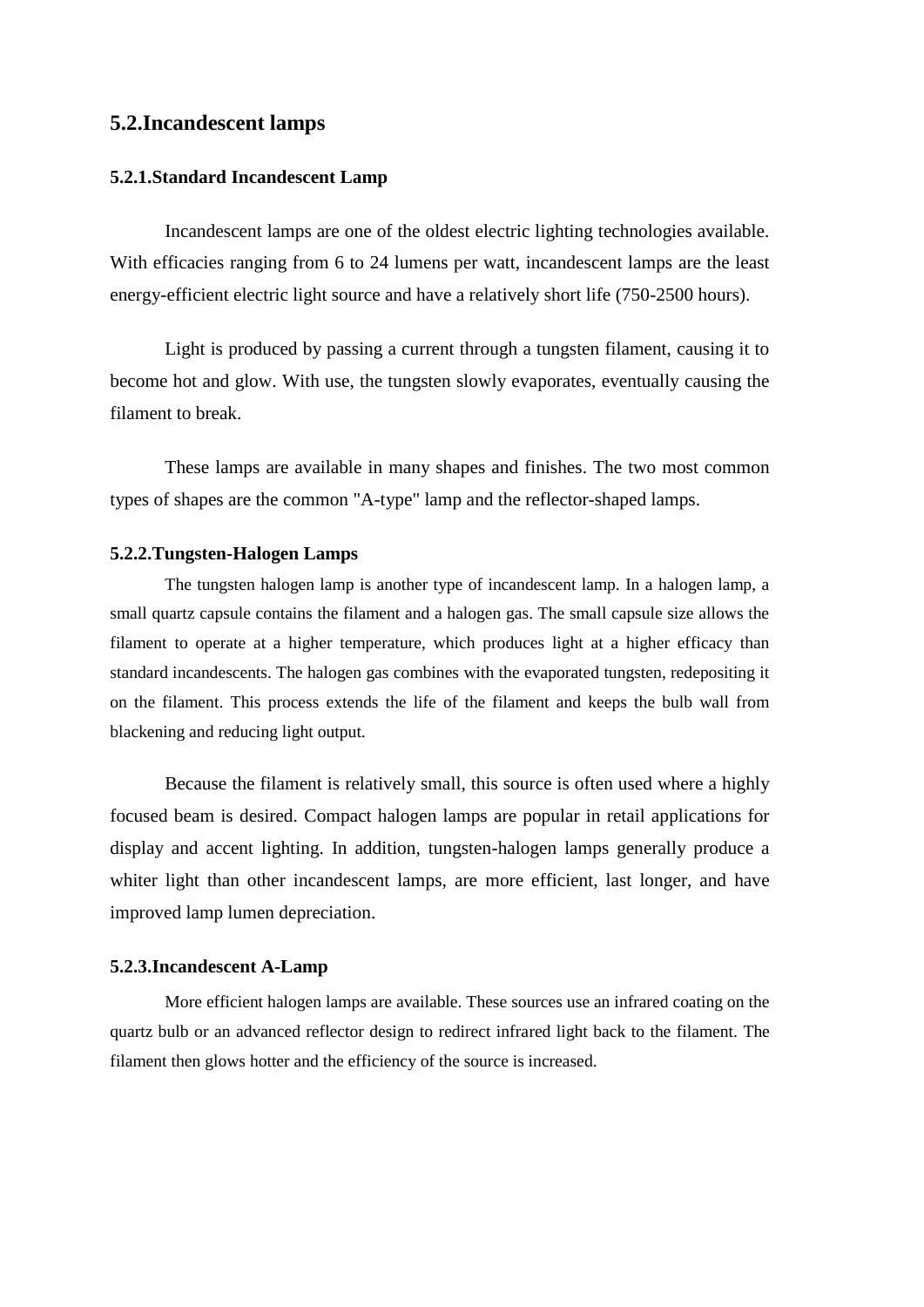#### **5.2.4.Fluorescent Lamps**

Fluorescent lamps are the most commonly used commercial light source in North America. In fact, fluorescent lamps illuminate 71% of the commercial space in the United States. Their popularity can be attributed to their relatively high efficacy, diffuse light distribution characteristics, and long operating life.

- Fluorescent lamp construction consists of a glass tube with the following features:
- filled with an argon or argon-krypton gas and a small amount of mercury
- coated on the inside with phosphors
- equipped with an electrode at both ends

#### **5.2.5.Fluorescent lamps provide light by the following process:**

- An electric discharge (current) is maintained between the electrodes through the mercury vapor and inert gas.
- This current excites the mercury atoms, causing them to emit non-visible ultraviolet (UV) radiation.
- This UV radiation is converted into visible light by the phosphors lining the tube.

Discharge lamps (such as fluorescent) require a ballast to provide correct starting voltage and to regulate the operating current after the lamp has started.

#### **5.2.6.Full-Size Fluorescent Lamps**

Full-size fluorescent lamps are available in several shapes, including straight, U-shaped, and circular configurations. Lamp diameters range from 1" to 2.5". The most common lamp type is the four-foot (F40), 1.5" diameter (T12) straight fluorescent lamp. More efficient fluorescent lamps are now available in smaller diameters, including the T10 (1.25 ") and T8 (1").

Fluorescent lamps are available in color temperatures ranging from warm (2700(K) "incandescent-like" colors to very cool (6500(K) "daylight" colors. "Cool white"  $(4100(K)$  is the most common fluorescent lamp color. Neutral white  $(3500(K)$  is becoming popular for office and retail use.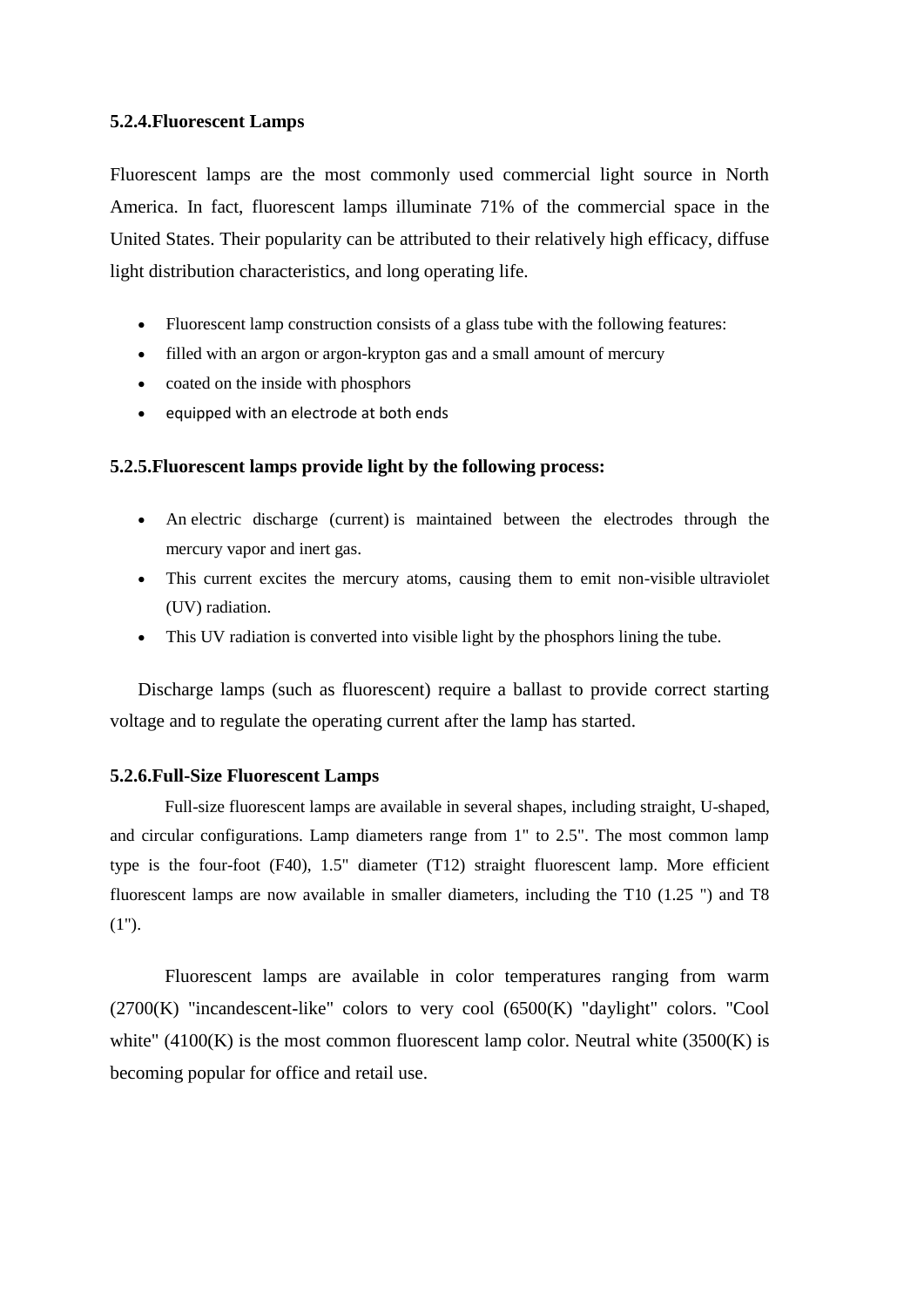Improvements in the phosphor coating of fluorescent lamps have improved color rendering and made some fluorescent lamps acceptable in many applications previously dominated by incandescent lamps.

#### **5.2.7.Performance Considerations**

The performance of any luminaire system depends on how well its components work together. With fluorescent lamp-ballast systems, light output, input watts, and efficacy are sensitive to changes in the ambient temperature. When the ambient temperature around the lamp is significantly above or below 25C (77F), the performance of the system can change. Exhibit 6 shows this relationship for two common lamp-ballast systems: the F40T12 lamp with a magnetic ballast and the F32T8 lamp with an electronic ballast.

As you can see, the optimum operating temperature for the F32T8 lamp-ballast system is higher than for the F40T12 system. Thus, when the ambient temperature is greater than 25C (77F), the performance of the F32T8 system may be higher than the performance under ANSI conditions. Lamps with smaller diameters (such as T-5 twin tube lamps) peak at even higher ambient temperatures.

#### **5.2.8.Compact Fluorescent Lamps**

Advances in phosphor coatings and reductions of tube diameters have facilitated the development of compact fluorescent lamps.

Manufactured since the early 1980s, they are a long-lasting, energy-efficient substitute for the incandescent lamp.

Various wattages, color temperatures, and sizes are available. The wattages of the compact fluorescents range from 5 to 40 ( replacing incandescent lamps ranging from 25 to 150 watts ( and provide energy savings of 60 to 75 percent. While producing light similar in color to incandescent sources, the life expectancy of a compact fluorescent is about 10 times that of a standard incandescent lamp. Note, however, that the use of compact fluorescent lamps is very limited in dimming applications.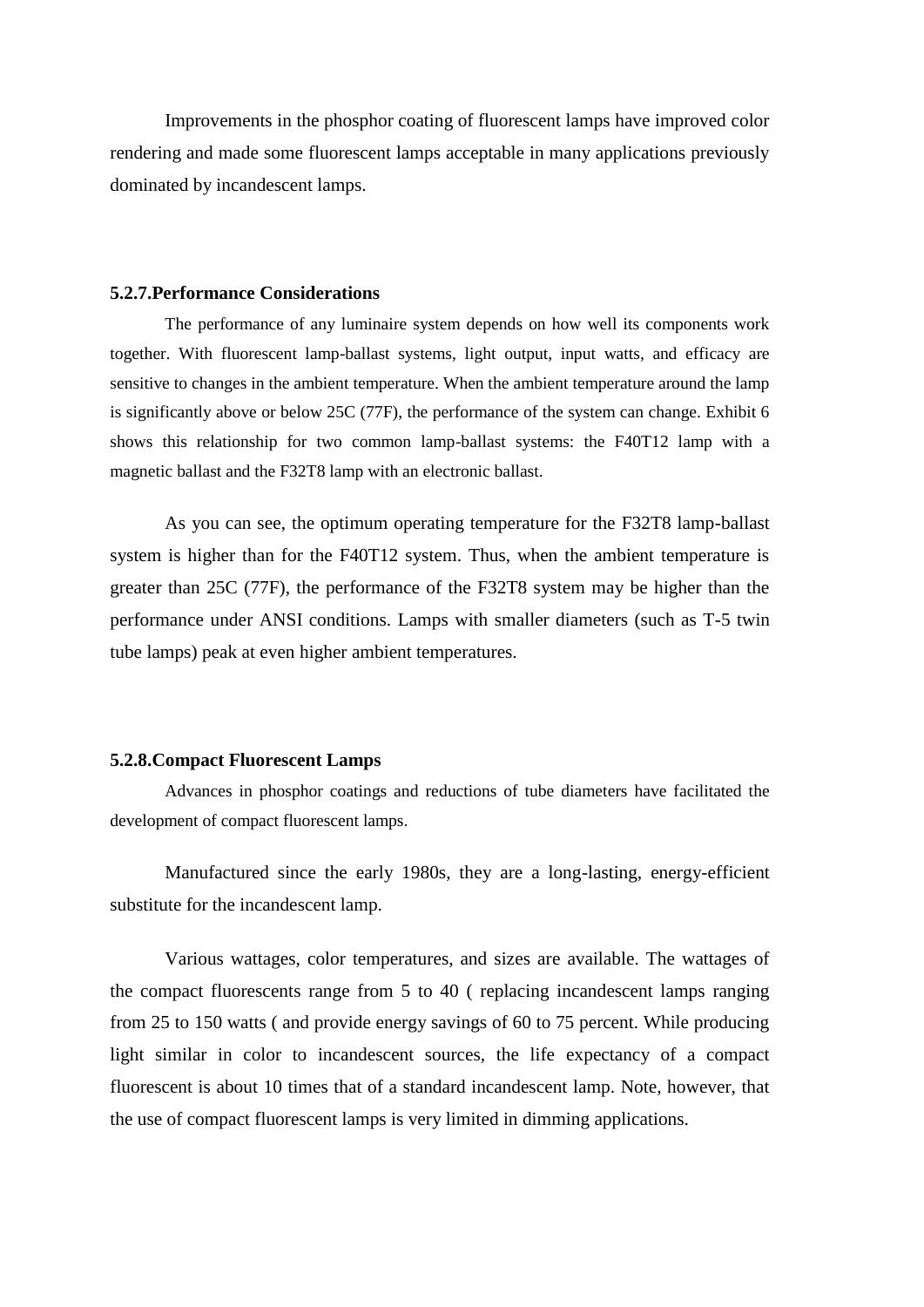The compact fluorescent lamp with an Edison screw-base offers an easy means to upgrade an incandescent luminaire. Screw-in compact fluorescents are available in two types:

- Integral Units. These consist of a compact fluorescent lamp and ballast in self-contained units. Some integral units also include a reflector and/or glass enclosure.
- Modular Units. The modular type of retrofit compact fluorescent lamp is similar to the integral units, except that the lamp is replaceable.

A Specifier Report that compares the performance of various name-brand compact fluorescent lamps is now available from the National Lighting Product Information Program ("Screw-Base Compact Fluorescent Lamp Products," Specifier Reports, Volume 1, Issue 6, April 1993).

### **5.2.9.High-Intensity Discharge Lamps**

High-intensity discharge (HID) lamps are similar to fluorescents in that an arc is generated between two electrodes. The arc in a HID source is shorter, yet it generates much more light, heat, and pressure within the arc tube.

Originally developed for outdoor and industrial applications, HID lamps are also used in office, retail, and other indoor applications. Their color rendering characteristics have been improved and lower wattages have recently become available ( as low as 18 watts.

#### **There are several advantages to HID sources:**

- relatively long life  $(5,000 \text{ to } 24,000 + \text{hrs})$
- relatively high lumen output per watt
- relatively small in physical size

However, the following operating limitations must also be considered. First, HID lamps require time to warm up. It varies from lamp to lamp, but the average warm-up time is 2 to 6 minutes. Second, HID lamps have a "restrike" time, meaning a momentary interruption of current or a voltage drop too low to maintain the arc will extinguish the lamp. At that point, the gases inside the lamp are too hot to ionize, and time is needed for the gases to cool and pressure to drop before the arc will restrike. This process of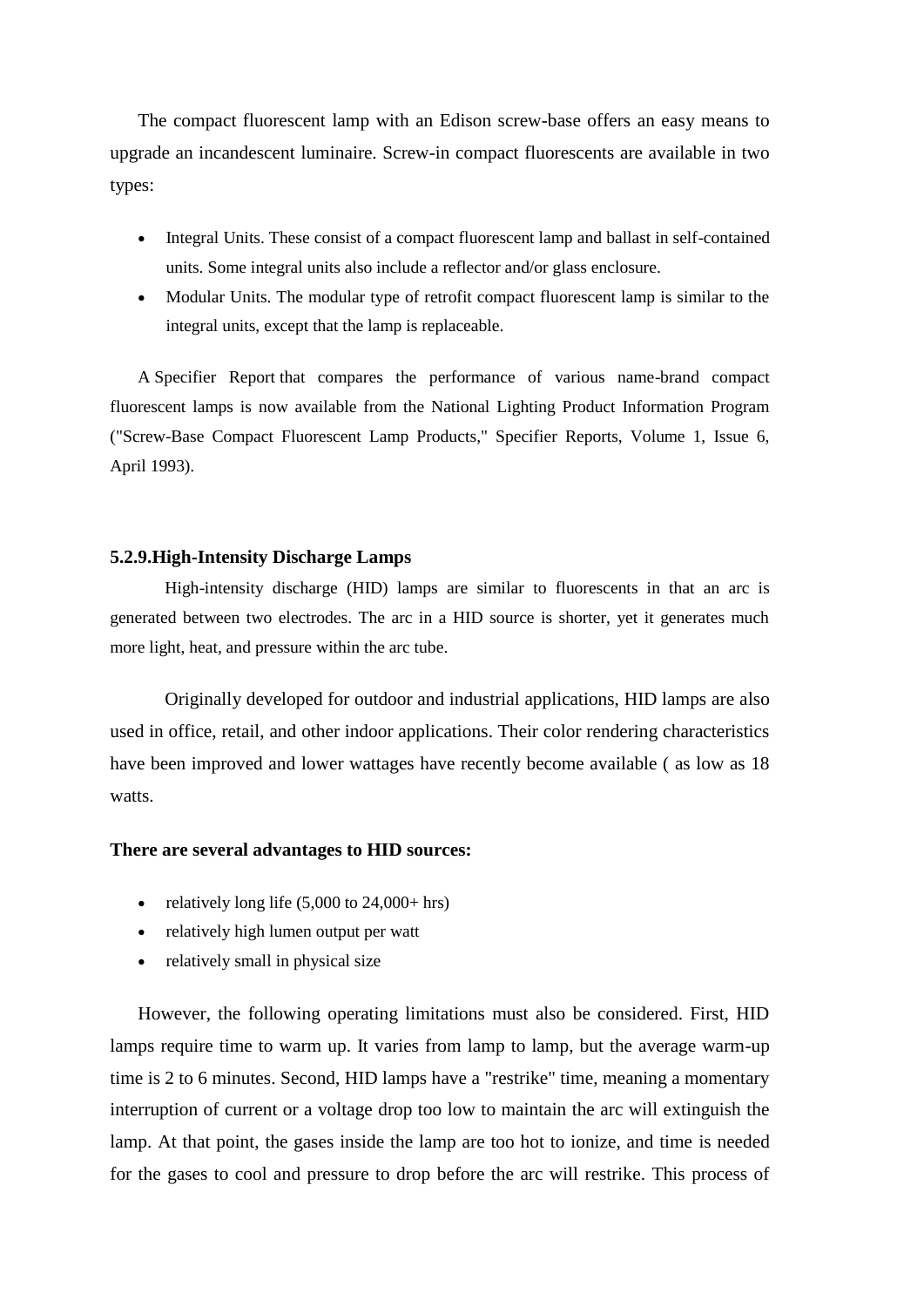restriking takes between 5 and 15 minutes, depending on which HID source is being used. Therefore, good applications of HID lamps are areas where lamps are not switched on and off intermittently.

The following HID sources are listed in increasing order of efficacy:

- mercury vapor
- metal halide
- high pressure sodium
- low pressure sodium

#### **5.2.10.Mercury Vapor**

Clear mercury vapor lamps, which produce a blue-green light, consist of a mercuryvapor arc tube with tungsten electrodes at both ends. These lamps have the lowest efficacies of the HID family, rapid lumen depreciation, and a low color rendering index. Because of these characteristics, other HID sources have replaced mercury vapor lamps in many applications. However, mercury vapor lamps are still popular sources for landscape illumination because of their 24,000 hour lamp life and vivid portrayal of green landscapes.

The arc is contained in an inner bulb called the arc tube. The arc tube is filled with high purity mercury and argon gas. The arc tube is enclosed within the outer bulb, which is filled with nitrogen.

Color-improved mercury lamps use a phosphor coating on the inner wall of the bulb to improve the color rendering index, resulting in slight reductions in efficiency.

#### **5.2.11.Metal Halide**

These lamps are similar to mercury vapor lamps but use metal halide additives inside the arc tube along with the mercury and argon. These additives enable the lamp to produce more visible light per watt with improved color rendition.

Wattages range from 32 to 2,000, offering a wide range of indoor and outdoor applications. The efficacy of metal halide lamps ranges from 50 to 115 lumens per watt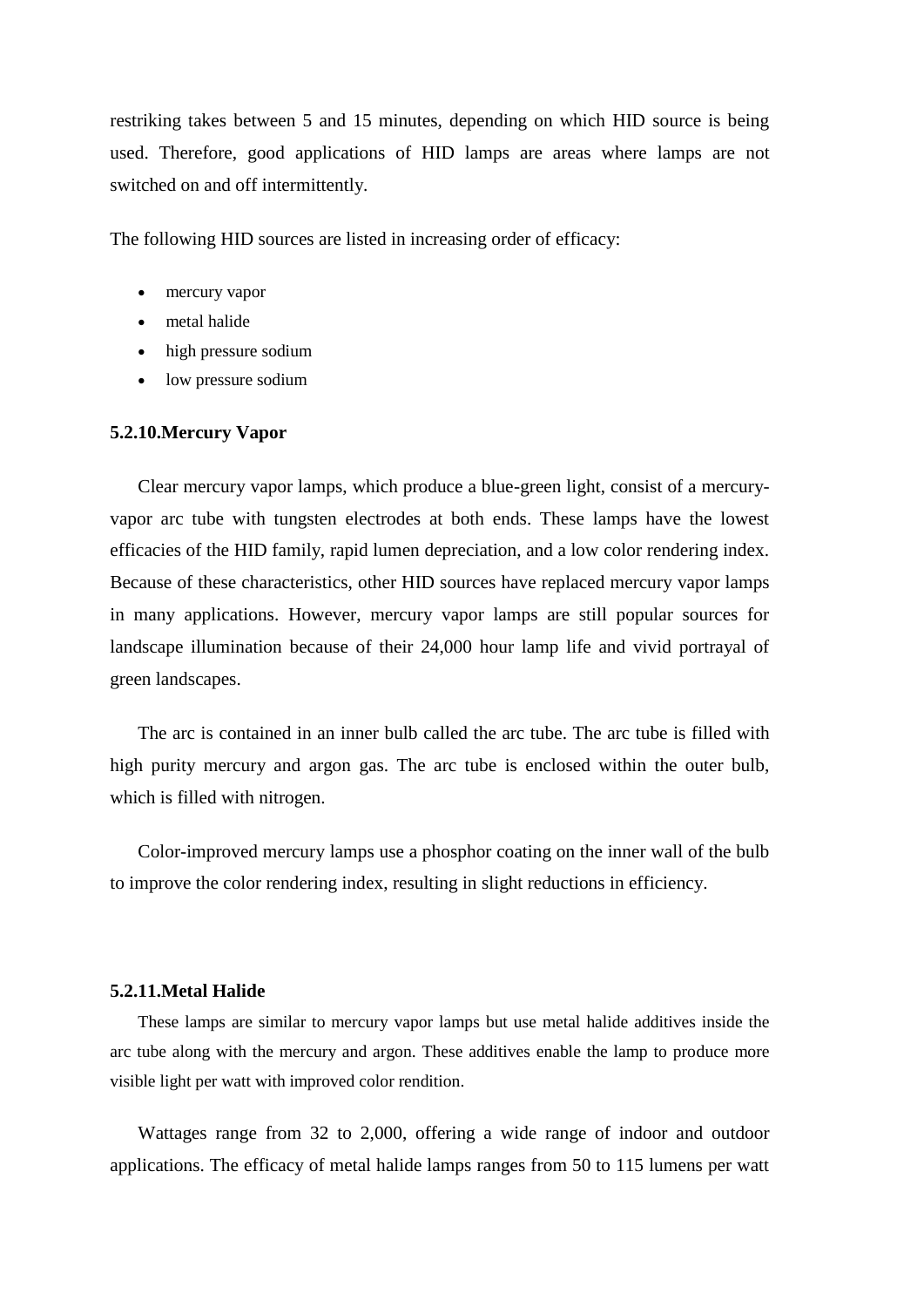( typically about double that of mercury vapor. In short, metal halide lamps have several advantages.

- high efficacy
- good color rendering
- wide range of wattages

However, they also have some operating limitations:

- The rated life of metal halide lamps is shorter than other HID sources; lower-wattage lamps last less than 7500 hours while high-wattage lamps last an average of 15,000 to 20,000 hours.
- The color may vary from lamp to lamp and may shift over the life of the lamp and during dimming.

Because of the good color rendition and high lumen output, these lamps are good for sports arenas and stadiums. Indoor uses include large auditoriums and convention halls. These lamps are sometimes used for general outdoor lighting, such as parking facilities, but a high pressure sodium system is typically a better choice.

#### **5.2.12.High Pressure Sodium**

The high pressure sodium (HPS) lamp is widely used for outdoor and industrial applications. Its higher efficacy makes it a better choice than metal halide for these applications, especially when good color rendering is not a priority. HPS lamps differ from mercury and metal-halide lamps in that they do not contain starting electrodes; the ballast circuit includes a high-voltage electronic starter. The arc tube is made of a ceramic material which can withstand temperatures up to 2372F. It is filled with xenon to help start the arc, as well as a sodiummercury gas mixture.

The efficacy of the lamp is very high ( as much as 140 lumens per watt. For example, a 400-watt high pressure sodium lamp produces 50,000 initial lumens. The same wattage metal halide lamp produces 40,000 initial lumens, and the 400-watt mercury vapor lamp produces only 21,000 initially.

Sodium, the major element used, produces the "golden" color that is characteristic of HPS lamps. Although HPS lamps are not generally recommended for applications where color rendering is critical, HPS color rendering properties are being improved.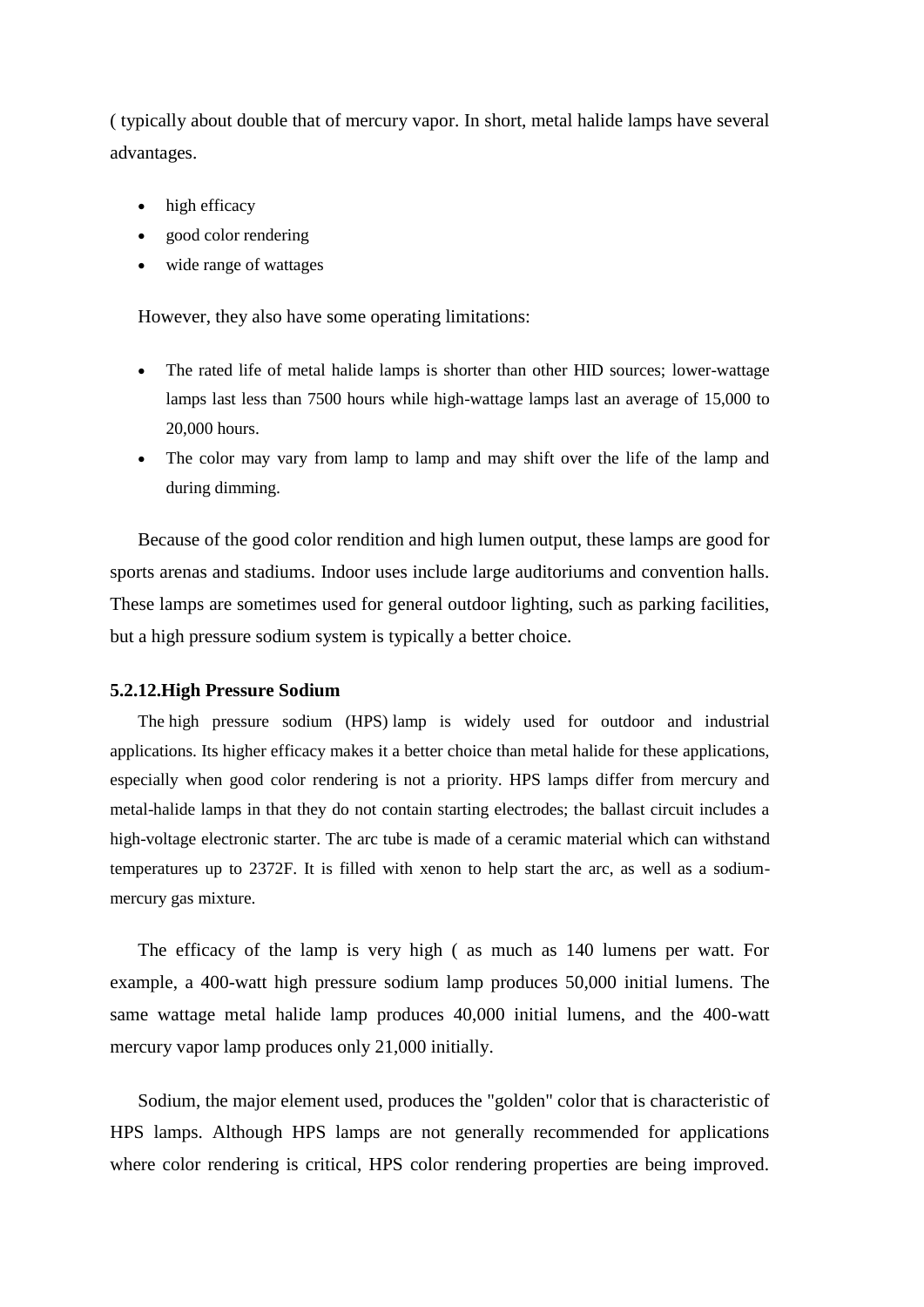Some HPS lamps are now available in "deluxe" and "white" colors that provide higher color temperature and improved color rendition. The efficacy of low-wattage "white" HPS lamps is lower than that of metal halide lamps (lumens per watt of low-wattage metal halide is 75-85, while white HPS is 50-60 LPW).

#### **5.2.13.Low Pressure Sodium**

Although low pressure sodium (LPS) lamps are similar to fluorescent systems (because they are low pressure systems), they are commonly included in the HID family. LPS lamps are the most efficacious light sources, but they produce the poorest quality light of all the lamp types. Being a monochromatic light source, all colors appear black, white, or shades of gray under an LPS source. LPS lamps are available in wattages ranging from 18-180.

LPS lamp use has been generally limited to outdoor applications such as security or street lighting and indoor, low-wattage applications where color quality is not important (e.g. stairwells). However, because the color rendition is so poor, many municipalities do not allow them for roadway lighting.

Because the LPS lamps are "extended" (like fluorescent), they are less effective in directing and controlling a light beam, compared with "point sources" like high-pressure sodium and metal halide. Therefore, lower mounting heights will provide better results with LPS lamps. To compare a LPS installation with other alternatives, calculate the installation efficacy as the average maintained footcandles divided by the input watts per square foot of illuminated area. The input wattage of an LPS system increases over time to maintain consistent light output over the lamp life.

The low-pressure sodium lamp can explode if the sodium comes in contact with water. Dispose of these lamps according to the manufacturer's instructions.

# **5.3.Ballasts**

- [Fluorescent](http://www-is.informatik.uni-oldenburg.de/~dibo/teaching/mm/pages/light-fundamentals.html#Fluorescent Ballasts) Ballasts
- HID [Ballasts](http://www-is.informatik.uni-oldenburg.de/~dibo/teaching/mm/pages/light-fundamentals.html#HID Ballasts)

All discharge lamps (fluorescent and HID) require an auxiliary piece of equipment called a ballast. Ballasts have three main functions: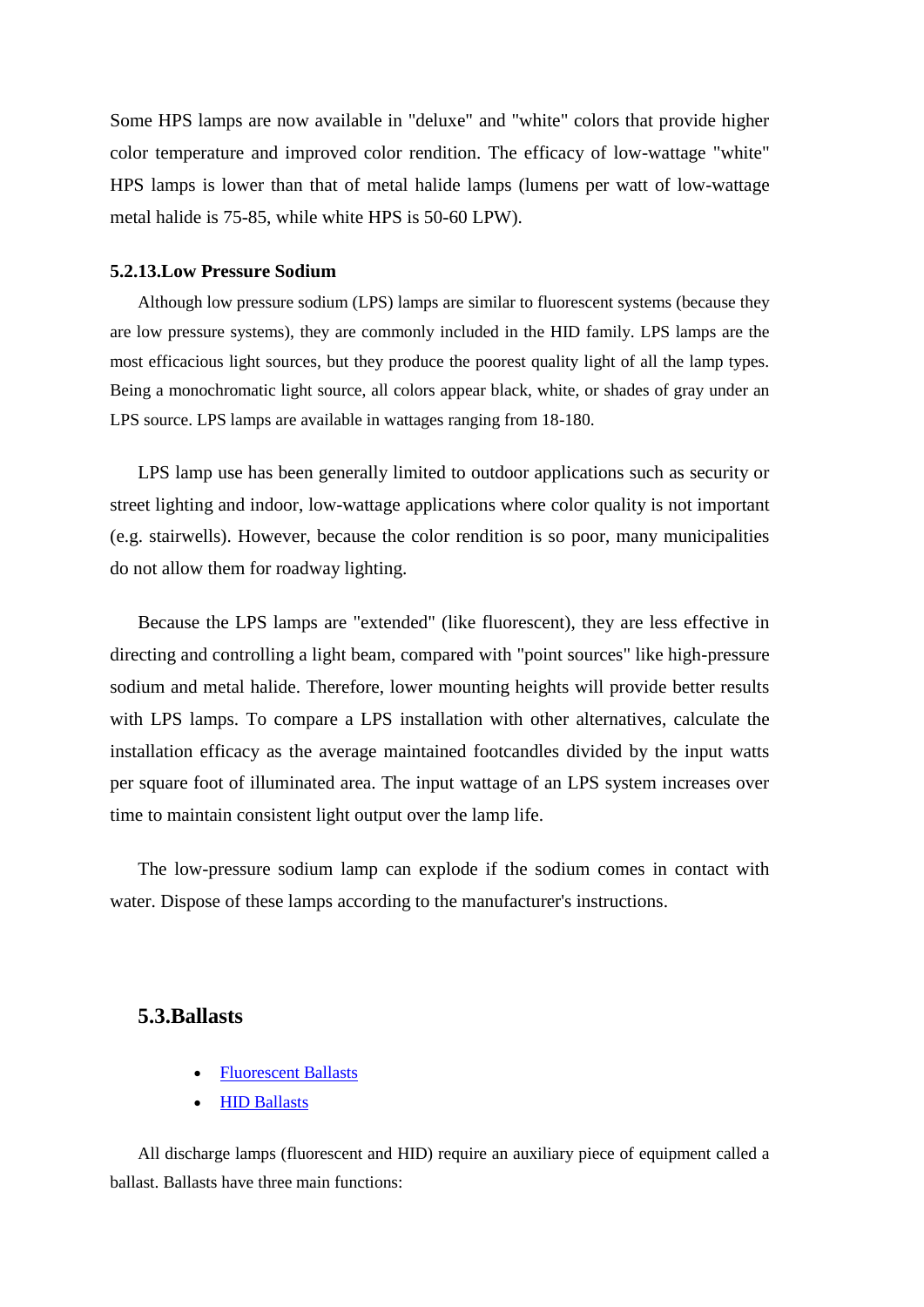provide correct starting voltage, because lamps require a higher voltage to start than to operate

match the line voltage to the operating voltage of the lamp

 limit the lamp current to prevent immediate destruction, because once the arc is struck the lamp impedance decreases

Because ballasts are an integral component of the lighting system, they have a direct impact on light output. The ballast factor is the ratio of a lamp's light output using a standard reference ballast, compared to the lamp's rated light output on a laboratory standard ballast. General purpose ballasts have a ballast factor that is less than one; special ballasts may have a ballast factor greater than one.

# **5.3.1.Fluorescent Ballasts**

The two general types of fluorescent ballasts are magnetic and electronic ballasts:

#### **5.3.2.Magnetic Ballasts**

Magnetic ballasts (also referred to as electromagnetic ballasts) fall into one of the following categories:

- standard core-coil (no longer sold in the US for most applications)
- high-efficiency core-coil
- cathode cut-out or hybrid

Standard core-coil magnetic ballasts are essentially core-coil transformers that are relatively inefficient in operating fluorescent lamps. The high-efficiency ballast replaces the aluminum wiring and lower grade steel of the standard ballast with copper wiring and enhanced ferromagnetic materials. The result of these material upgrades is a 10 percent system efficiency improvement. However, note that these "high efficiency" ballasts are the least efficient magnetic ballasts that are available for operating full-size fluorescent lamps. More efficient ballasts are described below.

**"**Cathode cut-out" (or "hybrid") ballasts are high-efficiency core-coil ballasts that incorporate electronic components that cut off power to the lamp cathodes (filaments) after the lamps are lit, resulting in an additional 2-watt savings per standard lamp. Also, many partial-output T12 hybrid ballasts provide up to 10% less light output while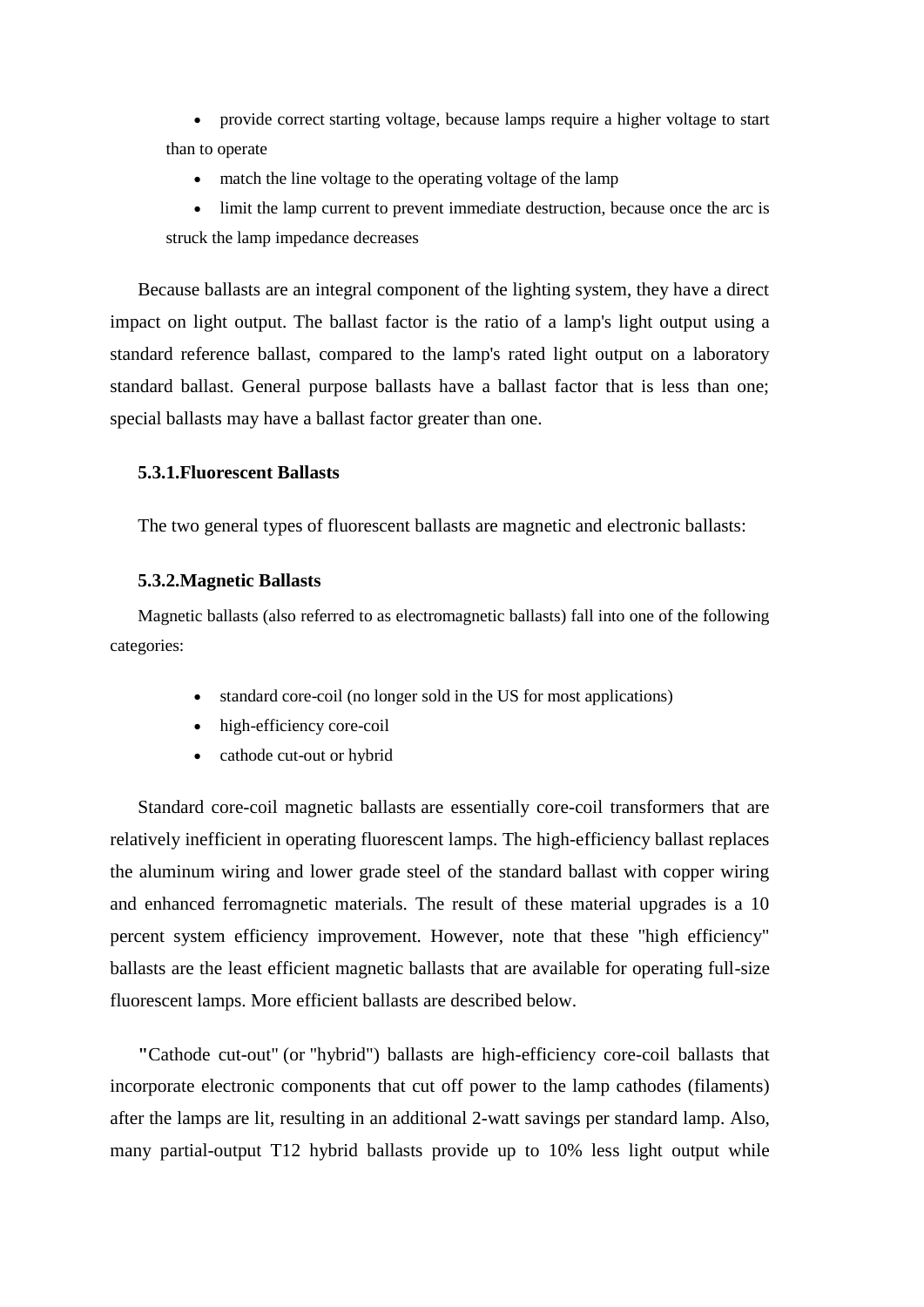consuming up to 17% less energy than energy-efficient magnetic ballasts. Full-output T8 hybrid ballasts are nearly as efficient as rapid-start two-lamp T8 electronic ballasts.

#### **5.3.3.Electronic Ballasts**

In nearly every full-size fluorescent lighting application, electronic ballasts can be used in place of conventional magnetic "core-and-coil" ballasts. Electronic ballasts improve fluorescent system efficacy by converting the standard 60 Hz input frequency to a higher frequency, usually 25,000 to 40,000 Hz. Lamps operating at these higher frequencies produce about the same amount of light, while consuming 12 to 25 percent less power. Other advantages of electronic ballasts include less audible noise, less weight, virtually no lamp flicker, and dimming capabilities (with specific ballast models).

#### **There are three electronic ballast designs available:**

#### **Standard T12 electronic ballasts (430 mA)**

These ballasts are designed for use with conventional (T12 or T10) fluorescent lighting systems. Some electronic ballasts that are designed for use with 4' lamps can operate up to four lamps at a time. Parallel wiring is another feature now available that allows all companion lamps in the ballast circuit to continue operating in the event of a lamp failure. Electronic ballasts are also available for 8' standard and high-output T12 lamps.

#### **T8 Electronic ballasts (265 mA)**

Specifically designed for use with T8 (1-inch diameter) lamps, the T8 electronic ballast provides the highest efficiency of any fluorescent lighting system. Some T8 electronic ballasts are designed to start the lamps in the conventional rapid start mode, while others are operated in the instant start mode. The use of instant start T8 electronic ballasts may result in up to 25 percent reduction in lamp life (at 3 hours per start) but produces slight increases in efficiency and light output. (Note: Lamp life ratings for instant start and rapid start are the same for 12 or more hours per start.)

## **Dimmable electronic ballasts**

These ballasts permit the light output of the lamps to be dimmed based on input from manual dimmer controls or from devices that sense daylight or occupancy.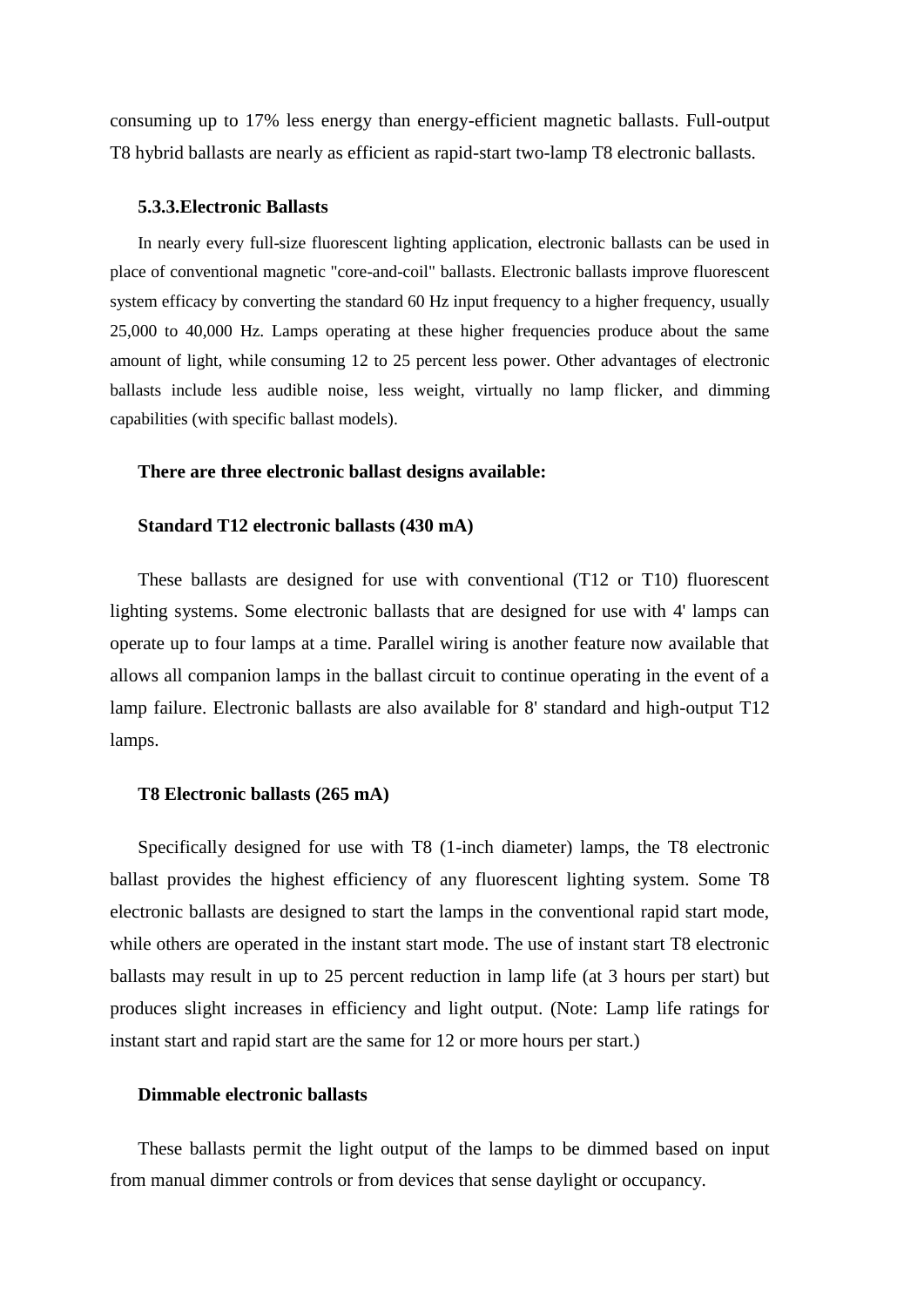#### **Types of Fluorescent Circuits**

#### **There are three main types of fluorescent circuits:**

- rapid start
- instant start
- preheat

The specific fluorescent circuit in use can be identified by the label on the ballast.

The rapid start circuit is the most used system today. Rapid start ballasts provide continuous lamp filament heating during lamp operation (except when used with a cathode cut-out ballast or lamp). Users notice a very short delay after "flipping the switch," before the lamp is started.

The instant start system ignites the arc within the lamp instantly. This ballast provides a higher starting voltage, which eliminates the need for a separate starting circuit. This higher starting voltage causes more wear on the filaments, resulting in reduced lamp life compared with rapid starting.

The preheat circuit was used when fluorescent lamps first became available. This technology is used very little today, except for low-wattage magnetic ballast applications such as compact fluorescents. A separate starting switch, called a starter, is used to aid in forming the arc. The filament needs some time to reach proper temperature, so the lamp does not strike for a few seconds.

### **5.3.4.HID Ballasts**

Like fluorescent lamps, HID lamps require a ballast to start and operate. The purposes of the ballast are similar: to provide starting voltage, to limit the current, and to match the line voltage to the arc voltage.

With HID ballasts, a major performance consideration is lamp wattage regulation when the line voltage varies. With HPS lamps, the ballast must compensate for changes in the lamp voltage as well as for changes in the line voltages.

Installing the wrong HID ballast can cause a variety of problems:

waste energy and increase operating cost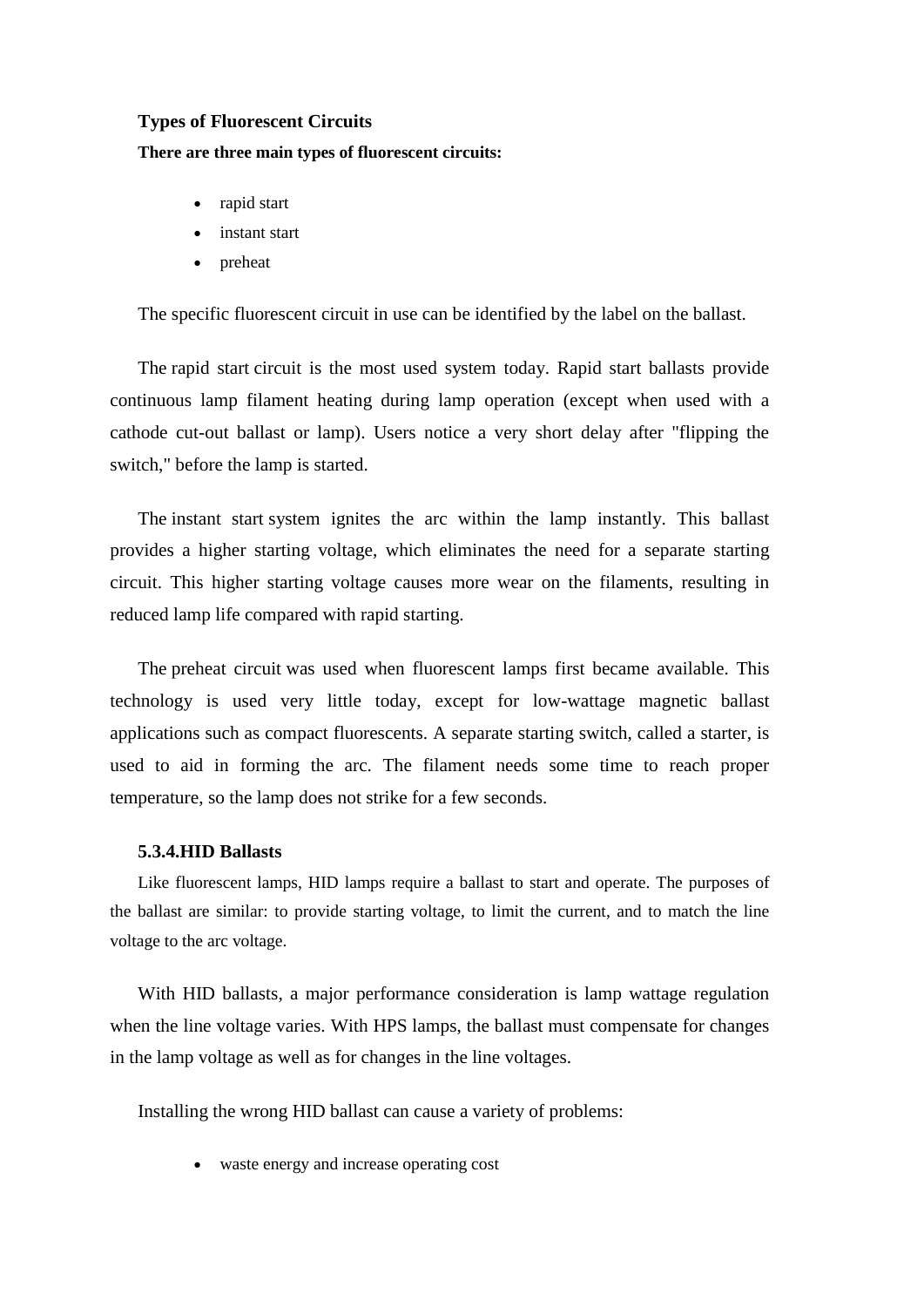- severely shorten lamp life
- significantly add to system maintenance costs
- produce lower-than-desired light levels
- increase wiring and circuit breaker installation costs
- result in lamp cycling when voltage dips occur

Capacitive switching is available in new HID luminaires with special HID ballasts. The most common application for HID capacitive switching is in occupancy-sensed bilevel lighting control. Upon sensing motion, the occupancy sensor will send a signal to the bi-level HID system that will rapidly bring the light levels from a standby reduced level to approximately 80% of full output, followed by the normal warm-up time between 80% and 100% of full light output. Depending on the lamp type and wattage, the standby lumens are roughly 15-40% of full output and the input watts are 30-60% of full wattage. Therefore, during periods that the space is unoccupied and the system is dimmed, savings of 40-70% are achieved.

Electronic ballasts for some types of HID lamps are starting to become commercially available. These ballasts offer the advantages of reduced size and weight, as well as better color control; however, electronic HID ballasts offer minimal efficiency gains over magnetic HID ballasts.

# **CHAPTER 6**

# **CABLES**

#### **6.1.Types of Cables**

The range of types of cables used in electrical work is very wide: from heavy leadsheathed and armored paper-insulated cables to the domestic flexible cable used to connect a hair-drier to the supply. Lead, tough-rubber, PVC and other types of sheathed cables used for domestic and industrial wiring are generally placed under the heading of power cables. There are, however, other insulated copper conductors (they are sometimes aluminum), which, though by definitions are termed cables, are sometimes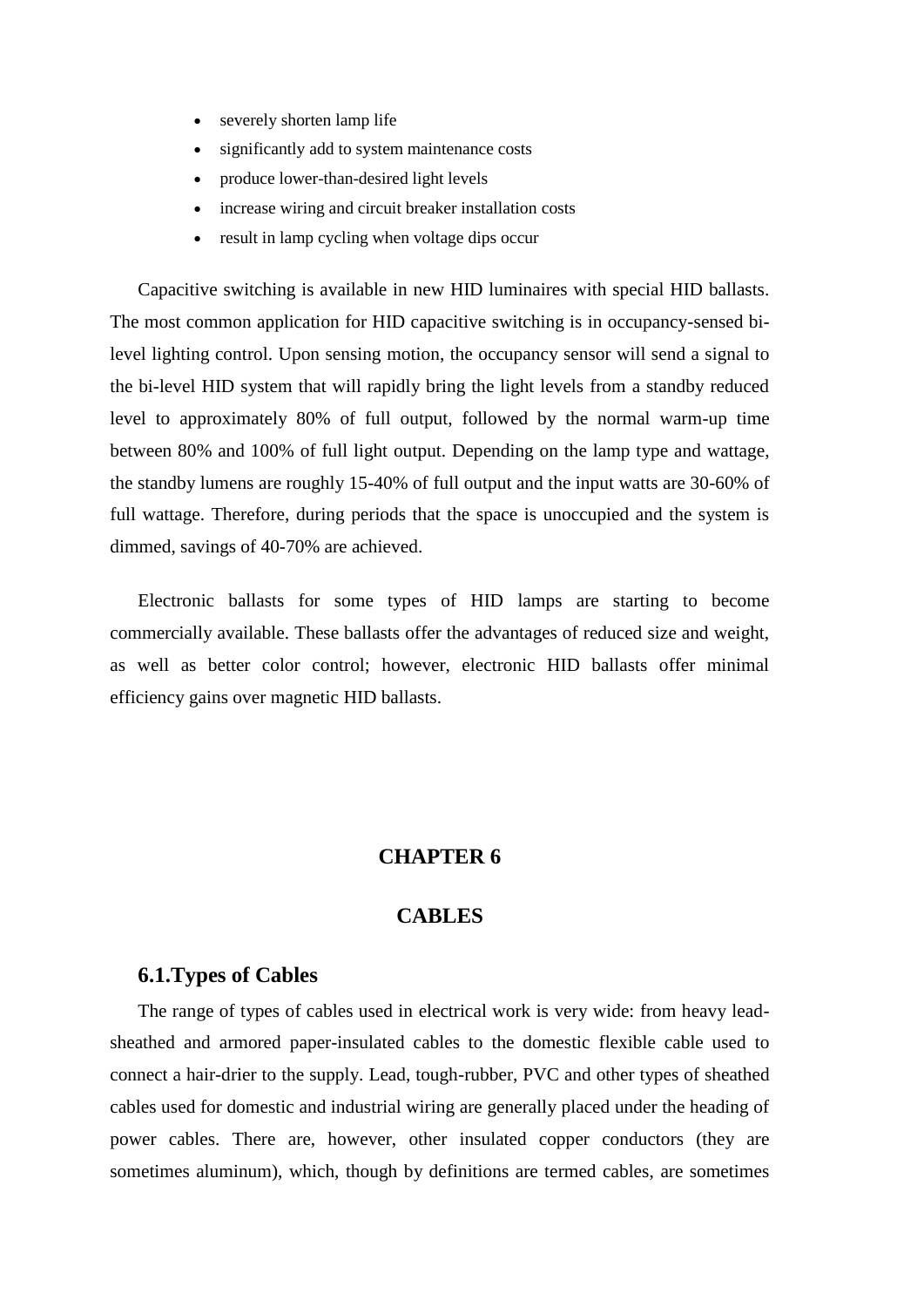not regarded as such. Into this category fall for these rubber and PVC insulated conductors drawn into some form of conduit or trucking for domestic and factory wiring, and similar conductors employed for the wiring of electrical equipment. In addition, there are the various types of insulated flexible conductors including those used for portable appliances and pendant fittings.

The main group of cables is 'flexible cables', so termed to indicate that they consist of or more cores, each containing a group of wires, the diameters of the wires and the construction of the cable being such that they afford flexibility.

Type of cables used:

- **1.** Single core cable
- **2.** Two-core cable
- **3.** Three-core cable
- **4.** Composite cable
- **5.** Power cable
- **6.** Wiring cable
- **7.** Overhead cable
- **8.** Equipment cable
- **9.** Appliance Wiring cable
- **10.** Twin Twisted cable
- **11.** Three-Core Twisted
- **12.** Twin Circular cable
- **13.** Three Core
- **14.** Coaxial cable
- **15.** Tel. cable

#### **6.1.1.Single-core**

These are natural or tinned copper wires. The insulating materials include butyl rubber, silicon-rubber, and the more familiar PVC.

The synthetic rubbers are provided with braiding and are self-colored. The IEE Regulations recognize these insulating materials for twin-and multi-core flexible cables rather than for use as single conductors in conduit or trunking wiring systems. But that are available from the cable manufacturers for specific insulation requirements. Sizes vary from 1 to 36 mm squared (PVC) and 50 mm squared (synthetic rubbers).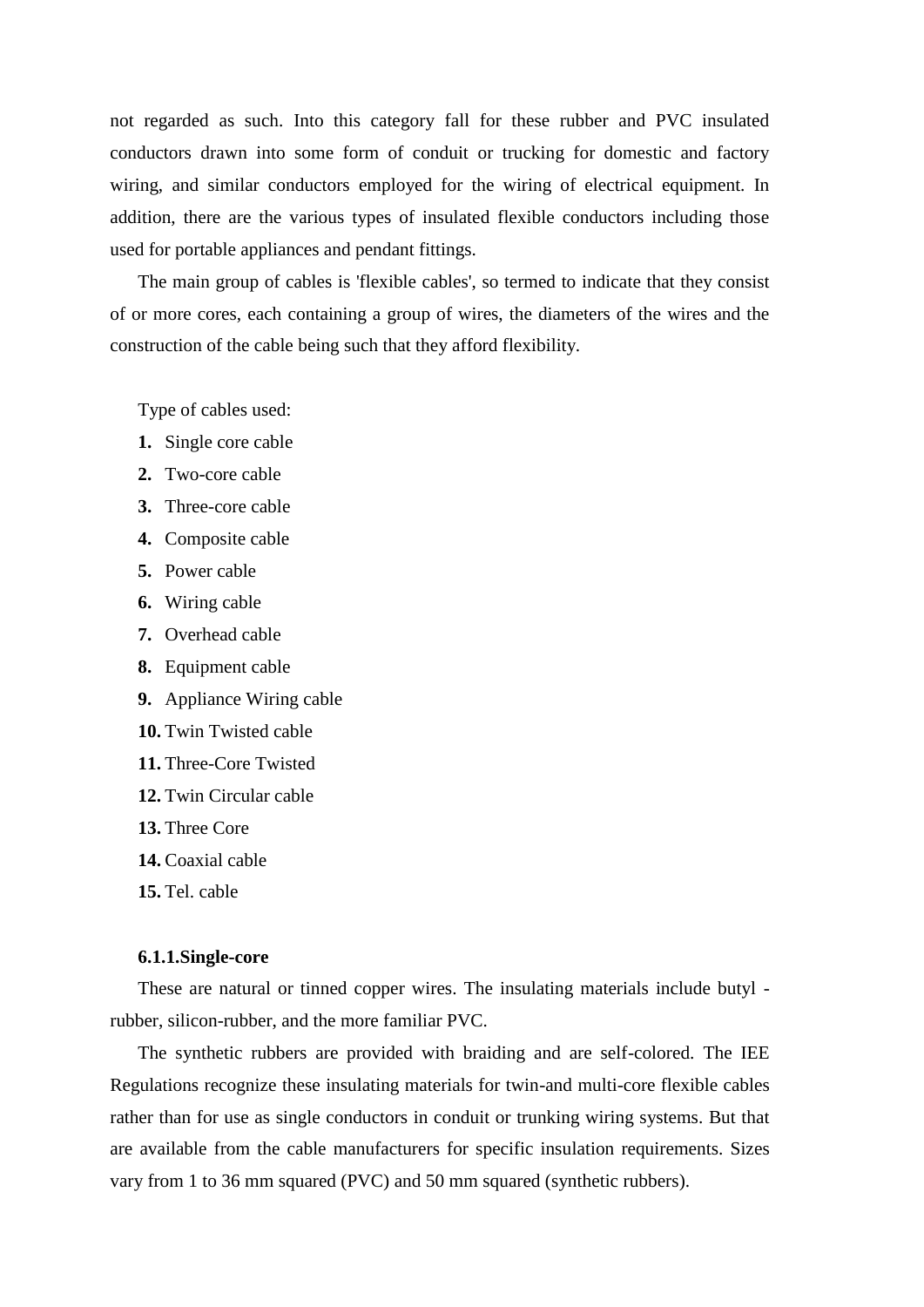#### **6.1.2.Two-core**

Two-core or 'twin' cables are flat or circular. The insulation and sheathing materials are those used for single-core cables. The circular cables require cotton filler threads to gain the circular shape. Flat cables have their two cores laid side by side.

#### **6.1.3.Three-core**

These cables are the same in all respects to single-and two-core cables except, of course, they carry three cores.

#### **6.1.4.Composite cables**

Composite cables are those, which, in an addition to carrying the currency-carrying circuit conductors, also contain a circuit-protective conductor.

To summarize, the following group of cable types and applications are to be found in electrical work, and the electrician, at one time or another during his career, may be asked to install them.

#### **6.1.5.Wiring cables**

Switch board wiring; domestic at workshop flexible cables and cords. Mainly copper conductors.

### **6.1.6.Power cables.**

Heavy cables, generally lead sheathed and armored; control cables for electrical equipment. Both are copper and aluminum conductors.

### **Mining cables**

In this field cables are used for trailing cables to supply equipment; shot-firing cables; roadway lighting; lift -shaft wiring; signaling, telephone and control cables. Adequate protection and fireproofing are features of cables for this application field.

#### **6.1.7.Ship-wiring cables**

These cables are generally lead-sheathed and armored, and mineral-insulated, metalsheathed. Cables must comply with Lloyd's Rules and Regulations, and with Admiralty requirements.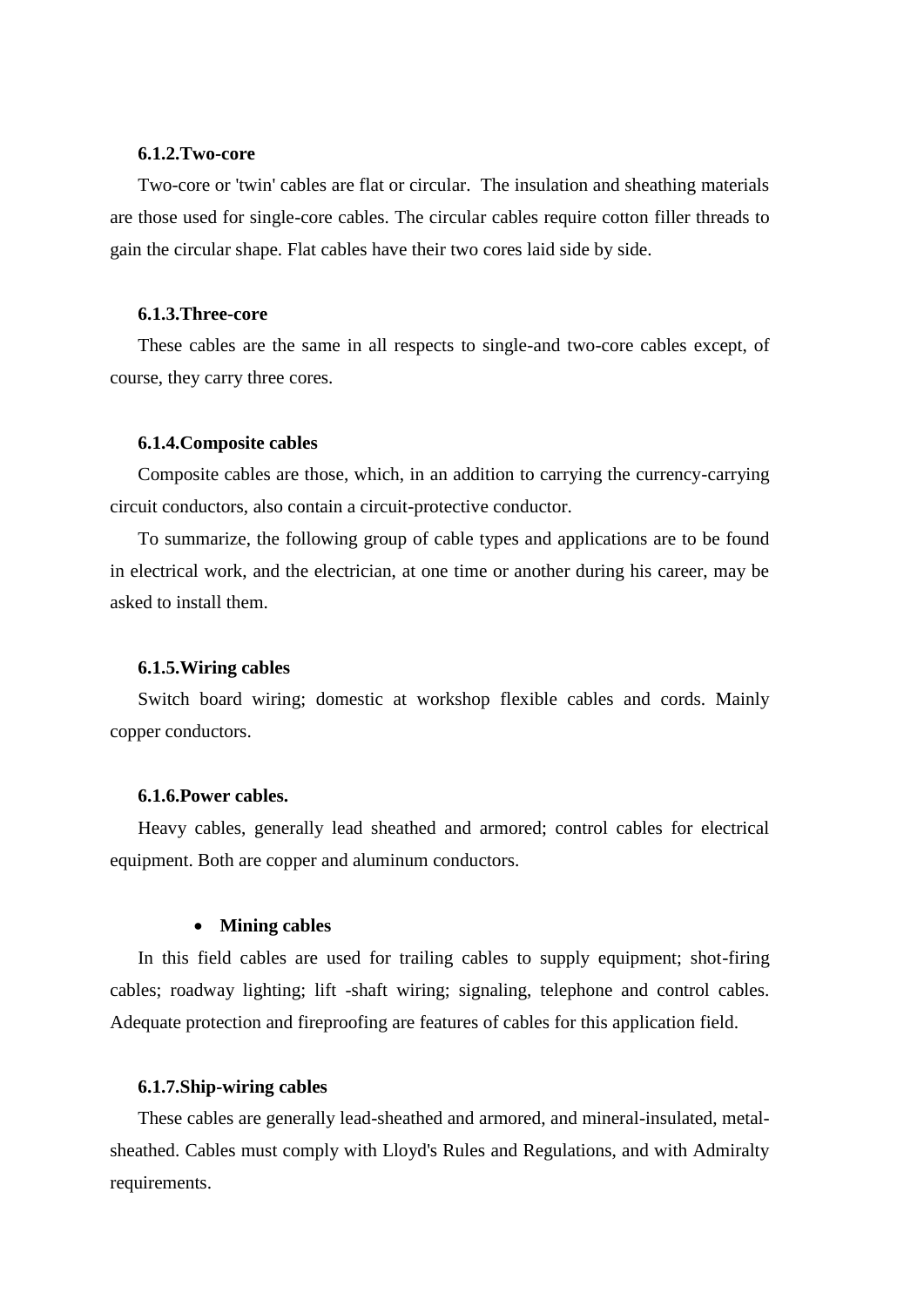#### **6.1.8.Overhead cables**

The cables are Bare, lightly-insulated and insulated conductors of copper, copper- cadmium and aluminum generally. It is sometimes with steel core for added strength. For overhead distribution cables are PVC and in most cases comply with British Telecom requirements.

#### **6.1.9.Communication cables**

This group includes television down-leads and radio-relay cables; radio frequency cables; telephone cables.

#### **6.1.10.Welding cables**

These are flexible cables and heavy cords with either copper or aluminum conductors.

#### **6.1.11.Electric-sign cables**

PVC-and rubber-insulated cables for high-voltage discharge lamps able to withstand the high voltages.

#### **6.1.12.Equipment wires**

Special wires for use with instruments often insulated with special materials such as silicon, rubber and irradiated polythene.

#### **6.1.13.Appliance-wiring cables**

This group includes high-temperature cables for electric radiators, cookers, and so on. Insulation used includes nylon, asbestos, and varnished cambric.

#### **6.1.14.Heating cables**

Cables are for floor-warming, road-heating, soil-warming, ceiling-heating, and similar applications.

# **6.1.15.Flexible cords**

A flexible cord is defined as a flexible cable in which the csa of each conductor does not exceed 4 mm squared. The most common types of flexible cords are used in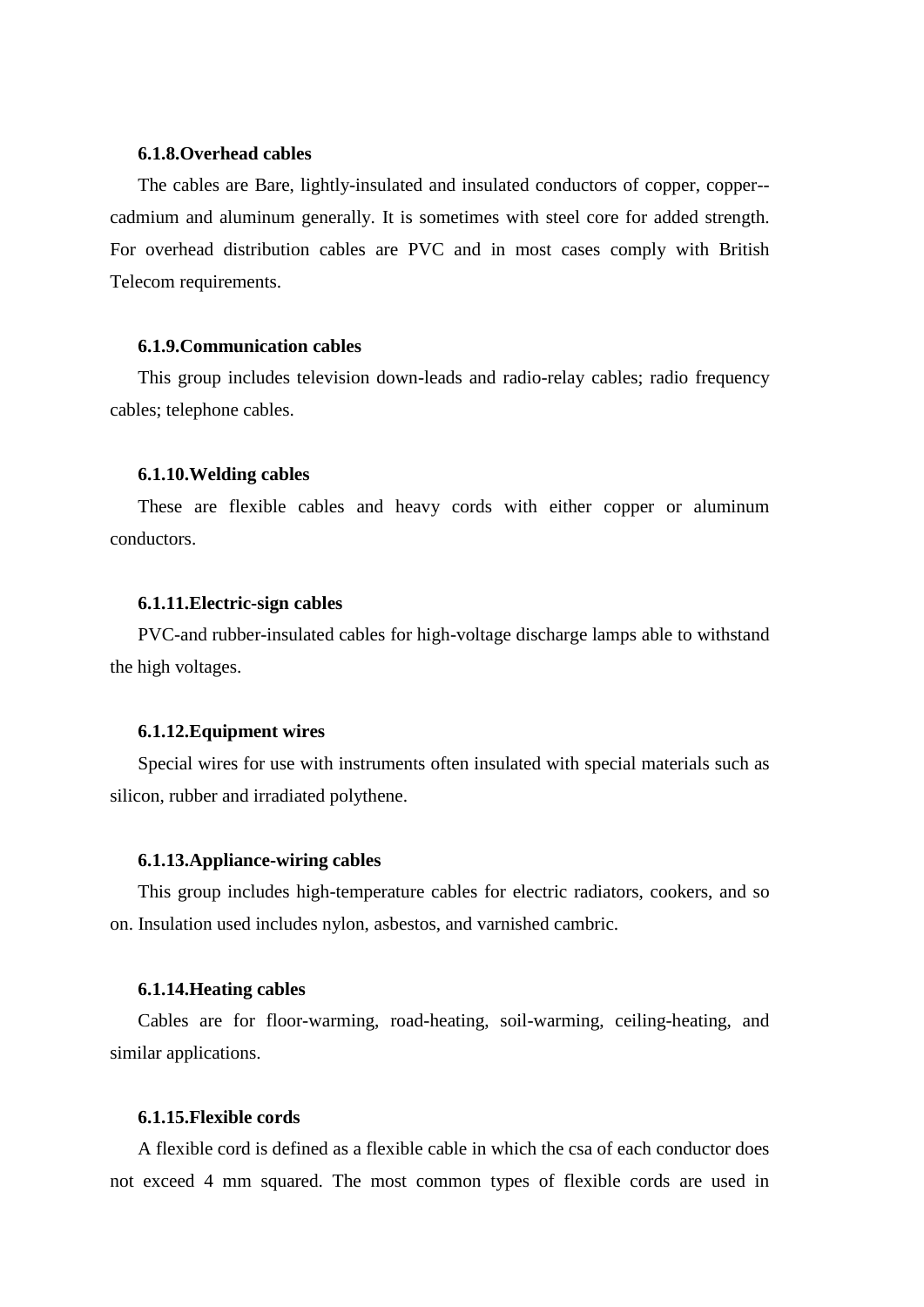domestic and light industrial work. The diameter of each strand or wire varies from 0.21 to 0.31 mm. Flexible cord come in many sizes and types; for convenience they are groups as follows:

**I.Twin-twisted:** These consist of one single insulated stranded conductors twisted together to form a core-cable. Insulation used is vulcanized rubber and PVC. Color identification in red and black is often provided. The rubber is protected by a braiding of cotton, glazed-cotton, and rayon-barding and artificial silk. The PVC-insulated conductors are not provided with additional protection.

**II.Three-core (twisted):** Generally as two -twisted cords but with a third conductor colored green, for eating lighting fittings.

**III.Three-core (circular):** Generally as twin-core circular except that the third conductor is colored green and yellow for earthing purposes.

**IV.Four-care (circular):** Generally as twin- core circular. Colors are brown and blue.

**V.Parallel twin:** These are two stranded conductors laid together in parallel and insulated to form a uniform cable with rubber or PVC.

**VI.Twin-core (flat):** This consists of two stranded conductors insulated with rubber, colored red and black. Lay side-by-side and braided with artificial silk.

**VII.High-temperature lighting, flexible cord:** With the increasing use of filament lamps which produce very high temperatures, the temperature at the terminals of a lamp holder can reach 71 centigrade or more. In most instances the usual flexible insulators (rubber and PVC) are quite unsuitable and special flexible cords for lighting are now available. Conductors are generally of nickel-plated copper wires, each conductor being provided with two lapping of glass fiber. The braiding is also varnished with silicone. Cords are made in the twisted form (two-and three-core).

**VIII.Flexible cables:** These cables are made with stranded conductors, the diameters being 0.3, 0.4, 0.5, and 0.6 mm. They are generally used for trailing cables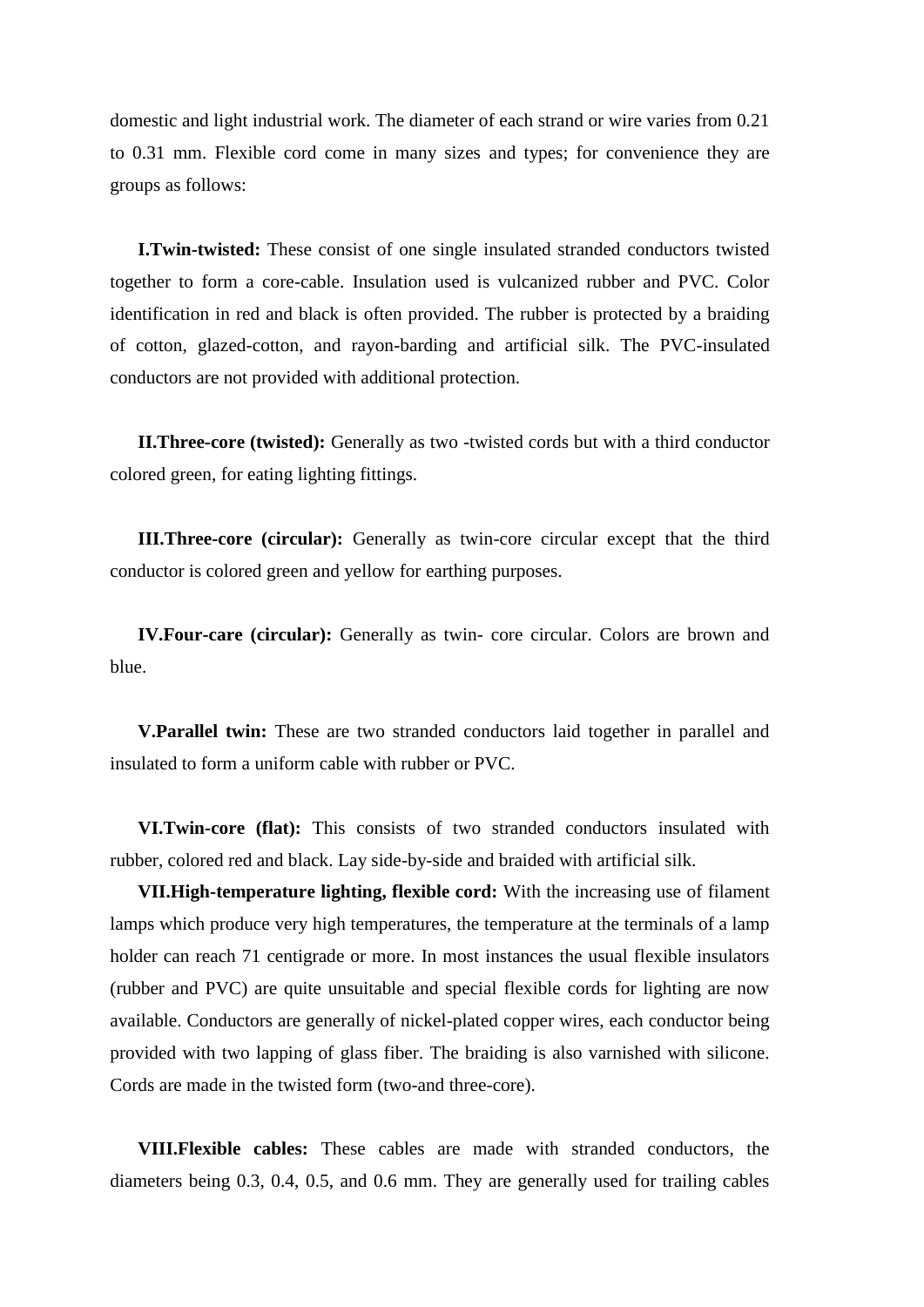and similar applications where heavy currents up to 630 A are to be carried, for instance, to welding plant.

**IX.Coaxiel cables (antenna cable):** Antenna cables are a special cable which is used to transfer high frequency. Coaxial cable is a type of flexible cables. We use this cable for TV. We are using this type of cable between television sockets and from television to antenna.

**X.Telephone cables:** Telephone cable is special cable. We use telephone circuit in the buildings and also for intercom circuits. These cables are very slim. Telephone cables are not same as electric cables. There are a lot of sizes the telephone cables. Telephone cables are 0.5mm and every time one cable is extra near this cables.

| $1x2+0.5$ mm <sup>2</sup>  |
|----------------------------|
| $2x2+0.5$ mm <sup>2</sup>  |
| $3x2+0.5$ mm <sup>2</sup>  |
| $4x2+0.5$ mm <sup>2</sup>  |
| $6x2+0.5$ mm <sup>2</sup>  |
| $10x2+0.5$ mm <sup>2</sup> |
| $15x2+0.5$ mm <sup>2</sup> |
| $20x2+0.5$ mm <sup>2</sup> |

**Table 6.1:** Telephone cables sizes

# **6.2 Conductor Identification:**

The wiring regulations require that all conductors have to be identified by some meaning to indicate their functions i.e. phase conductors of a 3 phase system are colored by red, yellow, blue with neutral colored by black, protective conductors are identified by green or yellow and green.

• In Turkey Standards;

| Red          | Phase   |
|--------------|---------|
| <b>Black</b> | Neutral |
| Green        | Earth   |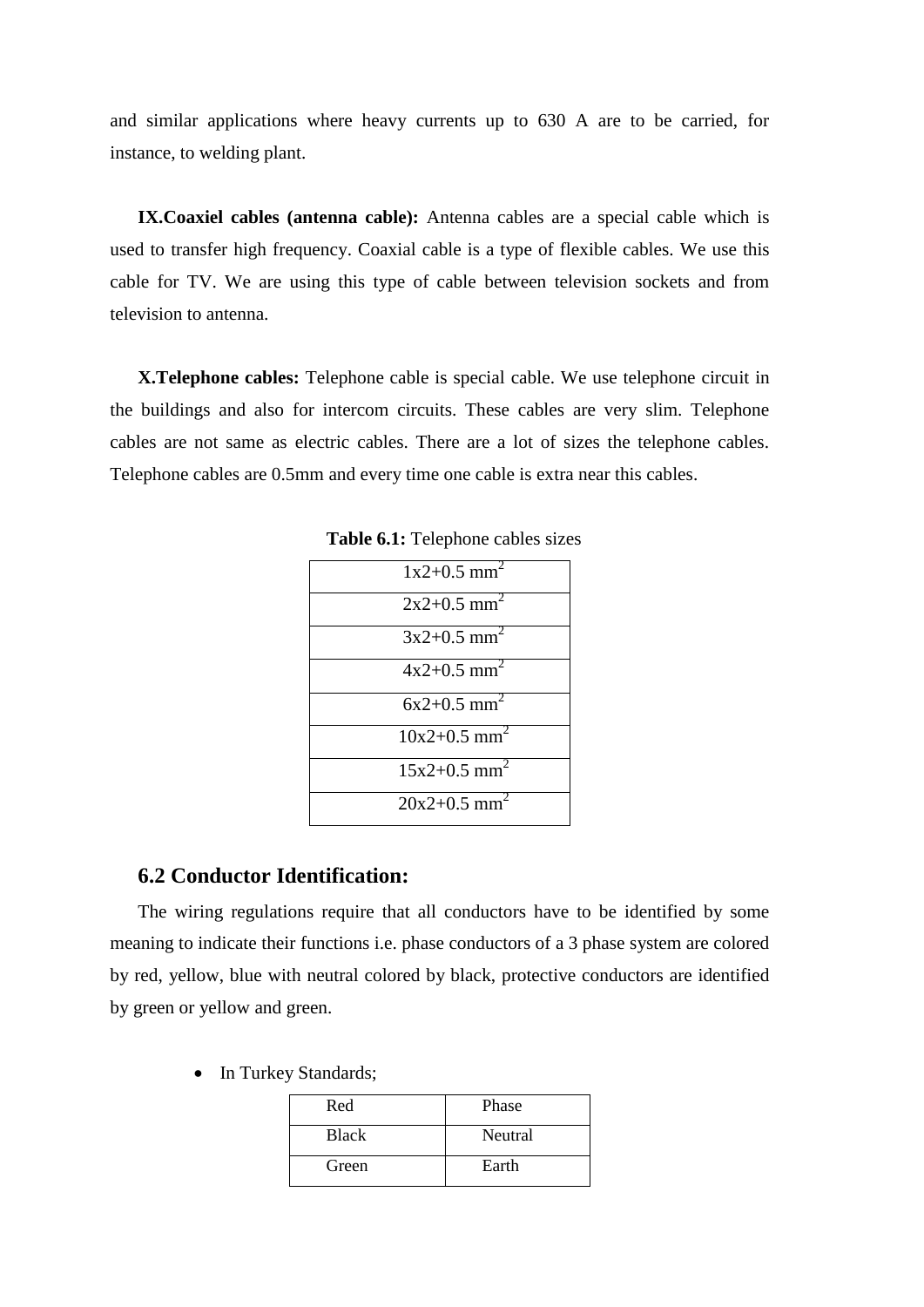- There are some methods to identify the conductors:
- 1. Coloring of the conductor insulation
- 2. Printed numbers on the conductor
- 3. Colored adhesive cases at the termination of the conductor
- 4. Colored see levels types at the termination of the conductors
- 5. Numbered paint for bare conductors

6. Colored discs fixed to the termination of conductors" e.g. on a distribution board.

• Cables sizes: Cables are in different common sizes  $0.75 \text{ mm}^2$ ,  $1 \text{ mm}^2$ ,  $1.5$  $mm^2$ , 2.5 mm<sup>2</sup>, 4 mm<sup>2</sup>, 6 mm<sup>2</sup>, 10 mm<sup>2</sup>, 16 mm<sup>2</sup>, 25 mm<sup>2</sup>, 35 mm<sup>2</sup>, 50 mm<sup>2</sup>, 70  $mm^2$ , 95 mm<sup>2</sup>, 120 mm<sup>2</sup>, 150 mm<sup>2</sup>, 185 mm<sup>2</sup>, 240 mm<sup>2</sup>, 300 mm<sup>2</sup>, 400 mm<sup>2</sup> and  $500 \text{ mm}^2$ .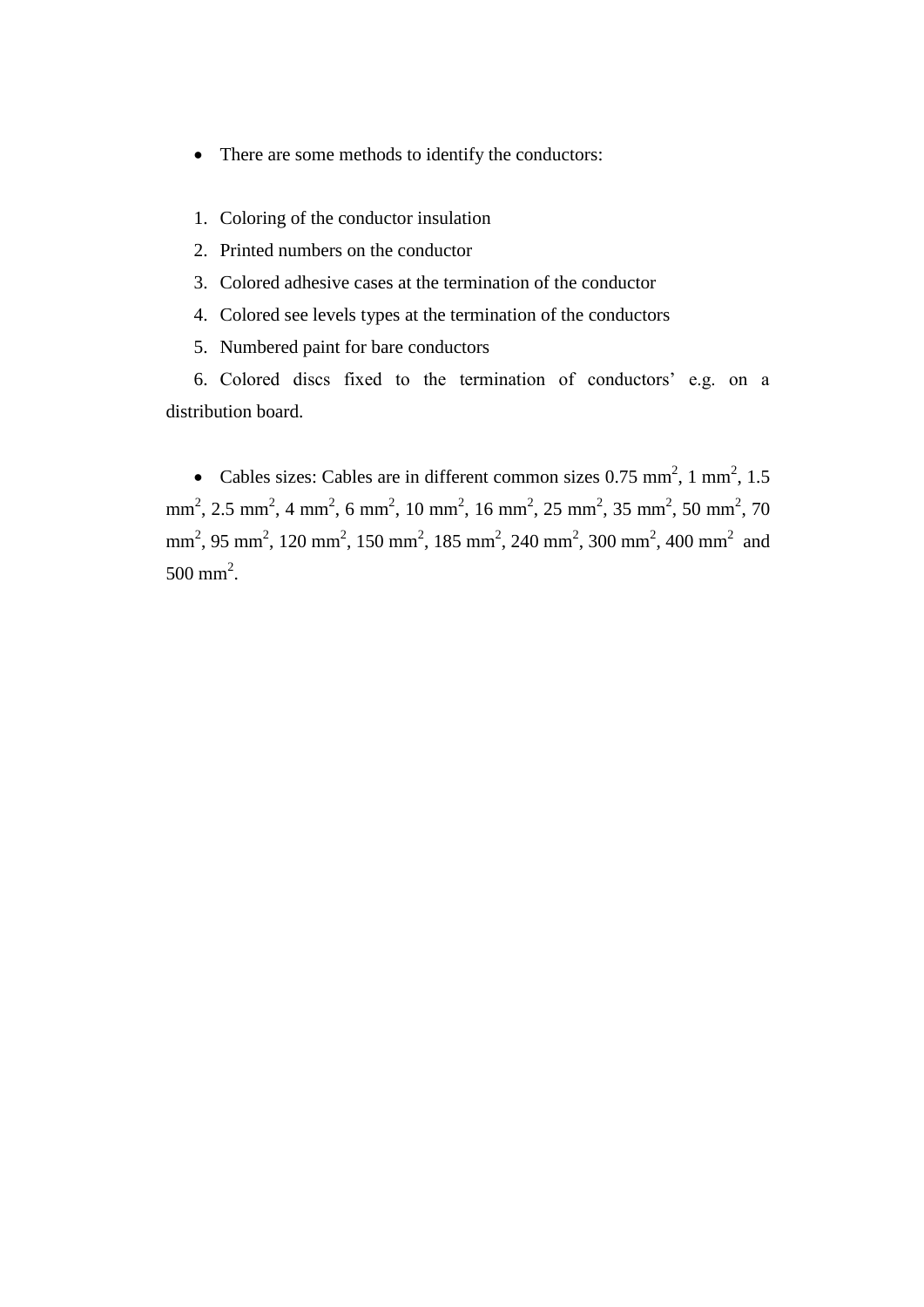# **CHAPTER 7 PROTECTION OF ILLUMINATION**

The meaning of the word protection, as used in electrical industry, is not different to that in every day used. People protect them selves against personal or financial loss by means of insurance and from injury or discomfort by the use of the correct protective clothing the further protect there property by the installation of security measure such as locks and for alarm systems.

In the same way electrical system need to be protected against mechanical damage the effect of the environment, and electrical over current to be installed in such a fashion that's person and or dive stock are protected from the dangerous that such an electrical installation may create.

# **7.1.Reasons for protections**

#### **7.1.1.Mechanical Damage**

Mechanical damage is the term used to describe the physical harm sustains by various parts of electrical sets. Generally it happens by impact hitting cable with a hammer. Cables sheath being rubbed against wall corner or by collision (e.g. sharp object falling to cut a cable prevent damage of cable sheath conduits, ducts trunking and casing).

#### **7.1.2.Fire Risk:**

Electrical fire cawed by;

- a-) A fault defect all missing in the firing
- b-) Faults or defects in appliances
- c-) Mal-operation or abuse the electrical circuit (e.g. overloading)

#### **7.1.3.Corrosion:**

Wherever metal is used there is often the attendant problem of corrosion and it's prevented. There are two necessary preventions for corrosion: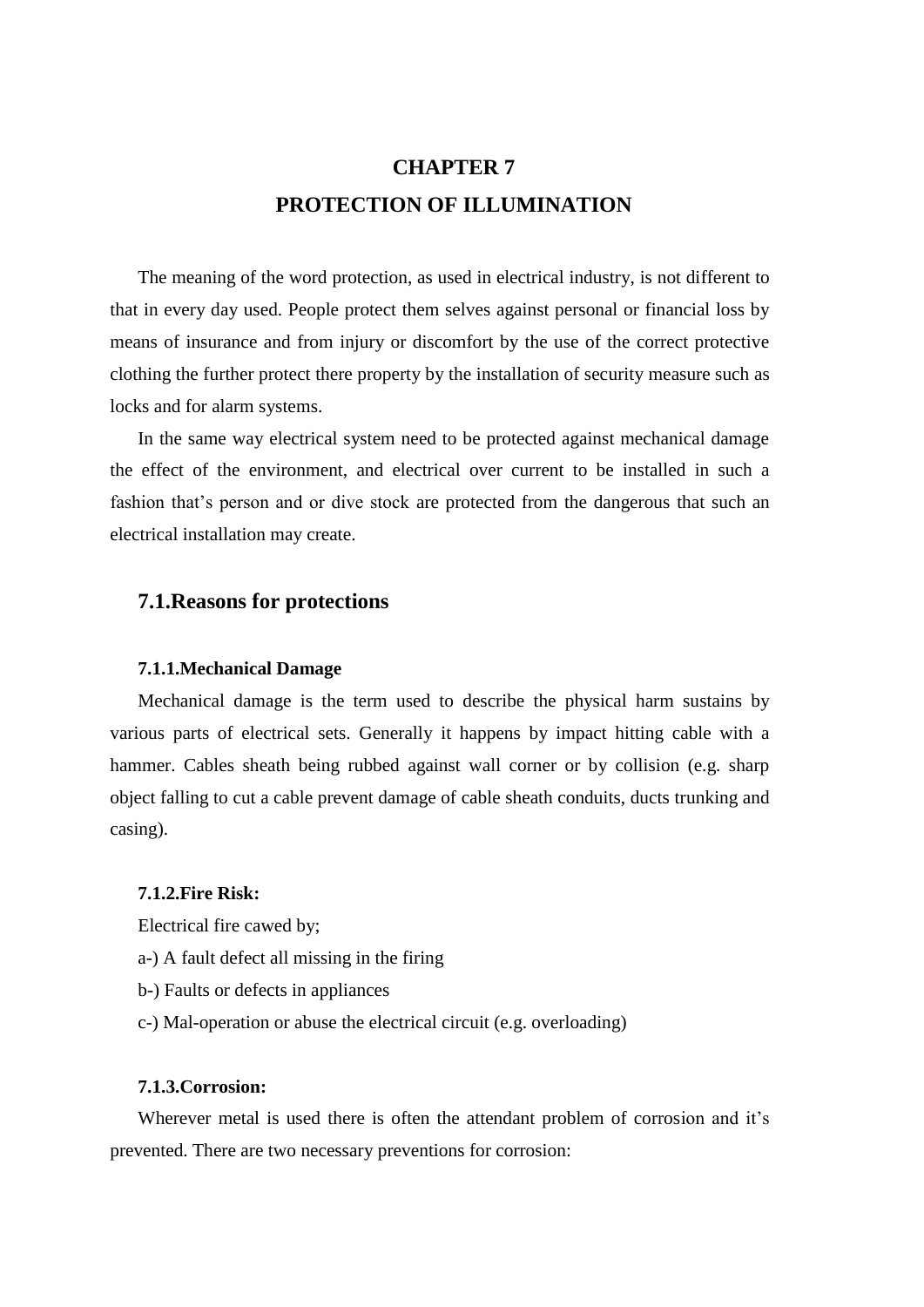**a-)** The prevention of contact between two dissimilar metals ex copper & aluminum.

**b-)** Prohibition of soldering fluxes which remains acidic or corrosive at the compilation of a soldering operation ex cable joint together.

**c-)** The protection metal sheaths of cables and metal conductions fittings where they come into contact with lime, cement or plaster and certain hard woods ex: corrosion of the metal boxes.

**d**-) Protection of cables wiring systems and equipment's against the corrosive action of water, oil or dumbness if not they are suitable designed to with these conditions.

#### **7.1.4.Over current**

Over current, excess current the result of either and overload or a short circuit. The overloading occurs when an extra load is taken from the supply. This load being connected in parallel with the existing load in a circuit decreases. The overload resistance of the circuit and current increases which causes heating the cables and deteriorate the cable insulation and short-circuit. Short circuit is a direct contact between live conductors

**a-)** Neautral condactor. (Fuse)

**b-)** Earthed metal work (Operators)

# **7.2.Protectors of Over Current**

**a-)** Fuses

**b-)** Circuit Breakers

#### **7.2.1.Fuse**

A device for opening a circuit by means of a conductor designed to melt when an excessive current flows along it.

There are three types of fuses.

**a-)** Rewrieable

b-) Cartridge

**c-)** HBC (High Breaking Capacity)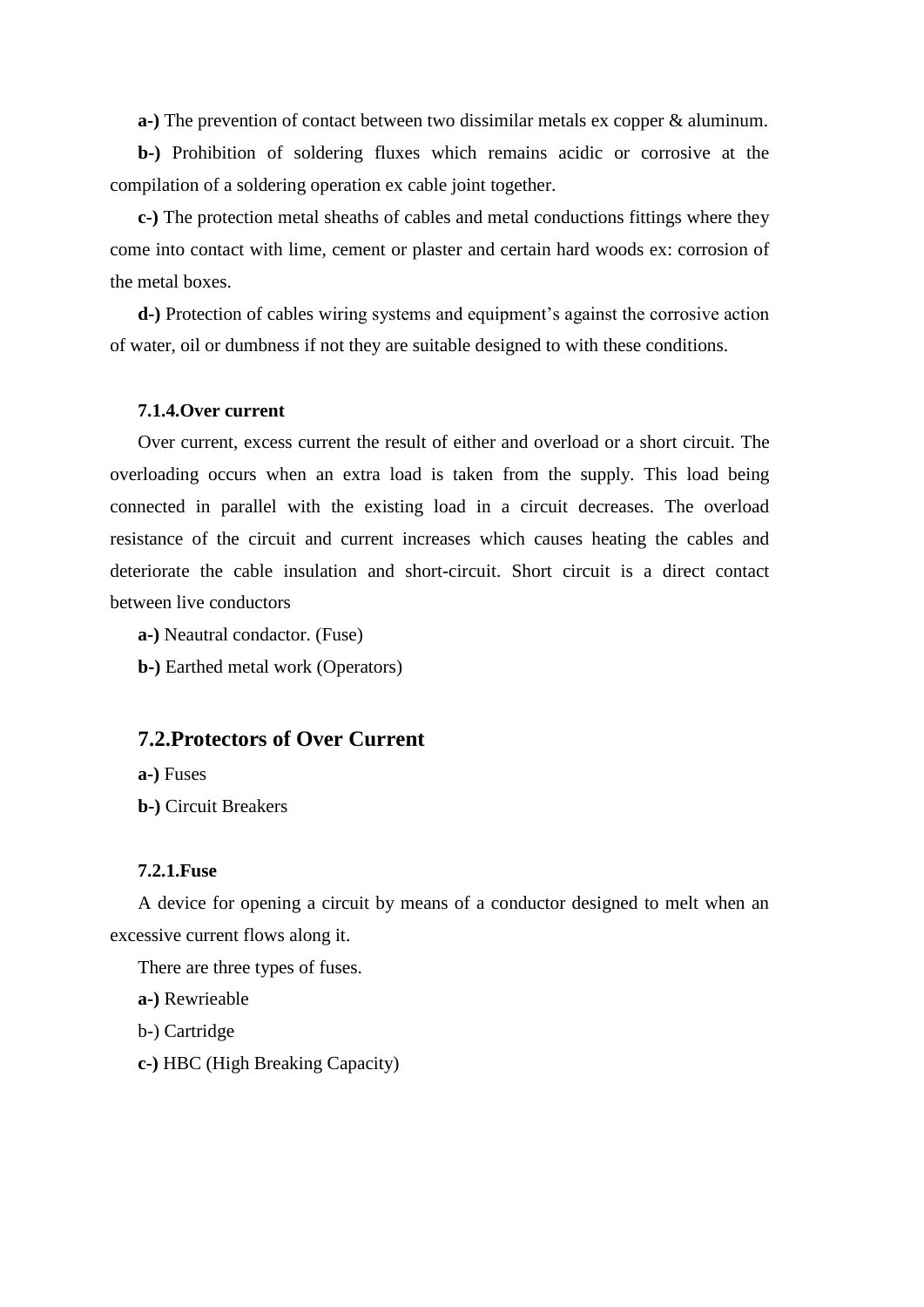#### **7.2.1.a. Rewireable Fuse:**

A rewireable fuse consists of a fuse, holder, a fuse element and a fuse carrier. The holder and carrier are being made porselain or bakelite. These fuses have designed with color codes, which are marked on the fuse holder as follows;

| <b>Current Rating</b> | <b>Color Codes</b> |
|-----------------------|--------------------|
| 5A                    | White              |
| 15A                   | Blue               |
| 20A                   | Yellow             |
| 30A                   | Red                |
| 45A                   | Green              |
| 60A                   | Purple             |

**Table 7.1:** Fuse current rating and color codes

But, this type of fuse has disadvantages. Putting wrong fuse element can be damaged and spark so fire risk, can open circuit at starting-current surges.

**Note:** Today"s they have not used anymore.

#### **7.2.1.b.Cartridge Fuse**

A cartridge fuse consists of a porcelain tube with metal and caps to which the element is attached. The tube is filled silica. They have the advantage ever the rewirable fuse of not deteriorating, of accuracy in breaking at rated values and of not arcing when interrupting faults. They are however, expensive to replace.

#### **7.2.1.c.High –Breaking Capacity (HBC)**

It is a sophisticated variation of the cartridge fuse and is normally found protecting motor circuits and industrial installations. Porcelain body filled with silica with a silver element and lug type and caps. It is very fast acting and can discriminate between a starting surge and an overload.

# **7.2.2.Circuit-breakers**

The circuit breakers can be regarded as a switch, which can be opened automatically by means of a 'tripping' device. It is, however, more than this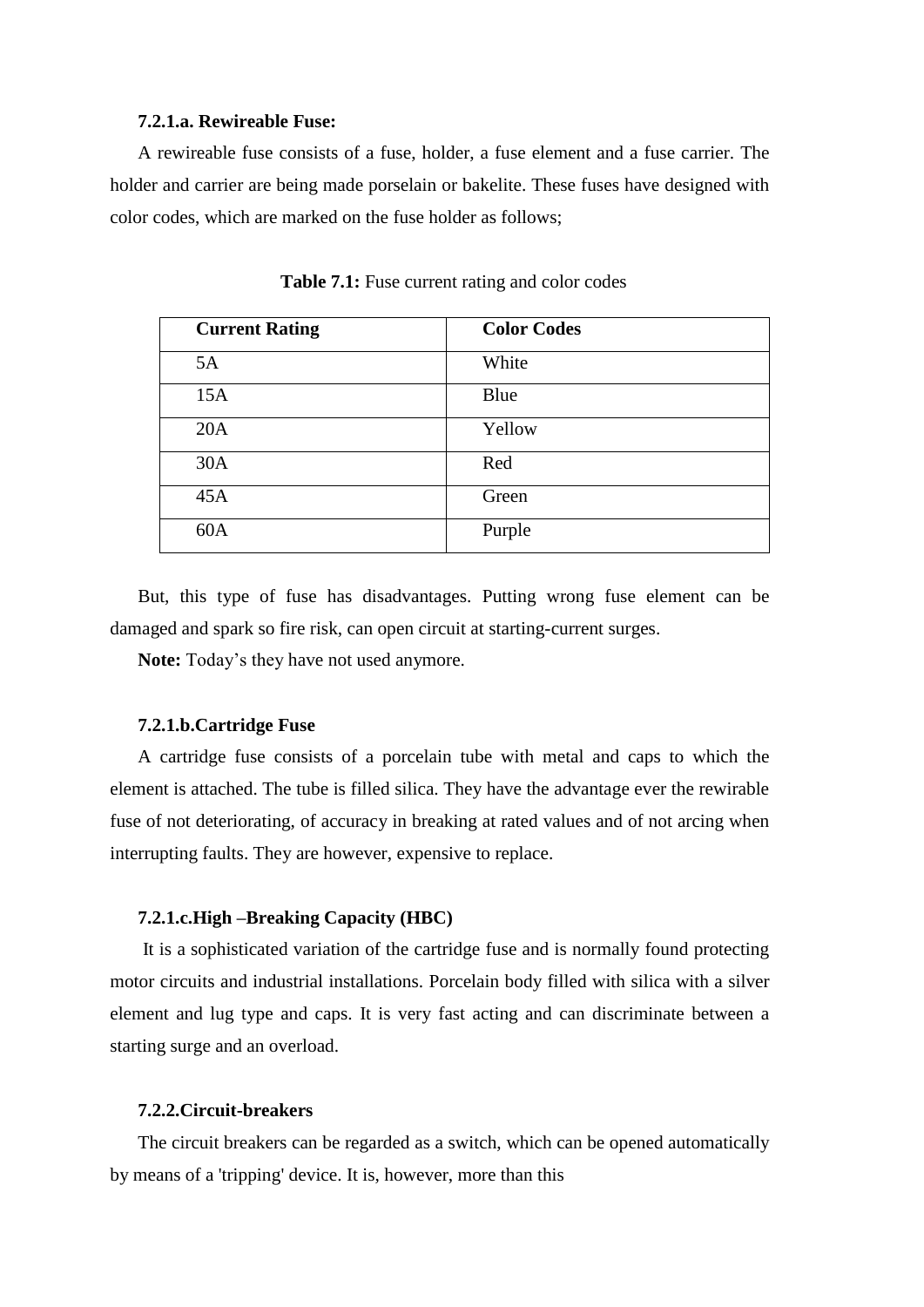Whereas a switch is capable of making and breaking a current not greatly in excess of its rated normal current, the circuit-breaker can make and break a circuit, particularly in abnormal conditions such as the occasion of a short-circuit in an installation. It thus disconnects automatically a faulty circuit.

A circuit breaker is selected for a particular duty, taking into consideration the following.

**(a)** The normal current it will have to carry

**(b)** The amount of current which the supply will feed into the circuit fault, which current the circuit-breaker will have to interrupt without damage to itself.

The circuit breaker generally has a mechanism which, when in the closed position, holds the contacts together. The contacts are separated when the release mechanism of the circuit breaker is operated by hand or automatically by magnetic means. The circuit breaker with magnetic 'tripping' (the term used to indicate the opening of the device) employs a solenoid, which is an air-cooled coil. In the hollow of the coil is located an iron cylinder attached to a trip mechanism consisting of a series of pivoted links. When the circuit breaker is closed, the main current will pass through the solenoid. When the circuit rises above a certain value (due to an overload or a fault), the cylinder moves within the solenoid to cause the attached linkage to collapse and, in turn, separate the circuit-breaker contacts.

Circuit breakers are used in many installations in place of fuses because of a number of definite advantages. First, in the event of an overload or fault all poles of the circuit are positively disconnected. The devices are also capable of remote control by push buttons, by under-voltage release coils, or by earth-leakage trip coils. The over-current setting of the circuit breakers can be adjusted to suit the load conditions of the circuit to be controlled. Time-lag devices can also be introduced so that the time taken for tripping can be delayed because, in some instances, a fault can clear itself, and so avoid the need for a circuit breaker to disconnect not only the faulty circuit, but also other healthy circuits, which may be associated with it. The time-lag facility is also useful in motor circuits, to allow the circuit-breaker to stay closed while the motor takes the high initial starting current during the run-up to attain its normal speed. After they have tripped, circuit breakers can be closed immediately without loss of time. Circuit-breaker contacts separate either in air or in insulating oil.

In certain circumstances, circuit breakers must be used with 'back-up' protection, which involves the provision of HBC (high breaking capacity) fuses in the main circuit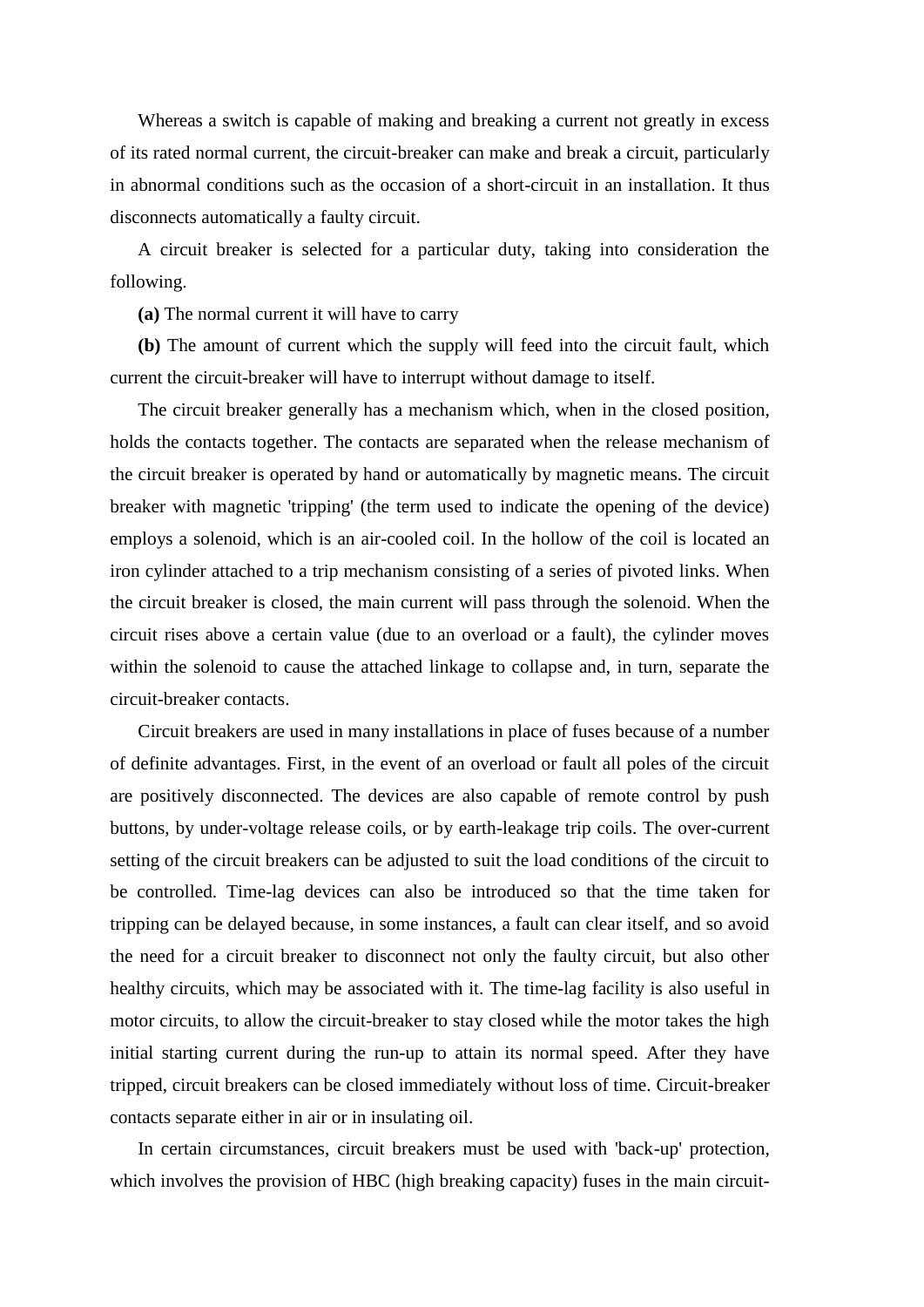breaker circuit. In this instance, an extremely heavy over current, such as is caused by a short circuit, is handled by the fuses, to leave the circuit breaker to deal with the over currents caused by overloads

In increasing use for modern electrical installations is the miniature circuit-breaker (MCB). It is used as an alternative to the fuse, and has certain advantages: it can be reset or reclosed easily; it gives a close degree of small over current protection (the tripping factor is 1.1); it will trip on a small sustained over current, but not on a harmless transient over current such as a switching surge. For all applications the MCB tends to give much better overall protection against both fire and shock risks than can be obtained with the use of normal HBC or rewirable fuses. Miniature circuit breakers are available in distribution-board units for final circuit protection.

One main disadvantage of the MCB is the initial cost, although it has the long-term advantage. There is also tendency for the tripping mechanism to stick or become sluggish in operation after long periods of inaction It is recommended that the MCB be tripped at frequent intervals to 'ease the springs' and so ensure that it performs its prescribed duty with no damage either to itself or to the circuit it protects.

### **7.3.Values of fuses;**

6A, 10A, 16A, 20A, 25A, 32A, 40A, 50A, 63A.

# **7.4.Earth Leakages:**

# **Protection for Earth Leakages:**

Using ELCB, which stands for Earth Leakage Circuit Breaker, does this type of protection. There are two types of earth leakage circuit breaker.

# **7.5.Current Operated ELCB (C/O ELCB)**

Current flowing through the live conductor and back through the neutral conductor and there will be opposite magnetic area in the iron ring, so that the trip coils does not operate If a live to earth fault or a neutral to earth fault happens the incoming and returning current will not be same and magnetic field will circulate in the iron ring to operate the trip coil. This type of operators is used in today.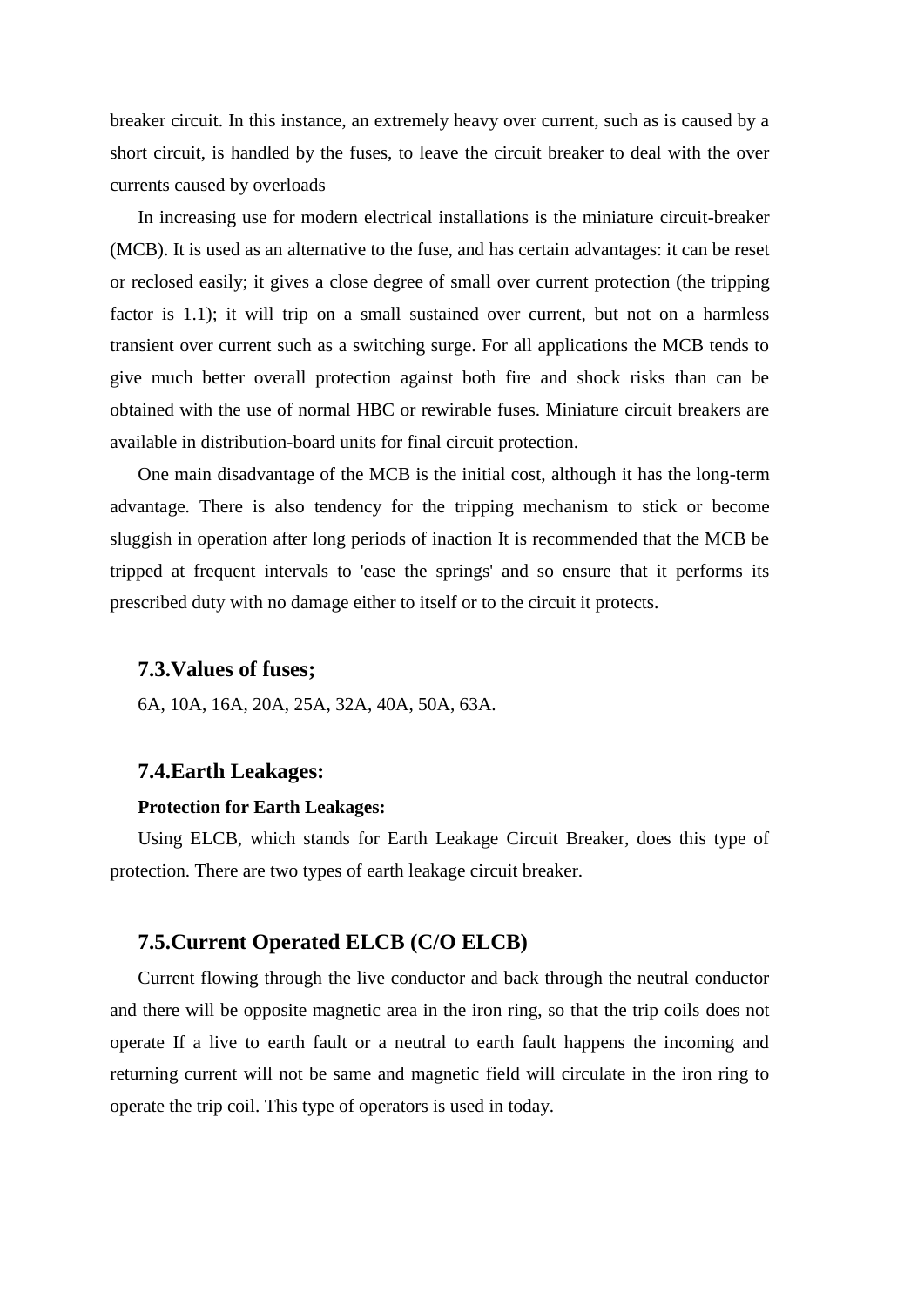The following are some of the points, which the inspecting electrician should look for:

- **1)** Flexible cables not secure at plugs.
- **2)** Frayed cables.
- **3)** Cables without mechanical protection.
- **4)** Use of unearthed metalwork.
- **5)** Circuits over-fused.
- **6)** Poor or broken earth connections and especially sign of corrosion.
- **7)** Unguarded elements of the radiant fires.
- **8)** Unauthorized additions to final circuits resulting in overloaded circuit cables.
- **9)** Unprotected or unearthed socket-outlets.

**10)**Appliances with earthing requirements being supplied from two-pin BC adaptors.

**11)**Bell-wire used to carry mains voltages.

- **12)**Use of portable heating appliances in bathrooms.
- **13)**Broken connectors, such as plugs.
- **14)** Signs of heating at socket-outlet contacts.

The following are the requirements for electrical safety:

**1)** Ensuring that all conductors are sufficient for the design load current of circuits.

**2)** All equipment, wiring systems, and accessories must be appropriate to the working conditions.

**3)** All circuits are protected against over current using devices, which have ratings appropriate to the current-carrying capacity of the conductors

**4)** All exposed conductive pans are connected together by means of CPCs.

**5)** All extraneous conductive parts are bonded together by means of main bonding conductors and supplementary bonding conductors are taken to the installation main earth terminal.

**6)** All control and over current protective devices are installed in the phase conductor.

**7)** All electrical equipment has the means for their control and isolation.

**8)** All joints and connections must be mechanically secure and electrically continuous and be accessible at all times.

**9)** No additions to existing installations should be made unless the existing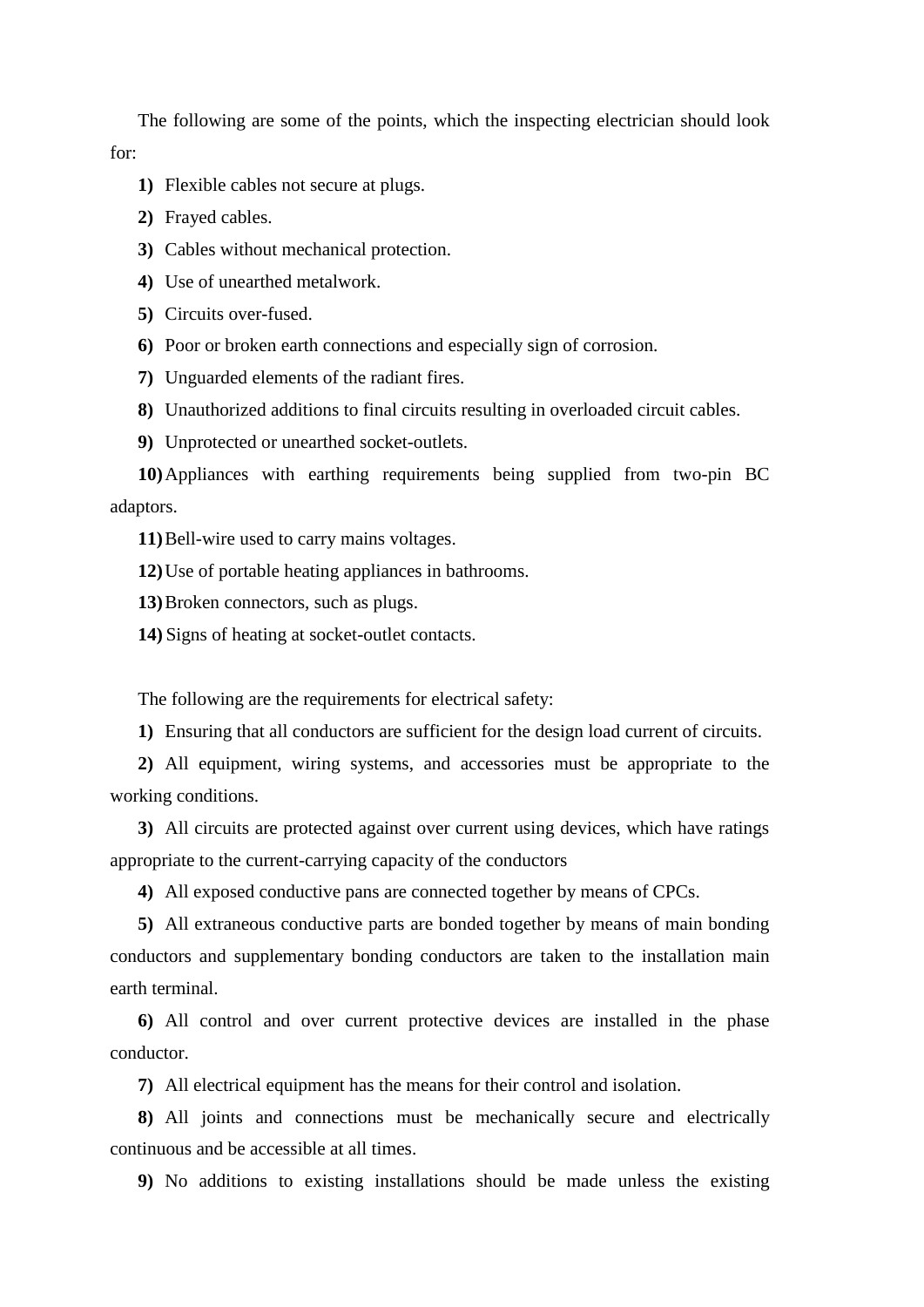conductors are sufficient in size to carry the extra loading.

**10)**All electrical conductors have to be installed with adequate protection against physical damage and be suitably insulated for the circuit voltage at which they are to operate.

**11)** In situations where a fault current to earth is not sufficient to operate an over current device, an RCD must be installed.

**12)** All electrical equipment intended for use outside equipotent zone must be fed from socket-outlets incorporating an RCD.

**13)** The detailed inspection and testing of installation before they are connected to a mains supply, and at regular intervals there after.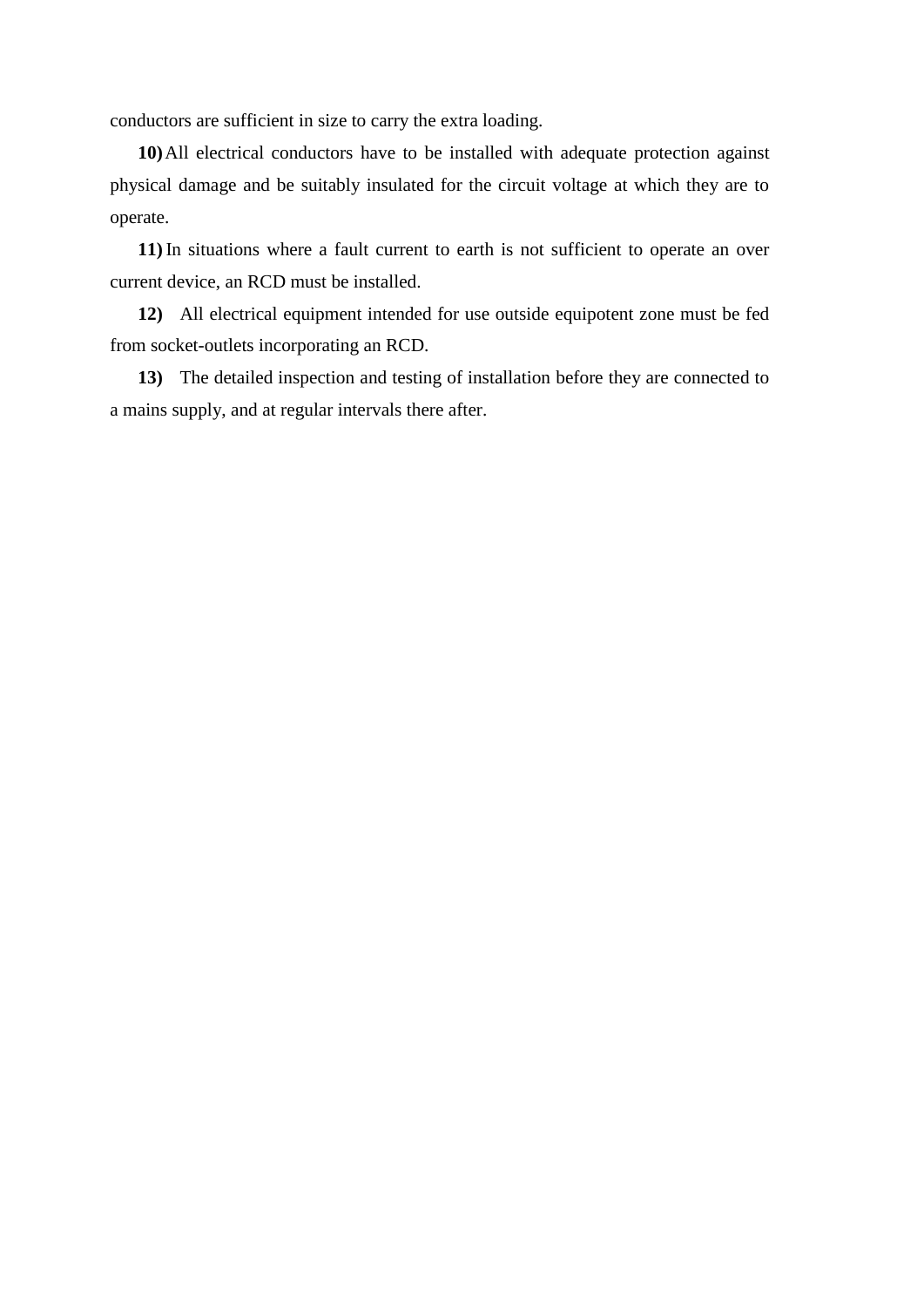# **CHAPTER 8 LUMINARIES**

# **8.1.Luminaries**

- [Luminarie](http://www-is.informatik.uni-oldenburg.de/~dibo/teaching/mm/pages/light-fundamentals.html#Luminaire Efficiency) Efficiency
- [Directing](http://www-is.informatik.uni-oldenburg.de/~dibo/teaching/mm/pages/light-fundamentals.html#Directing Light) Light

A luminarie, or light fixture, is a unit consisting of the following components:

- lamps
- lamp sockets
- **ballasts**
- reflective material
- lenses, refractors, or louvers
- housing

# **8.1.1.Luminarie**

The main function of the luminaire is to direct light using reflective and shielding materials. Many lighting upgrade projects consist of replacing one or more of these components to improve fixture efficiency. Alternatively, users may consider replacing the entire luminaire with one that I designed to efficiently provide the appropriate quantity and quality of illumination.

There are several different types of luminaires. The following is a listing of some of the common luminaire types:

- e general illumination fixtures such as  $2x4$ ,  $2x2$ ,  $\&$  1x4 fluorescent troffers
- downlights
- indirect lighting (light reflected off the ceiling/walls)
- spot or accent lighting
- task lighting
- outdoor area and flood lighting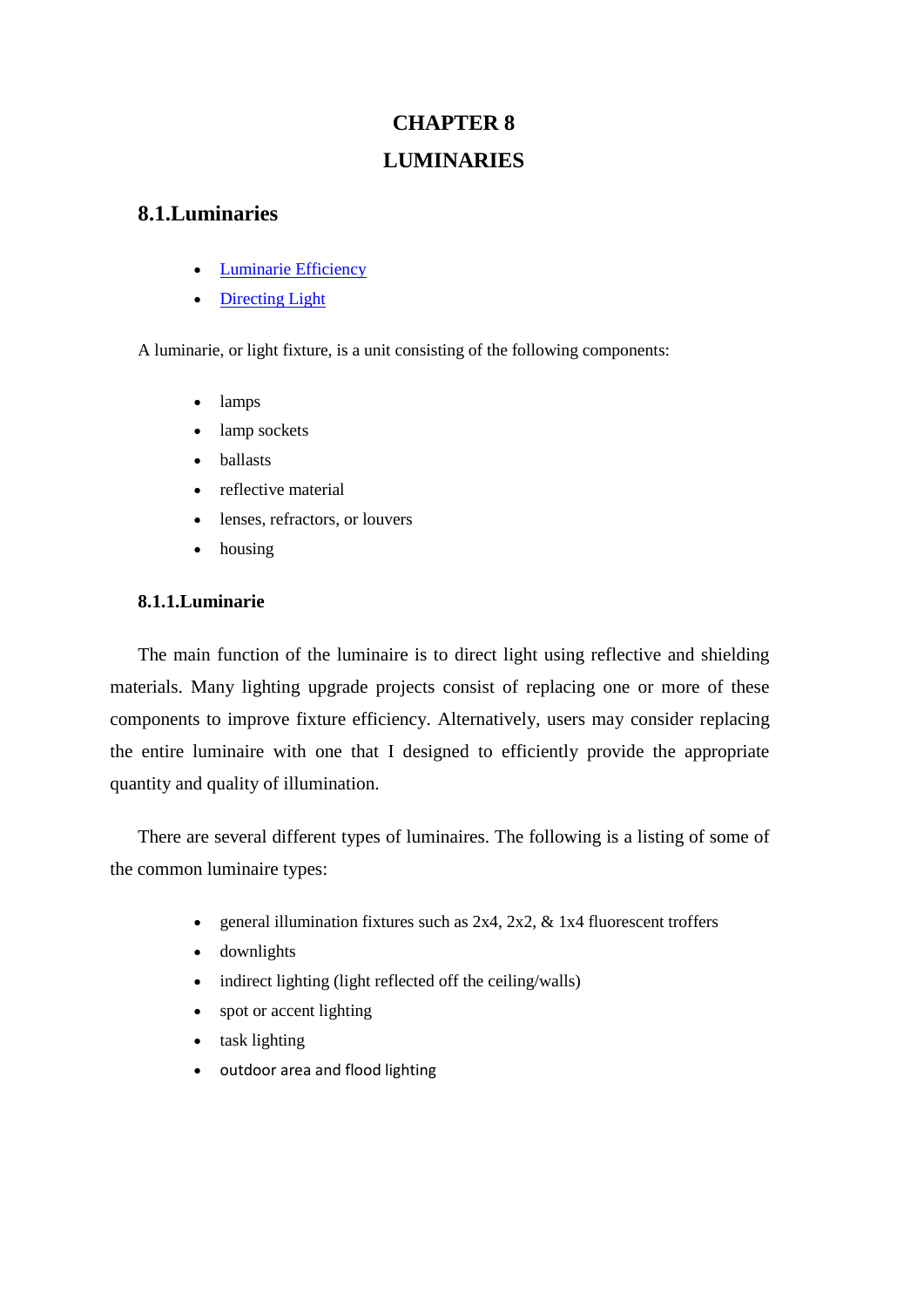#### **8.1.2.Luminarie Efficiency**

The efficiency of a luminaire is the percentage of lamp lumens produced that actually exit the fixture. The use of louvers can improve visual comfort, but because they reduce the lumen output of the fixture, efficiency is reduced. Generally, the most efficient fixtures have the poorest visual comfort (e.g. bare strip industrial fixtures). Conversely, the fixture that provides the highest visual comfort level is the least efficient. Thus, a lighting designer must determine the best compromise between efficiency and VCP when specifying luminaires. Recently, some manufacturers have started offering fixtures with excellent VCP and efficiency. These so-called"super fixtures" combine state-of-the-art lens or louver designs to provide the best of both worlds.

Surface deterioration and accumulated dirt in older, poorly maintained fixtures can also cause reductions in luminaire efficiency. Refer to Lighting Maintenance for more information.

# **8.2.Directing Light**

Each of the above luminaire types consist of a number of components that are designed to work together to produce and direct light. Because the subject of light production has been covered by the previous section, the text below focuses on the components used to direct the light produced by the lamps.

#### **8.3.Reflectors**

Reflectors are designed to redirect the light emitted from a lamp in order to achieve a desired distribution of light intensity outside of the luminaire.

In most incandescent spot and flood lights, highly specular (mirror-like) reflectors are usually built into the lamps.

One energy-efficient upgrade option is to install a custom-designed reflector to enhance the light control and efficiency of the fixture, which may allow partial delamping. Retrofit reflectors are useful for upgrading the efficiency of older, deteriorated luminaire surfaces. A variety of reflector materials are available: highly reflective white paint, silver film laminate, and two grades of anodized aluminum sheet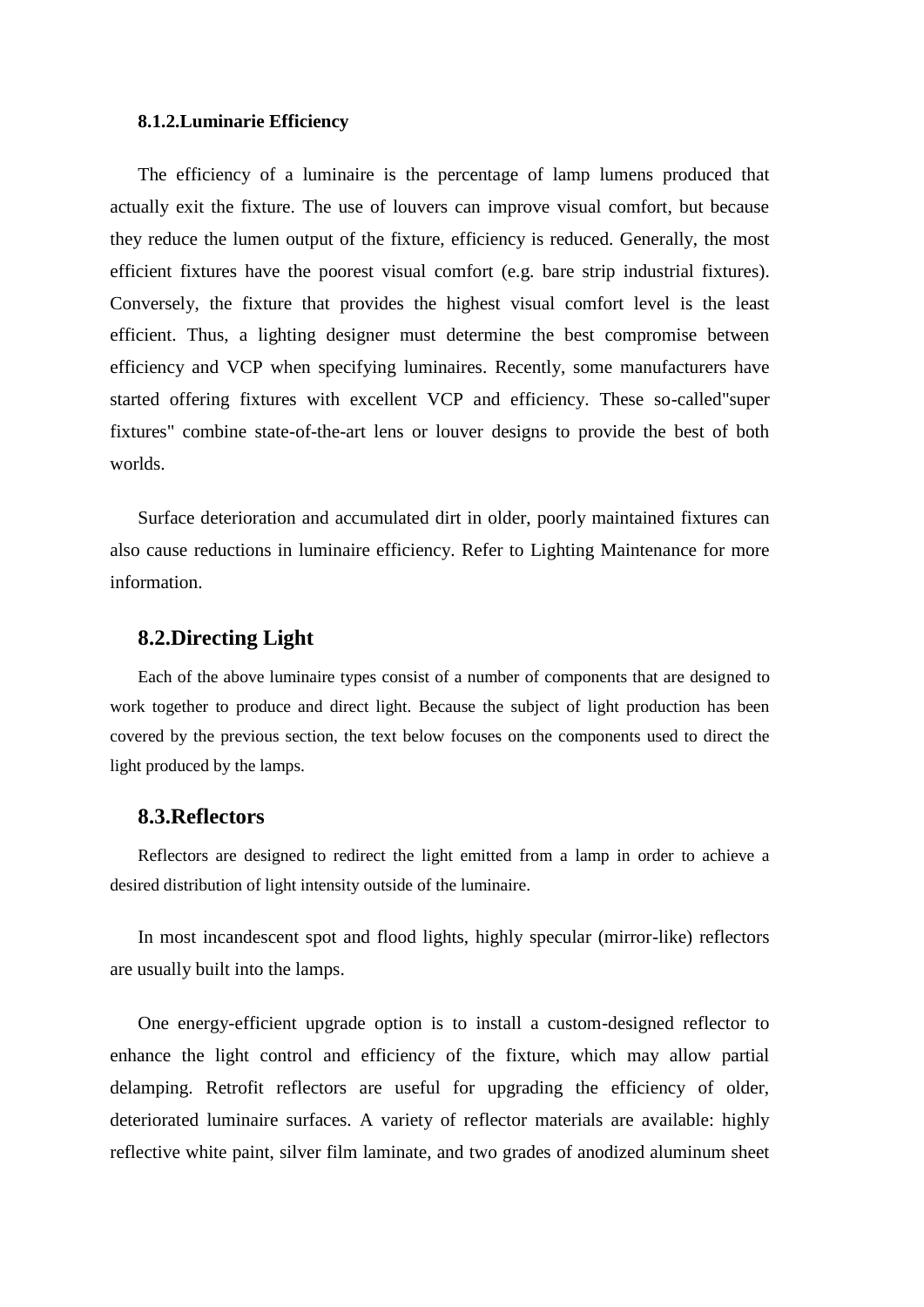(standard or enhanced reflectivity). Silver film laminate is generally considered to have the highest reflectance, but is considered less durable.

Proper design and installation of reflectors can have more effect on performance than the reflector materials. In combination with delamping, however, the use of reflectors may result in reduced light output and may redistribute the light, which may or may not be acceptable for a specific space or application. To ensure acceptable performance from reflectors, arrange for a trial installation and measure "before" and "after" light levels using the procedures outlined in Lighting Evaluations. For specific name-brand performance data, refer to Specifier Reports, "Specular Reflectors," Volume 1, Issue 3, National Lighting Product Information Program.

# **8.4.Lenses and Louvers**

Most indoor commercial fluorescent fixtures use either a lens or a louver to prevent direct viewing of the lamps. Light that is emitted in the so-called "glare zone" (angles above 45 degrees from the fixture's vertical axis) can cause visual discomfort and reflections, which reduce contrast on work surfaces or computer screens. Lenses and louvers attempt to control these problems.

#### **8.4.1.Lenses**

Lenses made from clear ultraviolet-stabilized acrylic plastic deliver the most light output and uniformity of all shielding media. However, they provide less glare control than louvered fixtures. Clear lens types include prismatic, batwing, linear batwing, and polarized lenses. Lenses are usually much less expensive than louvers. White translucent diffusers are much less efficient than clear lenses, and they result in relatively low visual comfort probability. New low-glare lens materials are available for retrofit and provide high visual comfort (VCP>80) and high efficiency.

#### **8.4.2.Louvers**

Louvers provide superior glare control and high visual comfort compared with lens-diffuser systems. The most common application of louvers is to eliminate the fixture glare reflected on computer screens. So-called "deep-cell" parabolic louvers ( with 5-7" cell apertures and depths of 2-4" ( provide a good balance between visual comfort and luminaire efficiency. Although small-cell parabolic louvers provide the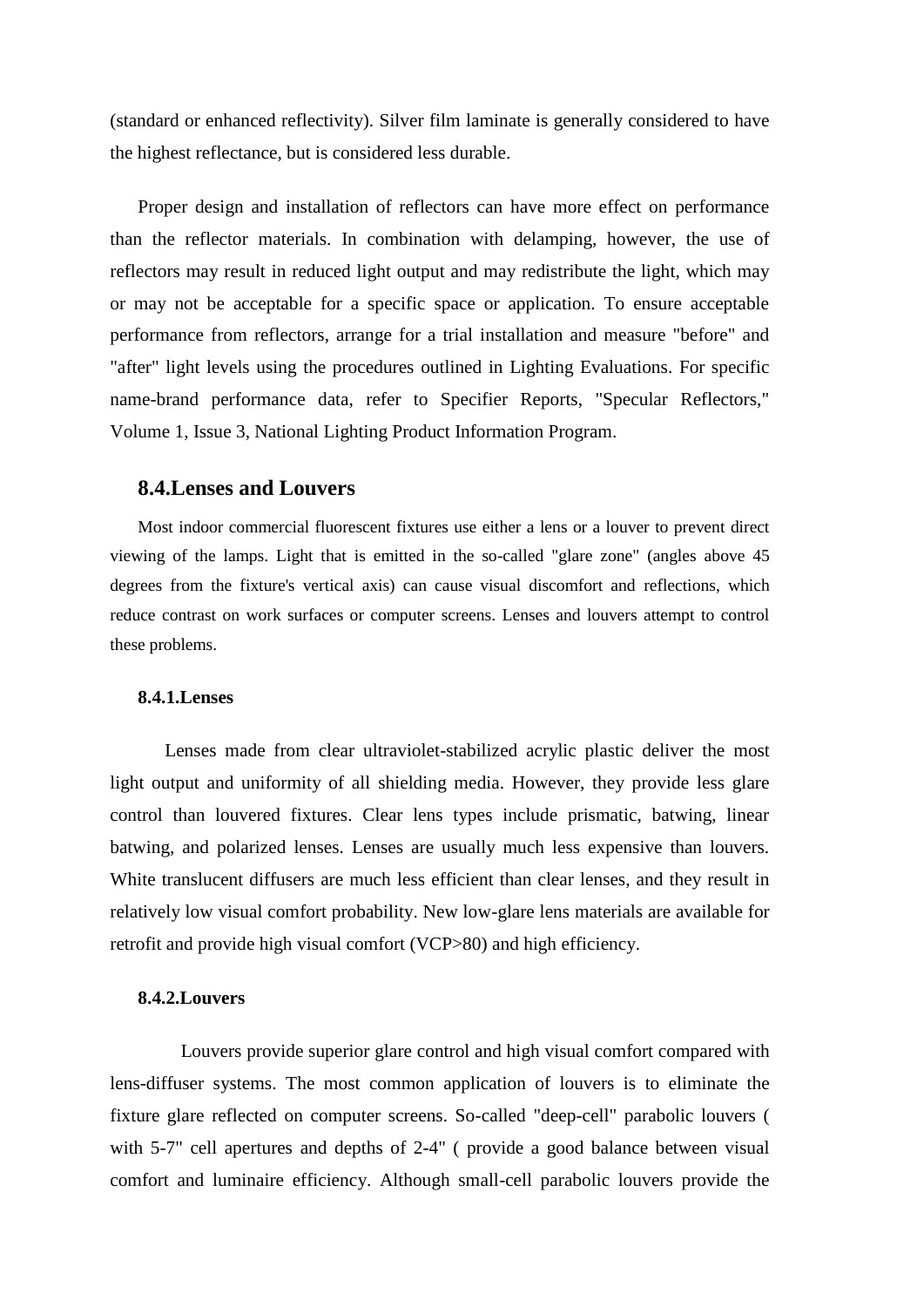highest level of visual comfort, they reduce luminaire efficiency to about 35-45 percent. For retrofit applications, both deep-cell and small-cell louvers are available for use with existing fixtures. Note that the deep-cell louver retrofit adds 2-4" to the overall depth of a troffer; verify that sufficient plenum depth is available before specifying the deep-cell retrofit.

## **8.4.3.Distribution**

One of the primary functions of a luminaire is to direct the light to where it is needed. The light distribution produced by luminaires is characterized by the Illuminating Engineering Society as follows:

• Direct (90 to 100 percent of the light is directed downward for maximum use.

 Indirect ( 90 to 100 percent of the light is directed to the ceilings and upper walls and is reflected to all parts of a room.

 Semi-Direct ( 60 to 90 percent of the light is directed downward with the remainder directed upward.

 General Diffuse or Direct-Indirect ( equal portions of the light are directed upward and downward.

 Highlighting ( the beam projection distance and focusing ability characterize this luminarie.

The lighting distribution that is characteristic of a given luminaire is described using the candela distribution provided by the luminaire manufacturer (see diagram on next page). The candela distribution is represented by a curve on a polar graph showing the relative luminous intensity 360 around the fixture ( looking at a cross-section of the fixture. This information is useful because it shows how much light is emitted in each direction and the relative proportions of downlighting and uplighting. is the angle,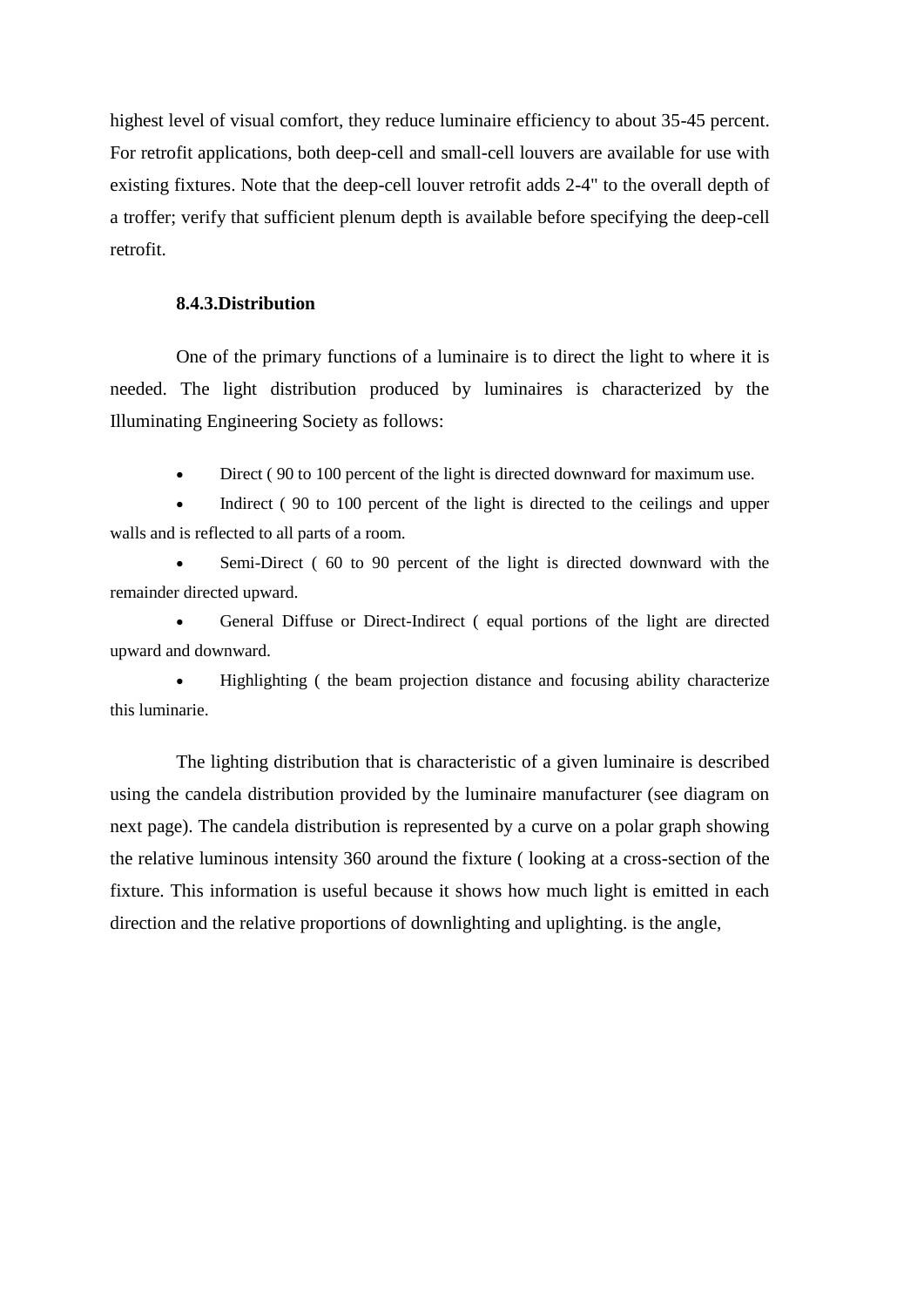## **CONCLUSION**

Designing electrical installation and illumination projects, are of the most important tasks in electrical engineering. The importance comes from the creativity factor. The electrical engineer uses his or her imagination for creating something that is not present and he or she has to think and apply in a very unusual and complex way. This was our motivation for choosing a project about electrical installation.

While working in the topic of electrical installation everyone, technicians or engineers should be very careful because small mistakes can cause big damages in application.

In this project all regulation standards of Turkey standards have been applied very carefully.